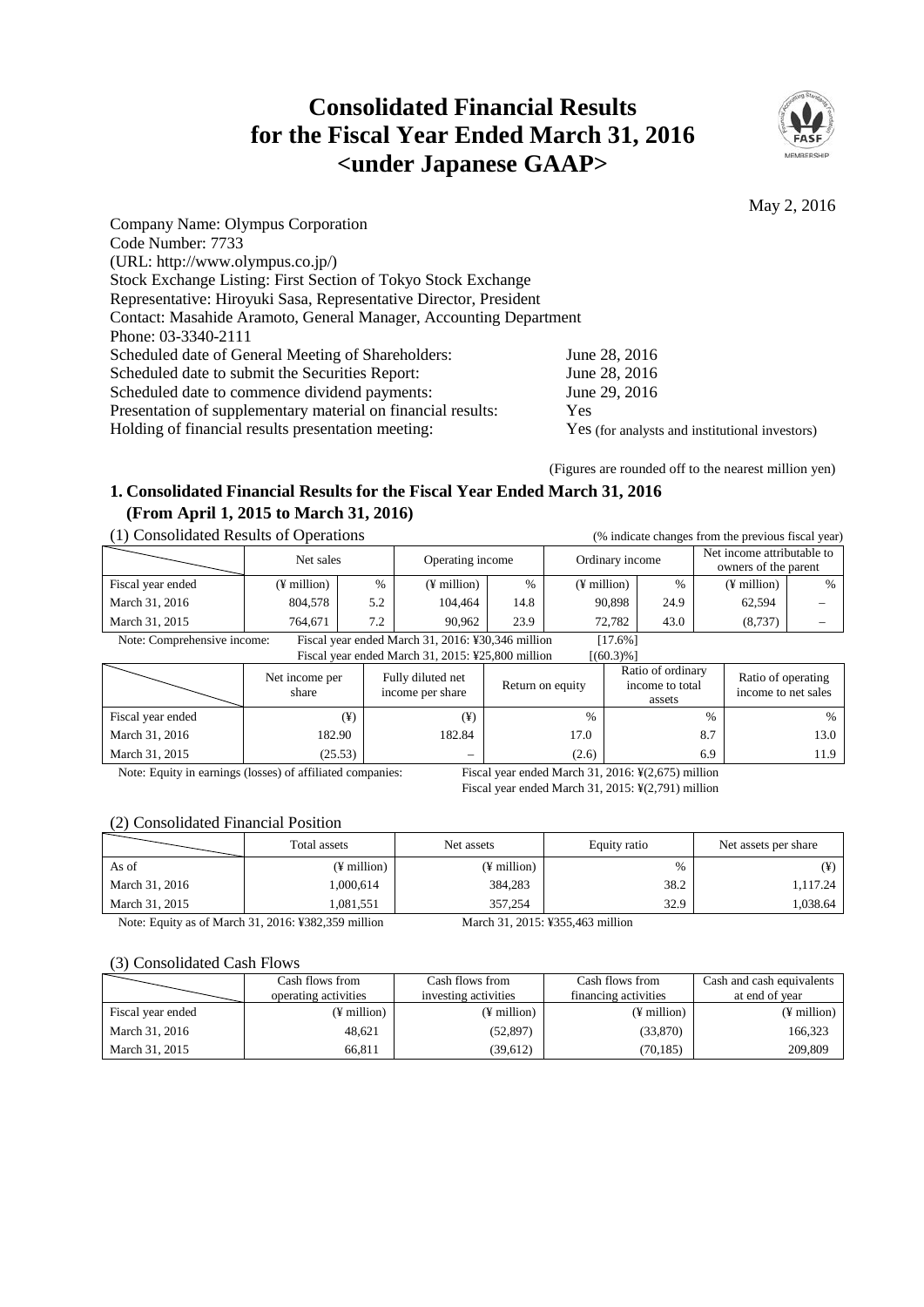# **2. Dividends**

|                                                    |          |                                      | Annual dividends per share |          |                 | Total amount of<br>cash dividends | Payout ratio | Ratio of<br>dividends to net<br>assets |
|----------------------------------------------------|----------|--------------------------------------|----------------------------|----------|-----------------|-----------------------------------|--------------|----------------------------------------|
|                                                    | First    | Third<br>Second<br>Year-end<br>Total |                            | (Annual) | (Consolidated)  | (Consolidated)                    |              |                                        |
|                                                    | quarter  | quarter                              | quarter                    |          |                 |                                   |              |                                        |
|                                                    | $(\yen)$ | $(\yen)$                             | $(\yen)$                   | $(\yen)$ | $(\frac{1}{2})$ | $(F$ million)                     | $\%$         | $\%$                                   |
| Fiscal year ended<br>March 31, 2015                | -        | 0.00                                 |                            | 10.00    | 10.00           | 3,422                             |              | 1.0                                    |
| Fiscal year ended<br>March 31, 2016                | -        | 0.00                                 |                            | 17.00    | 17.00           | 5,818                             | 9.3          | 1.6                                    |
| Fiscal year ending<br>March 31, 2017<br>(Forecast) |          | 0.00                                 |                            | 28.00    | 28.00           |                                   | 14.7         |                                        |

#### **3. Forecast of Consolidated Financial Results for the Fiscal Year Ending March 31, 2017**  $(F_{\text{rrom}} \text{ A}_{\text{r}})$  1, 2016 to March 21, 2017)

|            | (From April 1, 2010 to March 31, 2017) |       |               | (% indicate changes from the same period of the previous fiscal year) |                       |                 |                         |                         |           |
|------------|----------------------------------------|-------|---------------|-----------------------------------------------------------------------|-----------------------|-----------------|-------------------------|-------------------------|-----------|
|            | Net sales                              |       |               | Operating income                                                      |                       | Ordinary income |                         | Net income attributable |           |
|            |                                        |       |               |                                                                       |                       |                 | to owners of the parent |                         | per share |
|            | (¥ million)                            | $\%$  | $(F$ million) | $\%$                                                                  | $(F \text{ million})$ |                 | (¥ million)             | %                       | ¥)        |
| Six months | 380,000                                | (4.0) | 37,000        | (26.1)                                                                | 32,000                | (26.4)          | 27,000                  | (24.6)                  | 81.81     |
| Full year  | 800,000                                | (0.6) | 90,000        | (13.8)                                                                | 80,000                | (12.0)          | 65,000                  | 3.8                     | 189.93    |

## \* **Notes**

(1) Changes in significant subsidiaries during the fiscal year under review (changes in specified subsidiaries resulting in the changes in scope of consolidation): Yes

[New: — Excluded: 1 company (Olympus Imaging Corp.)]

- (2) Changes in accounting policies, changes in accounting estimates, and restatement of prior period financial statements after error corrections
	- 1) Changes in accounting policies due to revisions to accounting standards, and other regulations: Yes
	- 2) Changes in accounting policies due to other reasons: Yes
	- 3) Changes in accounting estimates: Yes
	- 4) Restatement of prior period financial statements after error corrections: No Note: For details, please refer to "(5) Notes Regarding Consolidated Financial Statements (Changes in Accounting Policies) of 5. Consolidated Financial Statements" on page 27 of the attached material.
- (3) Total number of issued shares (common stock)
	- 1) Total number of issued shares at the end of the period (including treasury stock)

|    | As of March 31, 2016                                     | 342,671,508 shares |
|----|----------------------------------------------------------|--------------------|
|    | As of March 31, 2015                                     | 342,671,508 shares |
| 2) | Total number of treasury shares at the end of the period |                    |
|    | As of March 31, 2016                                     | 436,607 shares     |
|    | As of March 31, 2015                                     | 434,236 shares     |
| 3) | Average number of shares during the period               |                    |
|    | Fiscal year ended March 31, 2016                         | 342,235,989 shares |
|    | Fiscal year ended March 31, 2015                         | 342,238,820 shares |
|    |                                                          |                    |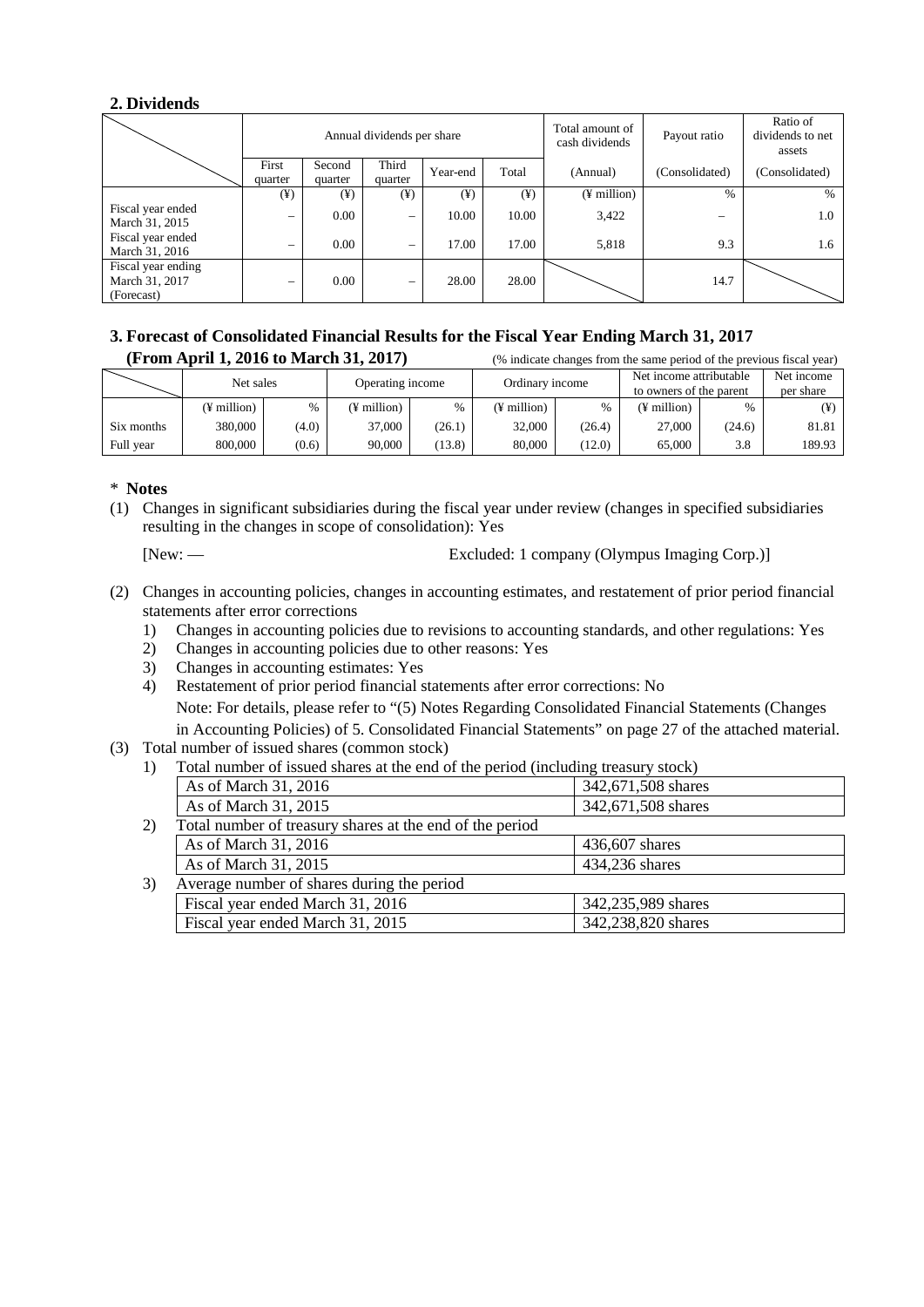# **Reference: Summary of Non-Consolidated Financial Results**

| (1) Non-Consolidated Results of Operations |                         |       |                         | (% indicate changes from the previous fiscal year) |                 |       |                         |       |
|--------------------------------------------|-------------------------|-------|-------------------------|----------------------------------------------------|-----------------|-------|-------------------------|-------|
|                                            | Net sales               |       | Operating income        |                                                    | Ordinary income |       | Net income              |       |
| Fiscal year ended                          | $(\frac{1}{2})$ million | $\%$  | $(\frac{1}{2})$ million | $\%$                                               | $(F$ million)   | %     | $(\frac{1}{2})$ million | $\%$  |
| March 31, 2016                             | 407,776                 | 360.6 | 77.583                  | 804.2                                              | 66.386          | 68.0  | 102.968                 | 201.3 |
| March 31, 2015                             | 88.528                  | 7.2   | 8.580                   | 249.8                                              | 39.526          | 101.9 | 34.174                  | 146.1 |

# Financial results for the Fiscal Year ended March 31, 2016 (From April 1, 2015 to March 31, 2016)<br>(1) New General ideal Develops of Operations

|                   | Net income per share | Fully diluted net income<br>per share |
|-------------------|----------------------|---------------------------------------|
| Fiscal year ended | (¥)                  | ¥.                                    |
| March 31, 2016    | 300.87               | 300.77                                |
| March 31, 2015    | 99.85                | 99.83                                 |

#### (2) Non-Consolidated Financial Position

|                | Total assets | Net assets  | Equity ratio | Net assets per share |
|----------------|--------------|-------------|--------------|----------------------|
| As of          | (¥ million)  | (¥ million) | $\%$         | ¥)                   |
| March 31, 2016 | 787,249      | 372,642     | 47.3         | 1.087.60             |
| March 31, 2015 | 661,201      | 272,541     | 41.2         | 795.59               |

Note: Equity as of March 31, 2016: ¥372,214 million March 31, 2015: ¥272,281 million

**\*** Indication regarding execution of audit procedures

This financial results report is not subject to the audit procedures in accordance with the Financial Instruments and Exchange Act. At the time of disclosure of this financial results report, the audit procedures to the financial statements are in progress.

**\*** Proper use of the forecast of financial results, and other special matters

The forward-looking statements, including forecast of financial results, contained in these materials include predictions about the future based on assumptions, forecasts and plans as of the date of release of these materials. Actual business and other results may differ substantially from the forecasts provided in these materials as a result of risks and uncertainties associated with the global economy, the competitive environment, exchange rate trends and other factors. For information on the forecast of financial results, please refer to page 6.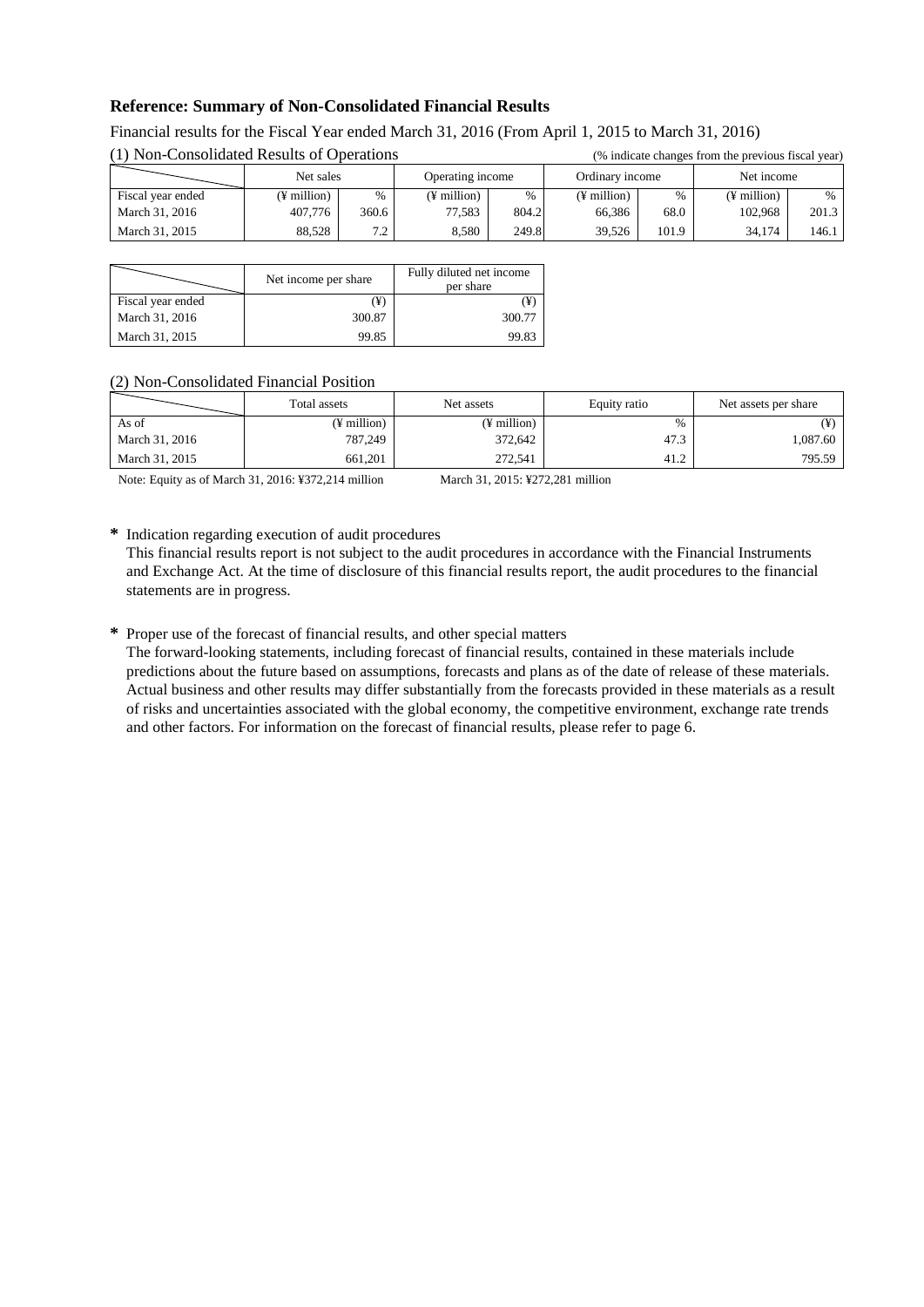# **Attached Material**

# **Contents**

| 1. |     |                                                                                                 |  |
|----|-----|-------------------------------------------------------------------------------------------------|--|
|    | (1) |                                                                                                 |  |
|    | (2) |                                                                                                 |  |
|    | (3) | Basic Strategy for Profit Sharing and Dividend for the Current Fiscal Year and Following Fiscal |  |
|    |     |                                                                                                 |  |
|    | (4) |                                                                                                 |  |
| 2. |     |                                                                                                 |  |
| 3. |     |                                                                                                 |  |
| 4. |     |                                                                                                 |  |
| 5. |     |                                                                                                 |  |
|    | (1) |                                                                                                 |  |
|    | (2) | Consolidated Statements of Income and Consolidated Statements of Comprehensive Income 19        |  |
|    |     |                                                                                                 |  |
|    |     |                                                                                                 |  |
|    | (3) |                                                                                                 |  |
|    | (4) |                                                                                                 |  |
|    | (5) |                                                                                                 |  |
|    |     |                                                                                                 |  |
|    |     | (Important Items That Form the Basis for Preparing the Consolidated Financial Statements) 26    |  |
|    |     |                                                                                                 |  |
|    |     |                                                                                                 |  |
|    |     |                                                                                                 |  |
|    |     |                                                                                                 |  |
|    |     |                                                                                                 |  |
|    |     |                                                                                                 |  |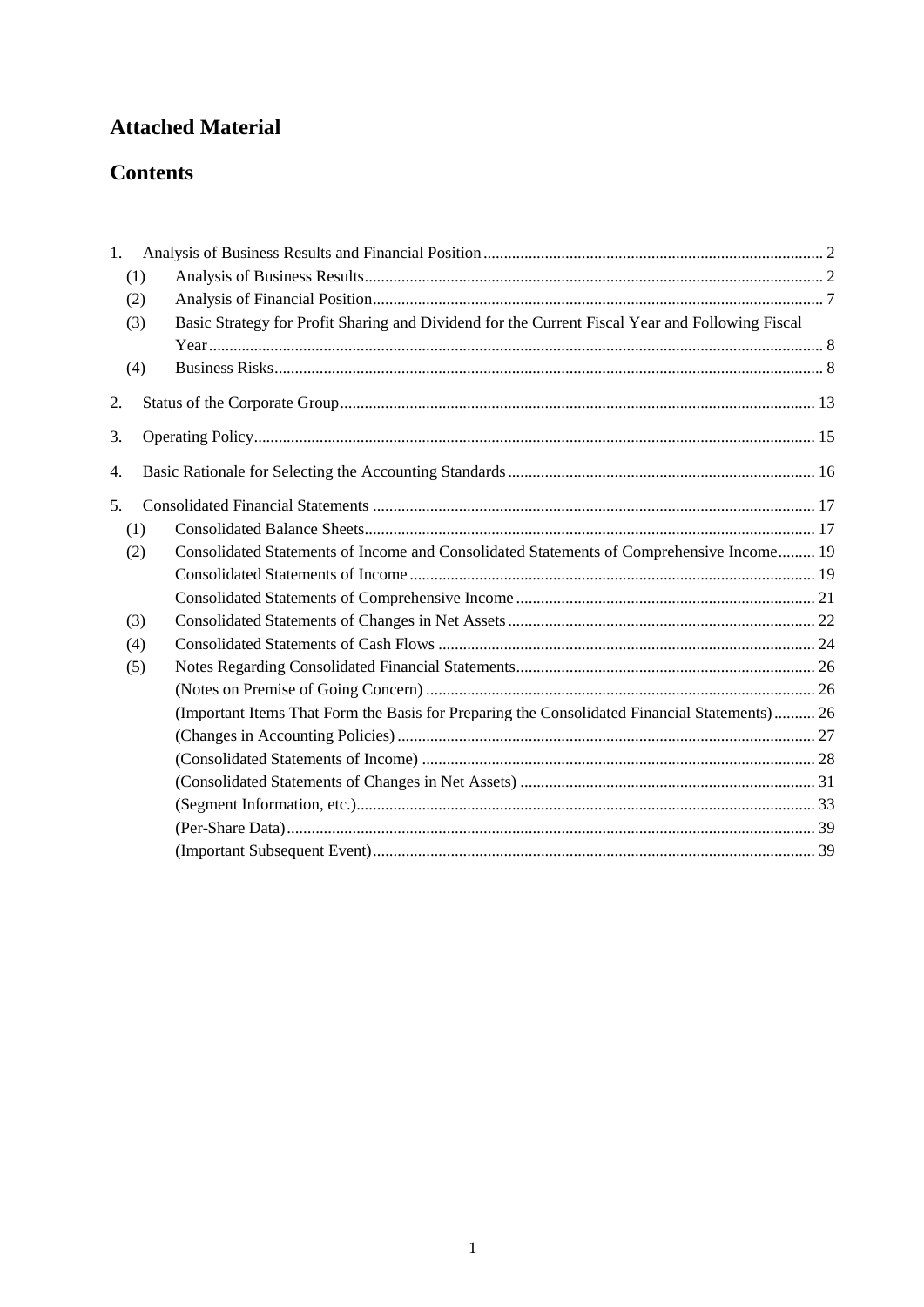#### <span id="page-4-0"></span>**1. Analysis of Business Results and Financial Position**

#### <span id="page-4-1"></span>(1) Analysis of Business Results

### (Review of Operations)

Analysis of the overall operations

|                                  |           |                                  |        |                                                          | (Millions of yen)       |
|----------------------------------|-----------|----------------------------------|--------|----------------------------------------------------------|-------------------------|
|                                  | Net sales | Operating income Ordinary income |        | Net income<br>attributable to<br>owners of the<br>parent | Net income per<br>share |
| Fiscal year ended March 31, 2016 | 804,578   | 104.464                          | 90,898 | 62,367                                                   | ¥182.90                 |
| Fiscal year ended March 31, 2015 | 764,671   | 90,962                           | 72,782 | (8, 737)                                                 | $\frac{1}{2}(25.53)$    |
| Increase (Decrease) ratio (%)    | 5.2       | 14.8                             | 24.9   | –                                                        |                         |

| Comparison Table of Average Exchange Rate | (Yen)               |                      |
|-------------------------------------------|---------------------|----------------------|
|                                           | Current fiscal year | Previous fiscal year |
| Against the U.S. dollar                   | 120.14              | 109.93               |

Against the euro 132.58 138.77

In the global economy during the fiscal year under review, in the U.S., monetary policy is moving toward normalization as seen in the hike of interest rates by the US Federal Reserve in December 2015, as a result of the economic environment continuing to be strong, while in Europe the economy has also been recovering gradually. However, signs that the overall global economy is slowing have intensified amid factors that included recessionary business conditions in emerging countries such as China along with sagging commodity prices. In the Japanese economy, despite signs of improvement in corporate earnings and the employment situation, the outlook remains uncertain due to developments such as the downside risk in the Chinese economy and drastic appreciation of the yen since February.

Faced with this business environment, the Olympus Group continued to push vigorously ahead with respect to its basic strategies of "rebuilding of the business portfolio and optimal allocation of management resources," "review of cost structures," "restoration of financial health" and "restructuring of governance," as set forth in the Medium-Term Vision (medium-term management plan) which was initiated in the fiscal year ended March 31, 2013. Furthermore, under the new organizational structure associated with the Group reorganization conducted in April 2015, we promoted initiatives geared to enhancing our capacity to respond to the fast-changing business environment and efficiently allocating our management resources, setting our sights on our new medium-term management plan which is to take effect in the fiscal year ending March 31, 2017.

In the Medical Systems Business, the flagship gastrointestinal endoscope field continued to generate robust sales in Japan and overseas, and sales increased in both the surgical and therapeutic devices fields due to positive outcomes achieved from moves to strengthen sales and other initiatives to actively invest in growth. In the Scientific Solutions Business, we moved forward with organizational reforms which involved shifting away from strategies based on product lineups and more toward those oriented to customer groups, and also brought about substantial improvements in terms of our profitability by cutting manufacturing costs and other expenditures. In the Imaging Systems Business, we streamlined operations by narrowing down our product lineups and core sales areas, and also moved a step further forward with cost cutting and other structural reforms.

As a result of these measures, the Olympus Group's overall consolidated net sales increased to ¥804,578 million (up 5.2% year on year), reflecting sales increases in the Medical Systems Business. Operating income was ¥104,464 million (up 14.8% year on year), reflecting income growth in the Medical Systems Business and the Scientific Solutions Business, and a decrease in the operating loss for the Imaging Systems Business as well. Ordinary income was ¥90,898 million (up 24.9% year on year), due to decreases in interest expenses and other non-operating expenses in addition to the rise in operating income. In addition, extraordinary losses of ¥22,467 million mainly from loss related to the U.S. Anti-kickback Statute, and income taxes of ¥8,149 million were recognized. Consequently, net income attributable to owners of the parent was ¥62,594 million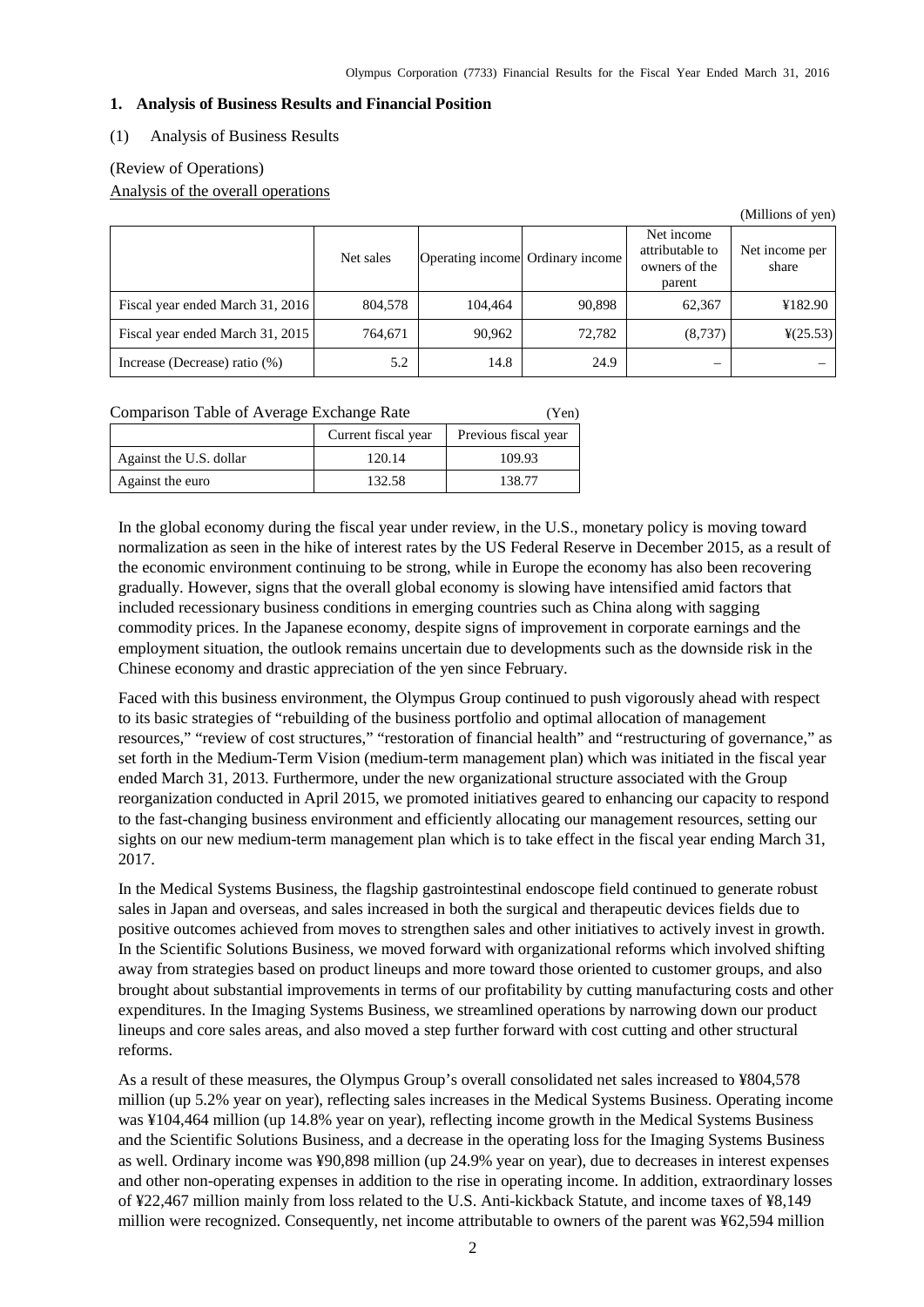(compared with an operating loss of ¥8,737 million), a considerable improvement from the previous fiscal year.

During the fiscal year under review, the Olympus Group invested ¥81,415 million on research and development, and spent ¥64,445 million on capital investments.

Regarding foreign exchange, the yen depreciated against the U.S. dollar, on the other hand, it appreciated against the euro compared to the previous fiscal year. The average exchange rate during the period was ¥120.14 against the U.S. dollar (¥109.93 in the previous fiscal year) and ¥132.58 against the euro (¥138.77 in the previous fiscal year), which caused net sales and operating income to rise by ¥19,288 million and ¥11,323 million, respectively, year on year.

From the first quarter ended June 30, 2015, a new business previously classified under the "Imaging Systems Business" (a new cross-functional business field aiming for a combination of medical systems and scientific solutions based on the optical technology, electronic and imaging technology, network technology and manufacturing technology accumulated in the Imaging Systems Business, and growth in this form) has been changed to "Others." In the following increase (decrease) ratio, the figures of the previous fiscal year have been restated to reflect the segment classification after this change.

|                                |                          |                        |                                        |                         |                        | $\mathbf{r}$                           |
|--------------------------------|--------------------------|------------------------|----------------------------------------|-------------------------|------------------------|----------------------------------------|
|                                | Net sales                |                        |                                        | Operating income (loss) |                        |                                        |
|                                | Previous fiscal<br>year  | Current fiscal<br>year | Increase<br>(Decrease)<br>ratio $(\%)$ | Previous fiscal<br>year | Current fiscal<br>year | Increase<br>(Decrease)<br>ratio $(\%)$ |
| <b>Medical Systems</b>         | 558,348                  | 608,927                | 9.1                                    | 124,894                 | 140,220                | 12.3                                   |
| Scientific Solutions           | 103,880                  | 101,608                | (2.2)                                  | 6,837                   | 8,482                  | 24.1                                   |
| <b>Imaging Systems</b>         | 79,437                   | 78,284                 | (1.5)                                  | (11,710)                | (2,064)                |                                        |
| Others                         | 23,006                   | 15,759                 | (31.5)                                 | (970)                   | (5,800)                |                                        |
| Subtotal                       | 764,671                  | 804,578                | 5.2                                    | 119,051                 | 140,838                | 18.3                                   |
| Elimination or<br>Unallocation | $\overline{\phantom{m}}$ | —                      | $\qquad \qquad -$                      | (28,089)                | (36,374)               |                                        |
| Consolidated total             | 764,671                  | 804,578                | 5.2                                    | 90,962                  | 104,464                | 14.8                                   |

#### Analysis of the performance by segment

Note: Businesses are segmented by adding similarities of sales market to the business established based on line of products.

#### **Medical Systems Business**

(Millions of yen)

(Millions of yen)

|                  | Fiscal year ended<br>March 31, 2015 | Fiscal year ended<br>March 31, 2016 | Increase (Decrease) | Increase (Decrease)<br>ratio |
|------------------|-------------------------------------|-------------------------------------|---------------------|------------------------------|
| Net sales        | 558.348                             | 608.927                             | 50.579              | 9.1%                         |
| Operating income | 124.894                             | 140.220                             | 15.326              | 12.3%                        |

Consolidated net sales in the Medical Systems Business amounted to ¥608,927 million (up 9.1% year on year), while operating income amounted to ¥140,220 million (up 12.3% year on year).

In gastrointestinal endoscope field, both sales of the endoscopy platform systems "EVIS EXERA III" and "EVIS LUCERA ELITE," which are our mainstay products, were strong. In the surgical field, sales of the "VISERA ELITE" integrated endoscopic video system, which supports endoscopic surgery, and the 3D laparoscopy system were strong, while the sales of "THUNDERBEAT" integrated energy device with both advanced bipolar and ultrasonic energy continued to grow. In the therapeutic devices field, there was growth in sales of "VisiGlide 2" disposable guidewire for use in endoscopic diagnosis and treatment of biliary and pancreatic ducts and others. As a result, sales increased in all fields, driving an increase in sales in the Medical Systems Business.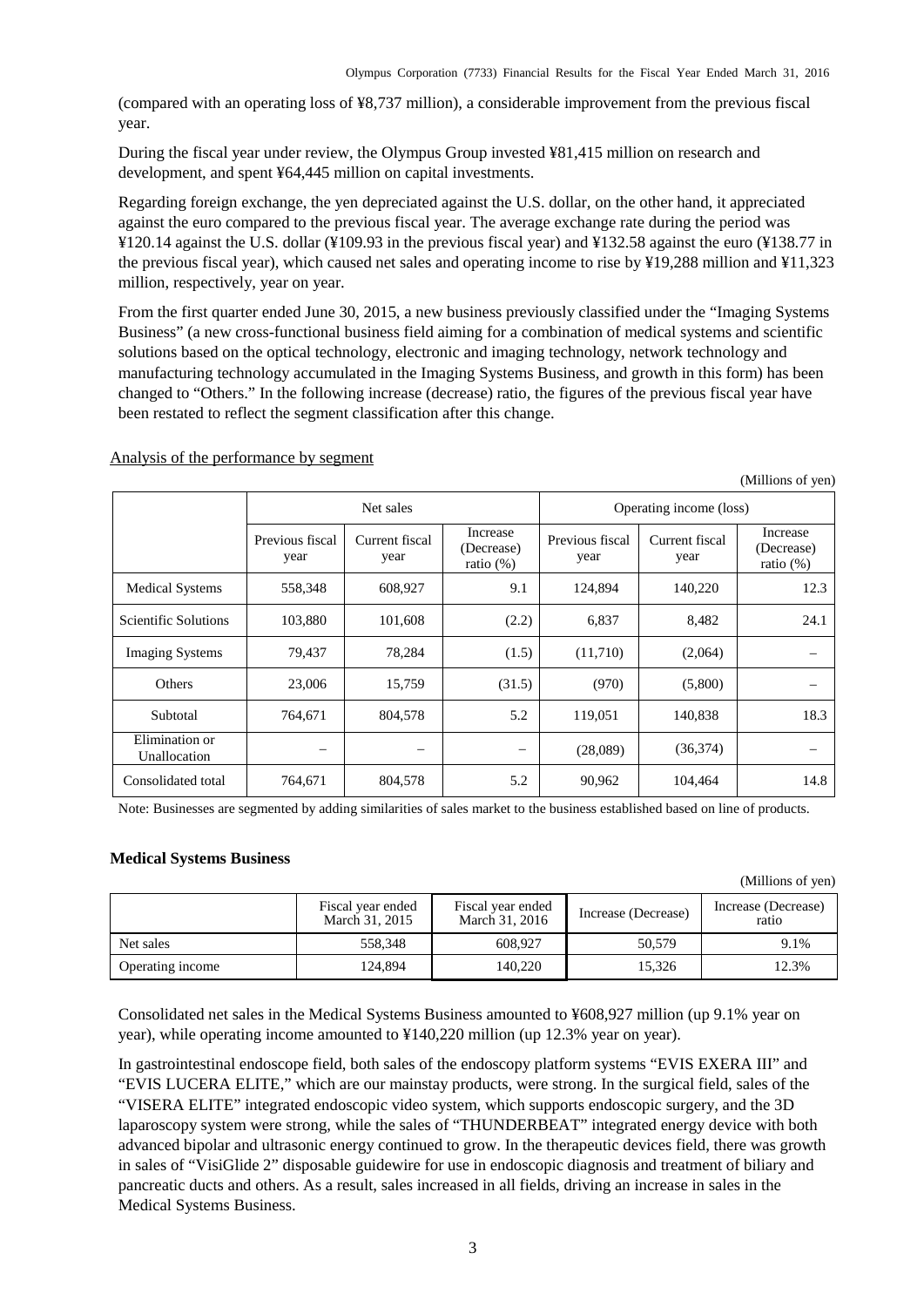Operating income in the Medical Systems Business increased due to the increase in sales.

#### **Scientific Solutions Business**

|                  |                                     |                                     |                     | (1)                          |
|------------------|-------------------------------------|-------------------------------------|---------------------|------------------------------|
|                  | Fiscal year ended<br>March 31, 2015 | Fiscal year ended<br>March 31, 2016 | Increase (Decrease) | Increase (Decrease)<br>ratio |
| Net sales        | 103.880                             | 101.608                             | (2,272)             | (2.2)%                       |
| Operating income | 6,837                               | 8.482                               | 1,645               | 24.1%                        |

Consolidated net sales in the Scientific Solutions Business amounted to ¥101,608 million (down 2.2% year on year), while operating income amounted to ¥8,482 million (up 24.1% year on year).

In the life science field, mainly devices for research decreased sales as a result of a delay in budget spending by research institutions. In the industrial field, sales decreased slightly amid a drop in sales of non-destructive testing equipment and other products as a result of a downturn in commodity prices of such as crude oil, despite having experienced growth in sales of industrial microscopes such as the "STM7" series of measuring microscopes used in the manufacturing process for electronic components. Consequently, sales in the Scientific Solutions overall decreased.

Operating income in the Science Solutions Business increased due to efficiency gains through such means as cost cuts and the integration of sales offices.

#### **Imaging Systems Business**

(Millions of yen)

 $(Millions of yn)$ 

|                       | Fiscal year ended<br>March 31, 2015 | Fiscal year ended<br>March 31, 2016 | Increase (Decrease) | Increase (Decrease)<br>ratio |
|-----------------------|-------------------------------------|-------------------------------------|---------------------|------------------------------|
| Net sales             | 79.437                              | 78.284                              | (1,153)             | (1.5)%                       |
| Operating income/loss | (11,710)                            | (2,064)                             | 9.646               |                              |

Consolidated net sales in the Imaging Systems Business amounted to ¥78,284 million (down 1.5% year on year), while operating loss amounted to ¥2,064 million (compared with an operating loss of ¥11,710 million in the previous fiscal year).

In the mirrorless interchangeable-lens camera field, the OM-D series and "OLYMPUS PEN-F," etc. increased sales, with sales also boosted by a contribution from the high performance interchangeable lenses "M.ZUIKO DIGITAL PRO" series with additions of new models bringing the lineup to five models. Meanwhile, in the compact camera field, the Company continued to limit the number of units sold in response to market shrinkage. Consequently, sales in the Imaging Systems Business overall decreased year on year.

Operating loss in the Imaging Systems Business decreased, mainly due to the progress in reducing expenses.

#### **Others**

(Millions of yen)

|                       | Fiscal year ended<br>March 31, 2015 | Fiscal year ended<br>March 31, 2016 | Increase (Decrease) | Increase (Decrease)<br>ratio |
|-----------------------|-------------------------------------|-------------------------------------|---------------------|------------------------------|
| Net sales             | 23,006                              | 15.759                              | (7,247)             | $(31.5)\%$                   |
| Operating income/loss | (970)                               | (5,800)                             | (4,830)             |                              |

Consolidated net sales for other businesses amounted to ¥15,759 million (down 31.5% year on year) and operating loss was ¥5,800 million (compared with an operating loss of ¥970 million in the previous fiscal year).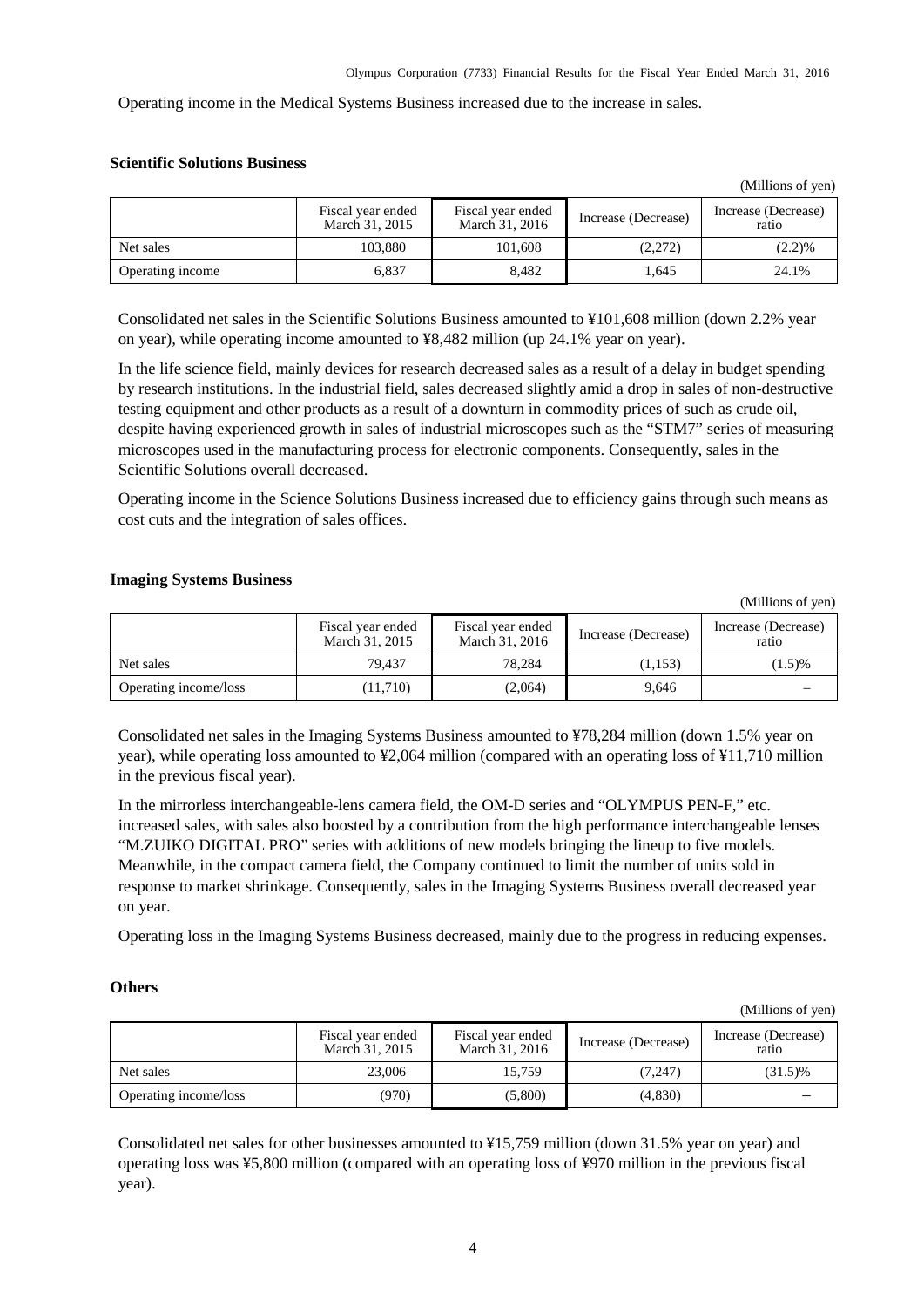Net sales for other businesses declined due to reorganization of our non-core business domains in order to allocate management resources to our business domains in a more concentrated manner.

Operating loss for other businesses increased, mainly reflecting investments in the creation of new businesses in the medical and imaging technology domains.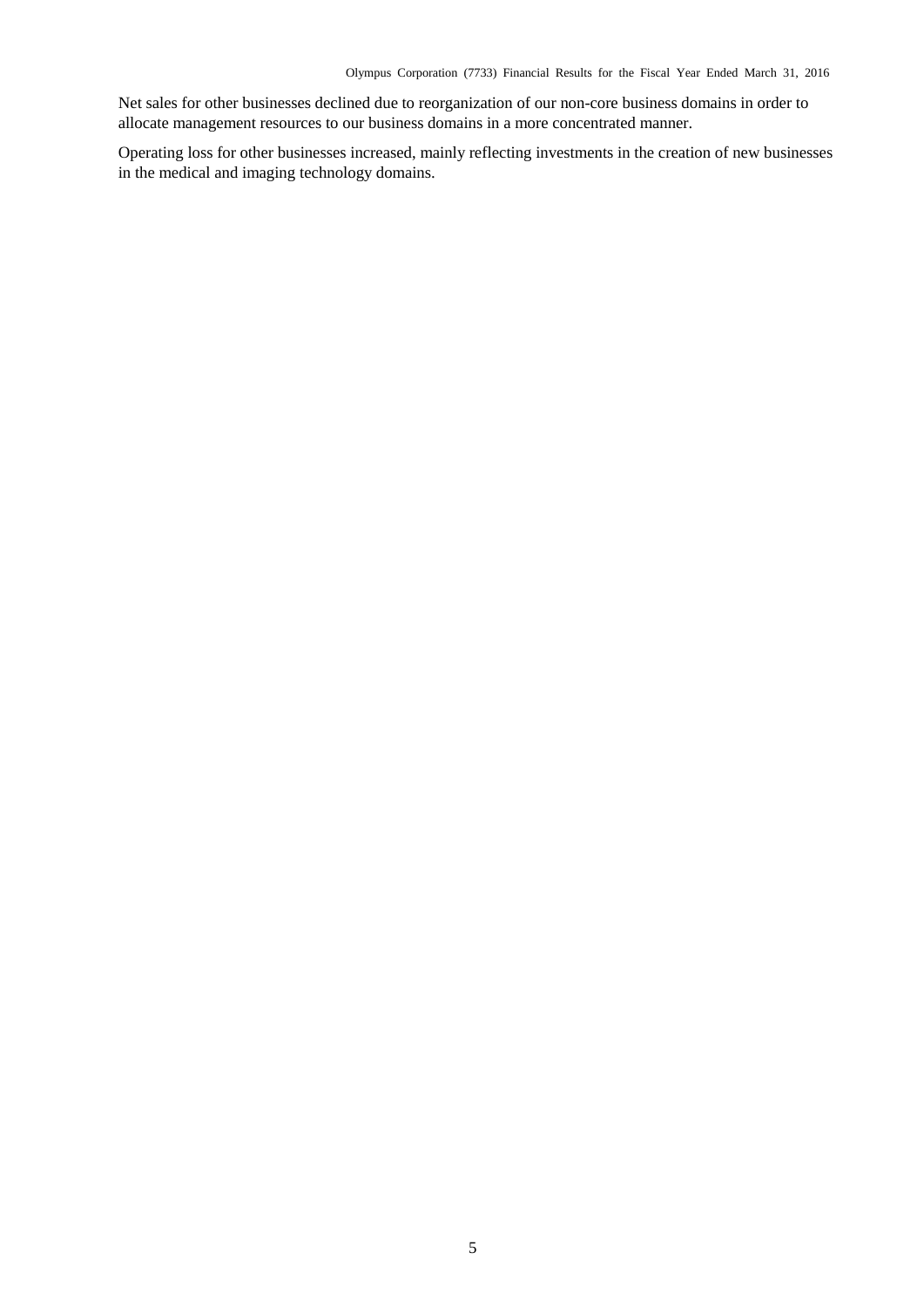(Forecast for the Fiscal Year Ending March 31, 2017) Forecast for the overall business and analysis of its preconditions

Looking ahead with respect to the global economy, concerns of a downturn in business conditions are likely to intensify amid developments that include moves toward normalization of monetary policy in the U.S., slowing growth in China and other emerging economies, and sagging commodity prices. In the Japanese economy, an outlook of uncertainty is likely to prevail amid negative factors that include risk of deteriorating corporate earnings stemming from the global economic slowdown and yen appreciation, in conjunction with fears of diminishing consumer sentiment in that regard.

Given this environment, the Olympus Group has newly formulated the 2016 Corporate Strategic Plan ("16CSP"), which will act as a five-year medium-term management plan which takes effect in the fiscal year ending March 31, 2017. Under our "Business to Specialist" Company and One Olympus basic policies, we will push steadily forward in developing a firmly grounded and aggressive business portfolio geared to achieving sustainable growth.

In the Medical Systems Business, we aim to expand the scale of our operations primarily by providing value in terms of both early diagnosis and minimally invasive therapies, by proactively investing in each of this segment's business units, namely GI (gastrointestinal), Res (respiratory), GS (general surgery), Uro/Gyn (urology/gynecology), ENT (ear nose throat), and Medical Services. We will work to achieve dramatic growth in both the therapeutic devices and surgical fields while maintaining our overwhelming competitive strengths in the gastrointestinal endoscope field, while furthermore taking steps to improve profitability in the Medical Systems Business also by strengthening business involving disposable devices. In the Scientific Solutions Business, we will establish an earnings platform by promoting strategies oriented to customer groups, and aim to expand the portfolio of products and solutions. In the Imaging Systems Business, we will build a framework that ensures consistent earnings through further restructuring of operations, while also pursuing initiatives geared to improving our responsiveness to the changing market and further reducing inventory risks.

Net sales Operating income Ordinary income Net income attributable to owners of the parent Net income per share Fiscal year ending March 31, 2017 800,000 90,000 80,000 80,000 65,000 ¥189.93 Fiscal year ended March 31, 2016 804,578 104,464 90,898 62,594 ¥182.90 Increase (Decrease) ratio (%)  $(0.6)$   $(13.8)$   $(12.0)$   $(12.0)$  3.8

The forecast for consolidated financial results in the fiscal year ending March 31, 2017 is as follows.

(Millions of yen)

Despite ongoing growth in the Medical Systems Business, net sales overall are expected to remain largely unchanged as a result of lower revenues in the Imaging Systems Business and adverse exchange rate effects given a strong yen. On the profit front, despite the prospect of diminishing losses in the Imaging Systems Business, both operating income and ordinary income are expected to decrease amid a likelihood of lower earnings in both the Medical Systems Business and the Scientific Solutions Business largely due to negative effects of exchange rates. Meanwhile, net income attributable to owners of the parent is expected to increase due to improvement in the balance of non-operating income and expenses, etc.

Foreign exchange rates for the fiscal year ending March 31, 2017, which are a precondition for the forecast, are expected to be ¥108 per U.S. dollar and ¥120 per euro.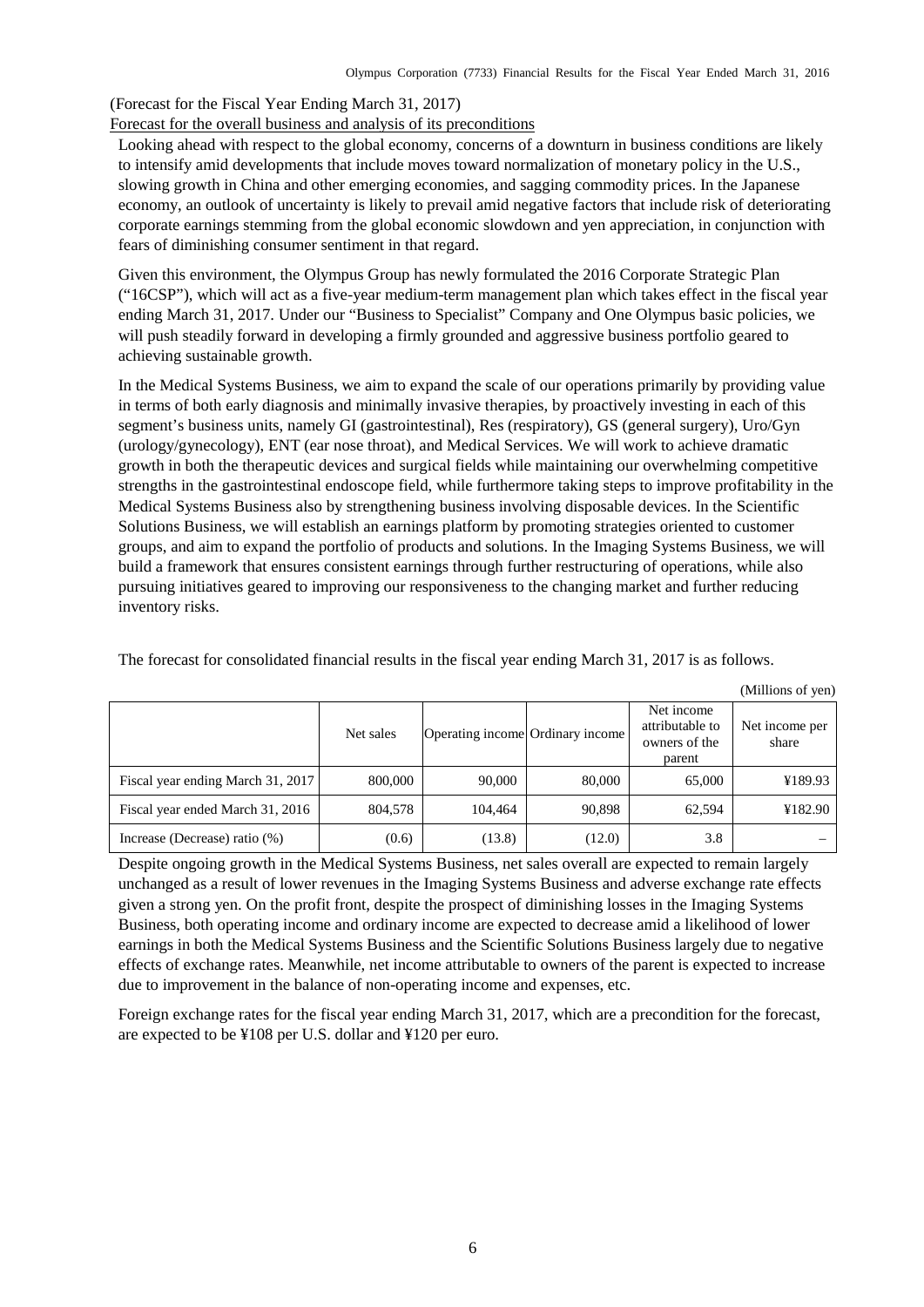(Millions of yen)

#### <span id="page-9-0"></span>(2) Analysis of Financial Position

(Analysis of the Status of Assets, Liabilities, Net Assets, and Cash Flows in the Current Fiscal Year) Analysis of assets, liabilities and net assets

|              |                      |                      |                     | $(1$ vininoms or $y$ cii)           |
|--------------|----------------------|----------------------|---------------------|-------------------------------------|
|              | As of March 31, 2015 | As of March 31, 2016 | Increase (Decrease) | Increase (Decrease)<br>ratio $(\%)$ |
| Total assets | 1,081,551            | 1,000,614            | (80,937)            | (7.5)                               |
| Net assets   | 357,254              | 384,283              | 27,029              | 7.6                                 |
| Equity ratio | 32.9%                | 38.2%                | 5.3%                |                                     |

As of the end of the fiscal year under review, total assets decreased ¥80,937 million compared to the end of the previous fiscal year to ¥1,000,614 million.

Current assets decreased ¥56,836 million due mainly to a decrease in cash and time deposits, and fixed assets decreased ¥24,101 million, mainly due to a decrease in net defined benefit asset and amortization of goodwill.

Total liabilities decreased ¥107,966 million compared to the end of the previous fiscal year to ¥616,331 million due mainly to an increase in long-term borrowings of ¥41,196 million and decreases in provision related to the U.S. Anti-kickback Statute of ¥58,883 million and short-term borrowings of ¥74,479 million.

Net assets increased ¥27,029 million compared to the end of the previous fiscal year to ¥384,283 million, primarily due to an increase in net income and a decrease in accumulated other comprehensive income arising from fluctuations in foreign exchange and stock prices.

As a result of the foregoing, equity ratio increased from 32.9% as of the end of the previous fiscal year to 38.2%.

|                                          |                                     |                                     | (Millions of yen)   |
|------------------------------------------|-------------------------------------|-------------------------------------|---------------------|
|                                          | Fiscal year ended<br>March 31, 2015 | Fiscal year ended<br>March 31, 2016 | Increase (Decrease) |
| Cash flows from operating activities     | 66,811                              | 48,621                              | (18, 190)           |
| Cash flows from investing activities     | (39,612)                            | (52, 897)                           | (13,285)            |
| Cash flows from financing activities     | (70, 185)                           | (33,870)                            | 36,315              |
| Cash and cash equivalents at end of year | 209,809                             | 166,323                             | (43, 486)           |

Analysis of cash flows

"Cash flows from operating activities" increased by ¥48,621 million mainly due to the recordings of ¥70,800 million in income before provision for income taxes, ¥18,814 million in loss related to the U.S. Antikickback Statute and adjustments for noncash items including ¥39,912 million in depreciation and amortization, ¥9,867 million in amortization of goodwill and ¥2,072 million of loss related to securities litigation. Decreasing factors mainly included ¥13,975 million in loss related to securities litigation paid and ¥72,455 million in loss related to the Anti-kickback Statute paid.

"Cash flows from investing activities" decreased by ¥52,897 million. Decreasing factors mainly included ¥50,422 million in purchase of property, plant and equipment, ¥5,987 million in purchases of intangible assets. Increasing factors mainly included ¥3,214 million in sales and redemption of investment securities.

"Cash flows from financing activities" decreased by ¥33,870 million. Decreasing factors mainly included ¥78,240 million in repayments of long-term debt. Increasing factors mainly included ¥73,886 million in proceeds from long-term debt.

As a result, cash and cash equivalents at the end of the current fiscal year reached ¥166,323 million, a decrease of ¥43,486 million compared to the end of the previous fiscal year.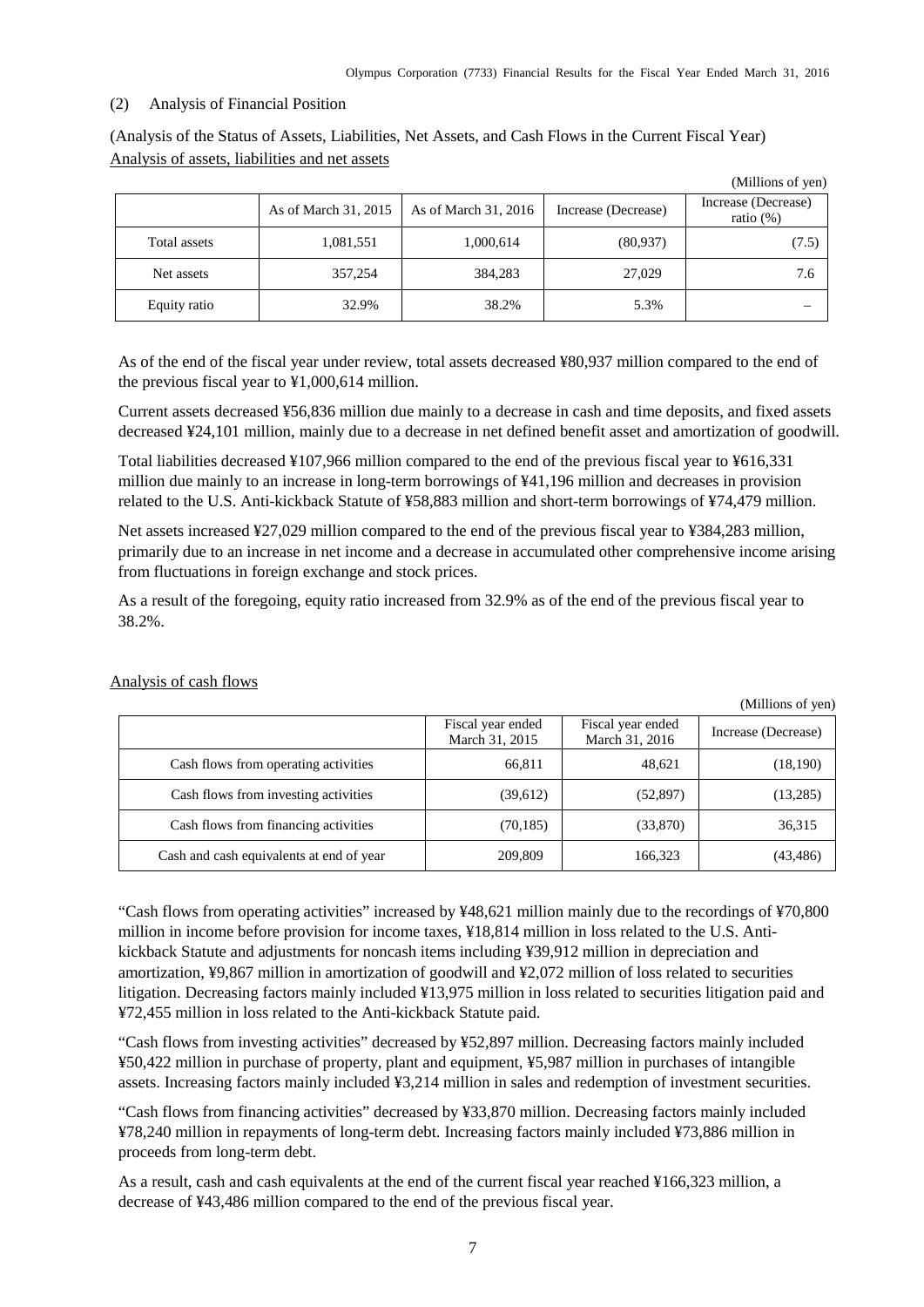|                                                      | Fiscal year ended | Fiscal year ended | Fiscal year ended | Fiscal year ended |
|------------------------------------------------------|-------------------|-------------------|-------------------|-------------------|
|                                                      | March 31, 2013    | March 31, 2014    | March 31, 2015    | March 31, 2016    |
| Equity ratio                                         | 15.5              | 32.1              | 32.9              | 38.2              |
| Market value equity ratio (%)                        | 69.4              | 109.6             | 141.4             | 149.6             |
| Interest-bearing debt to cash flows ratio<br>(years) | 22.2              | 5.7               | 5.3               | 6.6               |
| Interest coverage ratio (times)                      | 1.8               | 6.1               | 7.4               | 6.1               |

#### (Cash Flows Indicators)

Note: Equity ratio: Shareholders' equity/Total assets

Market value equity ratio: Total market capitalization/Total assets Interest-bearing debt to cash flows ratio: Interest-bearing debt/Cash flow Interest coverage ratio: Cash flow/Interest payment

- 1. Each index was calculated by financial index of consolidated basis.
- 2. Total market capitalization is calculated on the basis of the number of issued shares excluding treasury stock.
- 3. Cash flows from operating activities are used as "Cash flow" for calculation purposes.
- 4. Interest-bearing debts include all of those debts reported on the consolidated balance sheets on which interest is paid.
- <span id="page-10-0"></span>(3) Basic Strategy for Profit Sharing and Dividend for the Current Fiscal Year and Following Fiscal Year

Aiming to boost the corporate value, premised on securing stable financial base, the Company places priority on investing in growth fields, particularly the Medical Systems Business. Based on this, our basic strategy is to implement dividend distribution in consideration of performance, in order to respond to the expectations of our shareholders.

In accordance with the above policy and in consideration of comprehensive factors that include our consolidated financial results for the fiscal year ended March 31, 2016, the Company's financial standing and future investment in operations, we intend to pay a year-end dividend of ¥17 per share for the fiscal year under review. The annual dividend will therefore amount to ¥17 per share, which is an increase of ¥7 per share in comparison with that of the previous fiscal year.

Next fiscal year and beyond, we aim to incrementally increase shareholder returns with our sights set on achieving a total return ratio of 30%. For the fiscal year ending March 31, 2017, we plan to pay a dividend of ¥28 per share (year-end dividend of ¥28).

# <span id="page-10-1"></span>(4) Business Risks

The business performances of the Olympus Group may be materially influenced by various factors which may occur in the future. Listed below are principal business risk factors, aside from managerial decisions made by the Olympus Group, which may give rise to changes in Olympus Group's business performances. The Olympus Group is aware of the possibilities of these risks, will strive to prevent them from occurring, and will deal conscientiously and diligently with any risk that may occur.

The future events described below are based on the judgment of the Olympus Group made as of the end of the fiscal year under review.

# (Risks Associated with Selling Activities)

(i) In the Medical Systems Business, if healthcare policy is amended in an unforeseeable and material manner as a result of a healthcare system reform or another change occurs in relation to the medical sector, and the Olympus Group finds it difficult to adapt to such an environmental change, or if the Olympus Group is unable to obtain the licenses and approvals in various countries necessary for its business activities in a timely manner, the Olympus Group's ability to secure its earnings may be adversely affected.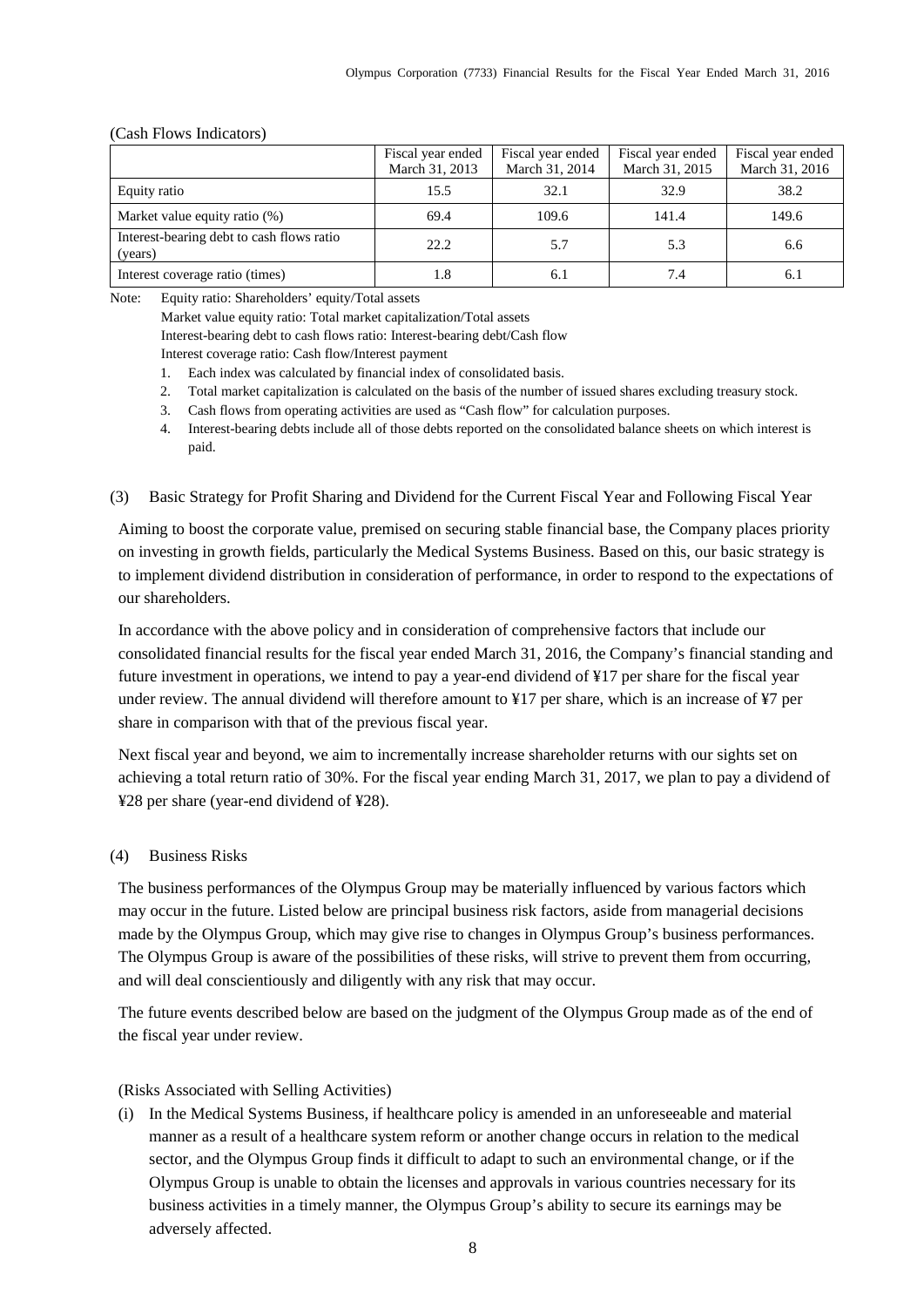- (ii) In the Scientific Solutions Business, system provision to research activities funded by national budgets of countries accounts for a high proportion of earnings of the Olympus Group. Therefore, if such national budgets are curtailed in the wake of unfavorable macroeconomic fluctuations, the Olympus Group's ability to secure its earnings may be adversely affected.
- (iii) In the digital camera field of the Imaging Systems Business, market conditions are becoming harsher. If the market contracts more sharply than anticipated, the Olympus Group may be unable to adequately counter the resulting sales decline with the restructuring measures it is currently implementing, and this may adversely affect the Olympus Group's ability to secure its earnings.

#### (Risks Associated with Production/Development Activities)

- (i) In the Imaging Systems Business, core production bases center on China and Vietnam. Therefore, depending upon exchange rate trends and other factors, operating costs may increase substantially, and the Olympus Group's ability to secure its earnings may be adversely affected. Also, depending upon how serious or unstable the state of affairs including anti-Japanese activities may grow or how badly public safety may deteriorate in China, the Olympus Group's production activities may be adversely affected.
- (ii) The Olympus Group relies on certain specific suppliers to consistently develop and produce those products and parts which it cannot develop or produce internally. Hence, if the Group is subjected to constraints on procurement of such products and parts according to the said suppliers' convenience, the Olympus Group's ability to produce and supply them may be adversely affected.
- (iii) The Olympus Group and its manufacturing contractors manufacture their products in accordance with exacting quality standards. However, if any product deficiency occurs, not only substantial costs including those of a recall would be incurred but also the market's confidence in the Olympus Group would be undermined, and the Olympus Group's ability to secure its earnings may be adversely affected.
- (iv) The Olympus Group is continuing to advance development of products using cutting-edge technologies. However, if technological progress occurs so fast and market changes cannot be predicted adequately, that the Group is unable to develop new products adequately meeting customers' needs in a timely manner, the Olympus Group's ability to secure its earnings may be adversely affected.
- (v) The Olympus Group, in conducting R&D and production activities, uses various intellectual property rights, and believes that the Group lawfully owns or is licensed to use such rights. However, if any third party asserts that the Group has unknowingly infringed any of these intellectual property rights and if any litigation occurs, the Olympus Group's ability to secure its earnings may be adversely affected.

(Risks Associated with Business Collaborations and Corporate Acquisitions)

- (i) The Olympus Group has built long-term strategic partnerships with advanced enterprises in the industry on technologies and product development. If the Group can no longer maintain such partnerships due to occurrence of a financial or any other business-related problem or change of its goals, the business activities of the Group may be adversely affected.
- (ii) The Olympus Group may acquire a business enterprise in order to expand its business. If the Group is unable to integrate the acquired business in line with the Group's management strategy or utilize management resources in an efficient manner as to the existing business or the acquired business, the Group's business may be adversely affected or its business performances and financial position may be adversely affected due to impairment of goodwill, loss on business sale or liquidation resulting from business restructuring and the like, or other related expenses.
- (iii) The Olympus Group holds listed stocks with a total value of ¥67,871 million and unlisted stocks with a total value of ¥1,324 million as of March 31, 2016, for policy investment purposes such as facilitating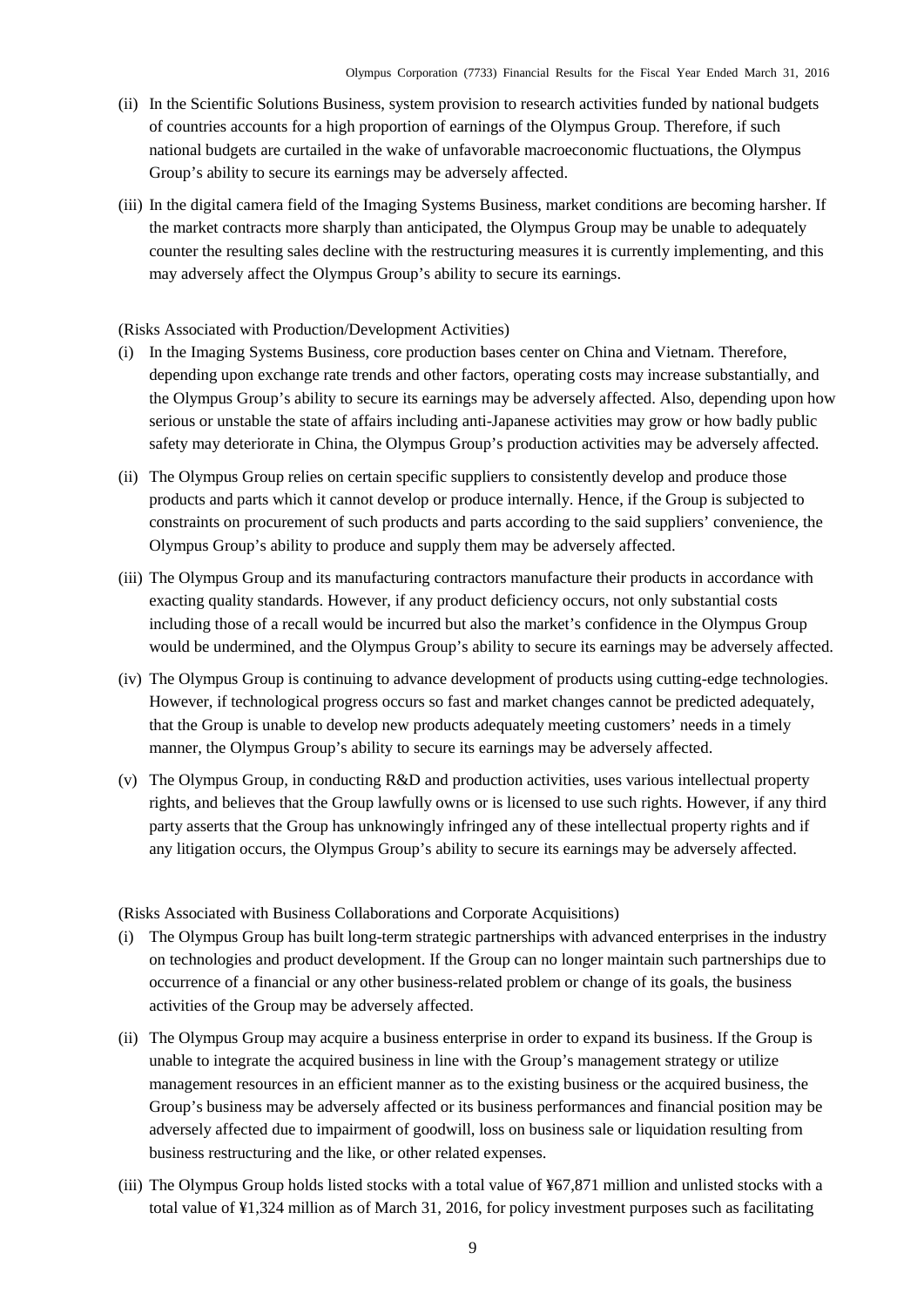business alliances. The stock price of listed stocks is determined based upon market principles. Accordingly, fluctuations in market trends could cause the value of these stocks to decline. For unlisted stocks, it is possible that the estimated value of these stocks could decline due to changes in the financial position of the company in question. Such price fluctuations could force the Group to record loss on valuation of investment securities, or other action that would affect the operating results or financial position of the Group.

### (Risks Associated with Financing)

Since the Olympus Group carries out financing by borrowing from financial institutions, etc., changes in the environment for the financial markets may have an impact on the Group's financing. Furthermore, if the Group's financing costs rise as a result of such factors as deterioration in its business performances, this may also have an adverse impact on the Group's financing.

#### (Risks Associated with Leakage of Information)

The Olympus Group possesses important confidential information regarding such matters as technology, as well as the personal information of its customers and other related parties. In order to prevent external leakages of this information, the Group takes various countermeasures including the establishment of internal regulations, the thorough promotion of employee training, and the strengthening of security systems. Even so, in the case that such information is leaked due to unanticipated circumstances, the Group's business performances and financial position may be adversely affected by such factors as damage to the Group's corporate value, loss of social credibility, and payment of compensation to customers and related parties affected by such information leakage.

#### (Risks Associated with Past Postponing of Recognition of Losses)

As a result of inappropriate financial reporting by the Company, the Company's shareholders and others claimed compensation for damages from the Company or filed lawsuits. These actions could have an adverse impact on the Olympus Group's business performance and financial position. The inappropriate financial reporting relates to the Company's postponing of recognition of losses on securities investments, etc. in past times since around the 1990s, and the Company's use, by means such as going through multiple funds, of both the fees paid to financial advisors and funds to buy back preferred stock in relation to the acquisition of Gyrus Group PLC, as well as the acquisition funds of three domestic companies (Altis Co., Ltd., NEWS CHEF, Inc. and Humalabo Co., Ltd.), partly to resolve unrealized losses on investment securities by such postponing of the recognition of these losses. The total amount of claims against the Company in pending lawsuits at the time of disclosure of the financial results report is ¥76,974 million. The following major lawsuits have been filed against the Company.

Out of the pending lawsuits in the fiscal year under review, the Company reported ¥567 million as provision for loss on litigation in current liabilities, considering the state of progress of the lawsuits.

(i) On June 28, 2012 (the date of the service of the complaint was November 12, 2012), a total of 49 companies (of which one company withdrew its claim before the complaint was served), including the Teachers' Retirement System of the State of Illinois and other overseas institutional investors and pension funds that are shareholders of the Company, filed a lawsuit against the Company. After a subsequent petition to change the object of claim and withdrawal of claim by several plaintiffs, the lawsuit has now been changed so that currently 45 plaintiff companies are claiming compensation for damages of ¥20,828 million and 5% per annum interest on this amount for the period from November 8, 2011 up to the payment of the principal. On March 27, 2015 an out-of-court settlement was reached with investors and others including the plaintiffs regarding this lawsuit for damages, under which the Company agrees to pay the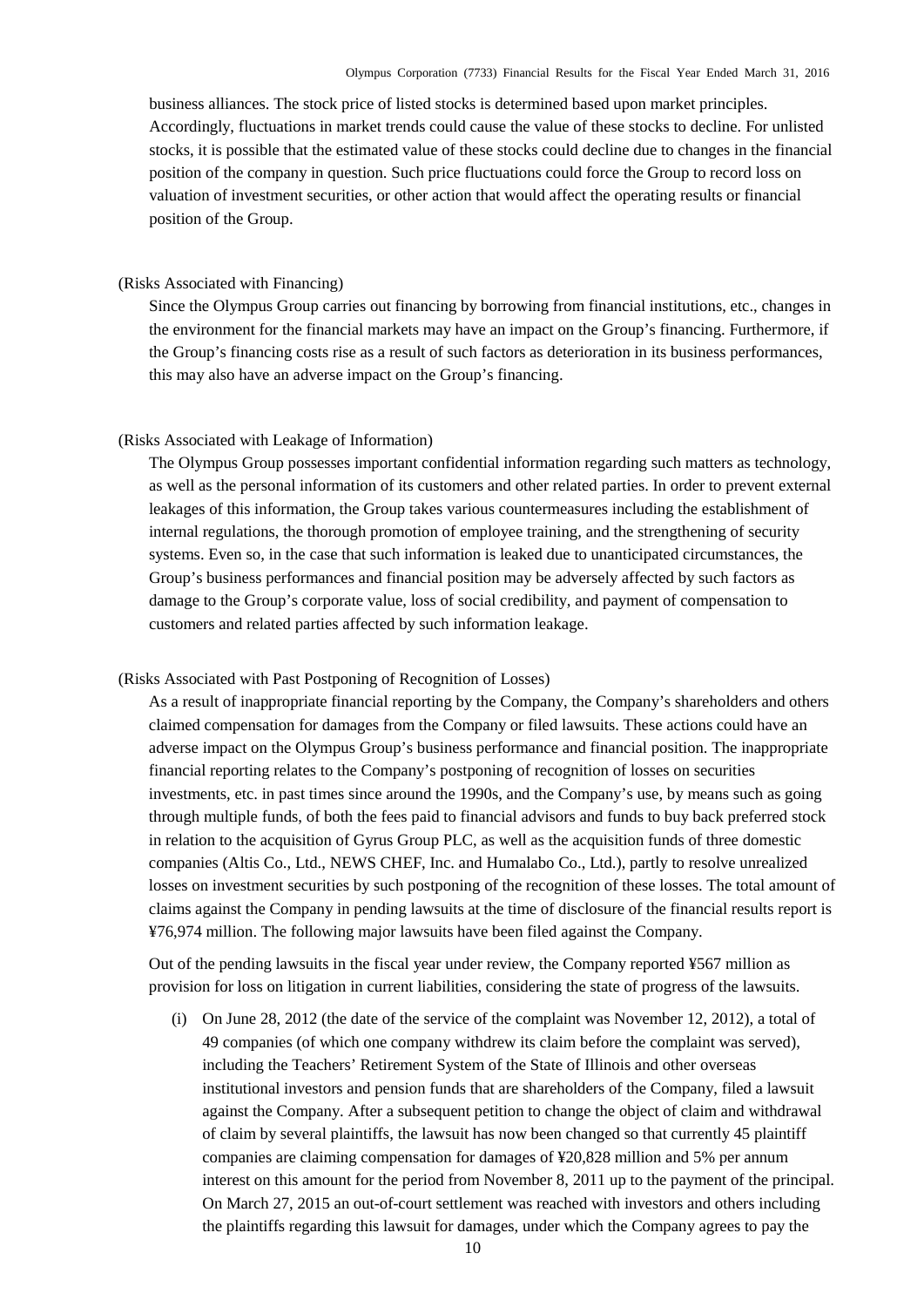counterparties up to ¥11,000 million as settlement money in total, including (iii) below, and ¥10,433 million of the total amount was paid at the time of disclosure of the financial results report.

- (ii) On December 13, 2012 (the date of the service of the complaint was March 29, 2013), a total of 68 companies, including California Public Employees' Retirement System and other overseas institutional investors that are shareholders of the Company, filed a lawsuit for damages against the Company. After a subsequent petition to amend the complaint and withdrawal of claim by several plaintiffs, the lawsuit has been changed so that currently 59 plaintiff companies are claiming compensation for damages of ¥5,749 million and 5% per annum interest on this amount for the period from October 14, 2011 up to the payment of the principal.
- (iii) On June 27, 2013 (the date of the service of the complaint was July 16, 2013), a total of 43 companies, including California State Teachers' Retirement System and other overseas institutional investors and pension funds that are shareholders of the Company, filed a lawsuit for damages against the Company. After a subsequent withdrawal of claim by a plaintiff and a merger between plaintiffs, the lawsuit has been changed so that currently 40 plaintiff companies are claiming compensation for damages of ¥16,799 million and 5% per annum interest on this amount for the period from November 8, 2011 up to the payment of the principal. On March 27, 2015 an out-of-court settlement was reached with investors including the plaintiffs regarding this lawsuit for damages, under which the Company agrees to pay the counterparties up to ¥11,000 million as settlement money in total, including (i) above, and ¥10,433 million of the total amount was paid at the time of disclosure of the financial results report.
- (iv) On April 7, 2014 (the date of the service of the complaint was April 17, 2014), a total of six banks including Mitsubishi UFJ Trust and Banking Corporation and five other trust banks filed a lawsuit against the Company seeking compensation for damages by payment of ¥27,915 million and the interest accrued to the damages incurred relating to each of the shares at the rate of 5% per annum for the period from the day immediately following the share acquisition trade date of each of the shares that incurred losses up to the payment of the incurred losses of the shares.

#### (Risks Associated with Internal Control System, etc.)

The Olympus Group has developed a system for ensuring appropriate and reliable financial reporting and valid and efficient work processes, which it operates and continuously improves. However, it cannot be ignored that no matter how effective the internal control system constructed by the Group, actions arising from malicious intent or gross negligence on the part of employees, or changes in the business environment that were not envisaged at the time of the internal control system's construction, or various other factors, could cause the system to fail. Therefore, there is the potential for an issue arises in the future with regard to violation of laws and regulations. If such an issue were to arise, the Company may be obliged to pay fines due to administrative action, penalties due to criminal proceedings, or damages and so forth due to civil lawsuits. Moreover, the Company may suffer an adverse impact on its business from a loss of social trust. Such events could have an adverse impact on the Company's operating results.

#### (Risks Relating to Laws and Regulations)

We operate our businesses globally, including our medical business, which is a regulated business. We are subject to various laws, including the Antimonopoly Act of Japan and the laws on medical care of Japan and similar laws in other countries and jurisdictions, as well as the anti-bribery provisions of the U.S. Foreign Corrupt Practices Act of 1977 (FCPA), the U.K. Anti-Bribery Act and other anti-bribery laws in other countries and jurisdictions. We are also subject to various laws targeting fraud and abuse in the healthcare industry, including the Act Against Unjustifiable Premiums and Misleading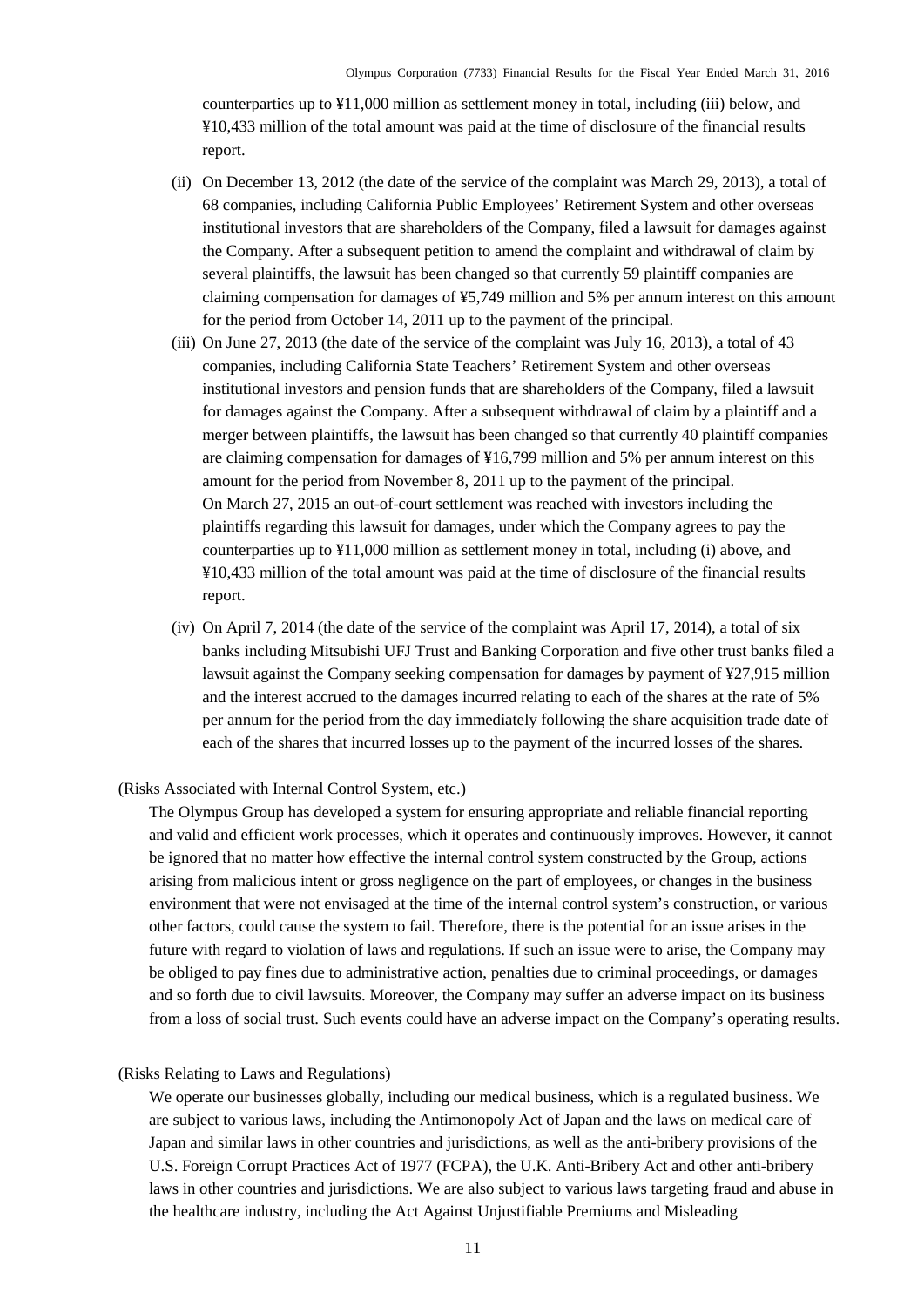Representations in Japan and the Anti-Kickback Statute and the False Claims Act in the United States.

With respect to the medical business, because government-sponsored healthcare systems have developed around the world, our group companies and many of their distributors and suppliers do business with government affiliated entities, healthcare providers and officials. Our group companies and their distributors and suppliers operate in countries or jurisdictions where there has been governmental corruption in the past, and in certain circumstances strict compliance with anti-bribery laws may conflict with local customs and practices. In addition, the various laws and regulations targeting fraud and abuse in the healthcare industry are wide-ranging and subject to changing interpretation and application, which could restrict our sales or marketing practices.

Violations of these laws may be punishable by criminal or civil fines, imprisonment and/or exclusion from participation in certain national healthcare programs. Furthermore, since many of our customers rely on reimbursement from public health insurance and other government programs to subsidize their medical expenditures, if our participation in such programs would be restricted as a result of a violation of these laws, that could adversely affect the demand for our products and the number of procedures performed using our devices.

We strive to fully comply with these laws, but if we engaged in conduct that violated them, regardless of whether we intentionally violated them or not, that may affect our business, financial condition, results of operations and cash flows as well as the price of shares of our common stock.

Furthermore, an overseas subsidiary of the Company, in February 2016, agreed to enter into a Deferred Prosecution Agreement with the DOJ in connection with suspicion of violation of the Anti-Kickback Statute, the U.S. False Claims Act, and the FCPA, concerning past activities related to the Medical Systems Business. Moving forward, if we engage in conduct that violates these laws, we will not only receive sanctions related to said violation, but also prosecution will be carried out related to the past case in which the Company was subject to deferred prosecution, and this may affect our business, financial condition, results of operations and cash flows as well as the price of shares of our common stock.

### (Risks Relating to Duodenoscopes)

In March and August 2015, the U.S. Department of Justice issued a subpoena to Olympus Medical Systems Corp., a subsidiary of ours. The subpoena seeks information relating to duodenoscopes that the Olympus Group manufactures and sells. In addition, the Olympus Group has been named as defendants in civil lawsuits in the United States alleging that the plaintiffs were harmed as of our group's duodenoscopes as of April 30, 2016. Depending on the developments in these matters, our consolidated results of operations and financial condition may be affected.

#### (Other Comprehensive Risks)

Through its domestic and overseas subsidiaries and affiliates, etc., the Company operates its various businesses globally. These may be the subject of various investigations, as needed, by domestic and overseas authorities, and may have consultations with or report to authorities with respect to compliance with laws and regulations (for example in response to the examination regarding compliance with antimonopoly acts and acts related to pharmaceutical and medical device or in voluntary disclosure to the U.S. Department of Justice regarding compliance with the Foreign Corrupt Practices Act). As such, the Company's ability to secure its earnings may be adversely affected depending upon the results of such investigations and consultations. In addition, if any natural disaster, disease, war, or terrorist attack occurs, or if interest rates rise or exchange rates fluctuate beyond its expectations, the Olympus Group's ability to secure its earnings may be adversely affected.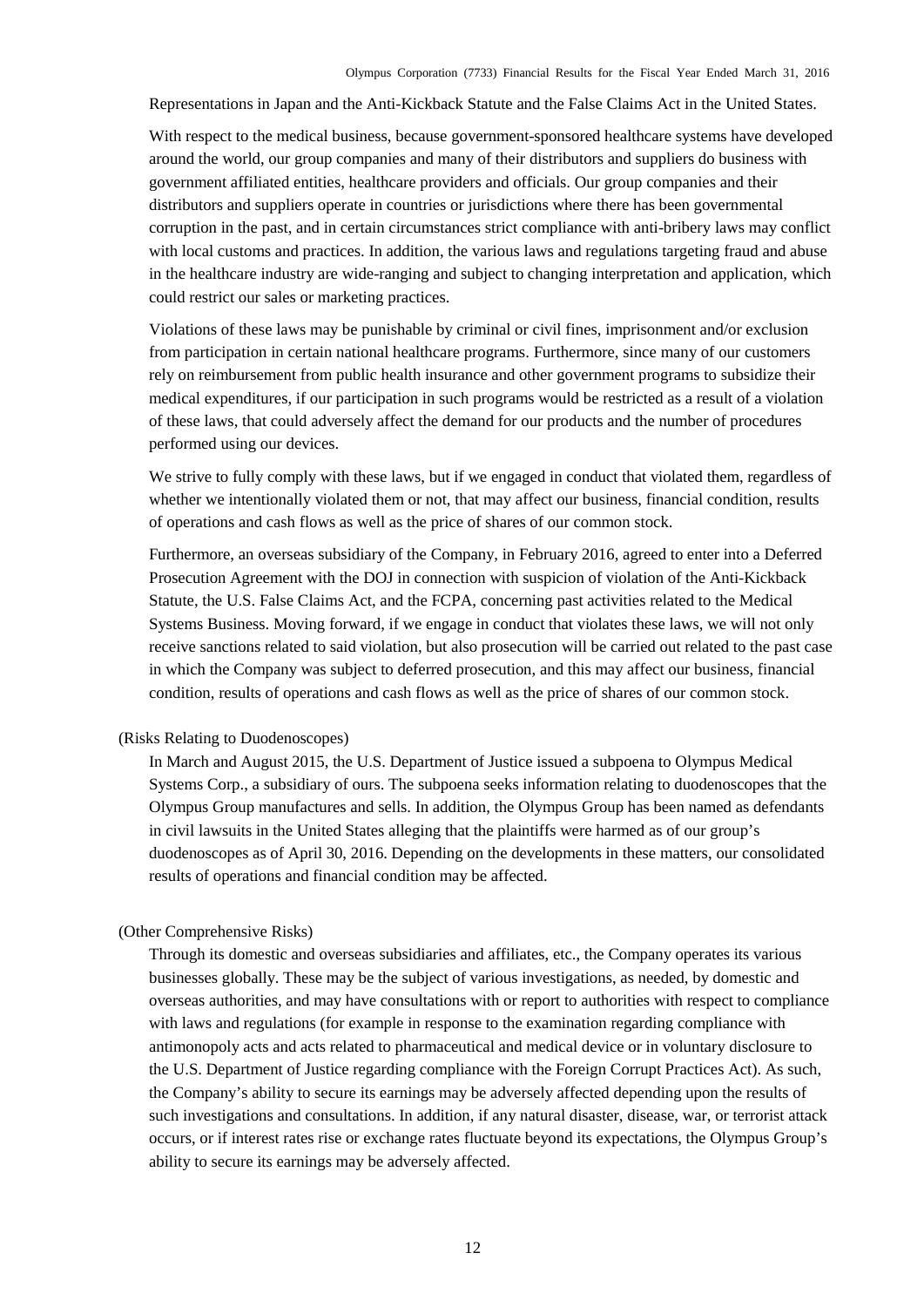# <span id="page-15-0"></span>**2. Status of the Corporate Group**

The Company and its 120 subsidiaries and 4 affiliated companies are engaged mainly in the manufacture and sales of products in Medical Systems, Scientific Solutions, Imaging Systems, and Others. There are also holding companies and Financial Investment, etc. related to each business.

Described below are business of the corporate group, roles of each business and relations to business segments.

| Segmentation                   | Main products and business                                                                                     | Principal consolidated subsidiaries                                                                                                                                                                                                                                                                                                                                                                                                                                                                                                                |
|--------------------------------|----------------------------------------------------------------------------------------------------------------|----------------------------------------------------------------------------------------------------------------------------------------------------------------------------------------------------------------------------------------------------------------------------------------------------------------------------------------------------------------------------------------------------------------------------------------------------------------------------------------------------------------------------------------------------|
| Medical<br>Systems             | Gastrointestinal endoscopes,<br>Surgical endoscopes, Endo-therapy<br>devices, Ultrasound endoscopes            | <b>Olympus</b> Corporation<br>(Consolidated subsidiaries)<br>Olympus Medical Systems Corp.,<br>Olympus Medical Science Sales Corp., Aizu Olympus Co., Ltd.,<br>Aomori Olympus Co., Ltd., Shirakawa Olympus Co., Ltd.,<br>Olympus America Inc., Olympus Europa SE & Co. KG,<br>KeyMed (Medical & Industrial Equipment) Ltd.,<br>Gyrus ACMI, Inc., Olympus Winter & Ibe GmbH,<br>Olympus (Beijing) Sales & Service Co., Ltd.,<br>Olympus Korea Co., Ltd., Olympus Singapore Pte. Ltd.<br>(Affiliated company)<br>Sony Olympus Medical Solutions Inc. |
| Scientific<br><b>Solutions</b> | Biological microscopes, Industrial<br>microscopes, Industrial endoscopes,<br>Non-destructive testing equipment | Olympus Corporation<br>(Consolidated subsidiaries)<br>Olympus Medical Science Sales Corp., Nagano Olympus Co., Ltd.,<br>Olympus America Inc., Olympus NDT Canada Inc.,<br>Olympus Scientific Solutions Americas Corp.<br>Olympus Europa SE & Co. KG,<br>Olympus Soft Imaging Solutions GmbH,<br>KeyMed (Medical & Industrial Equipment) Ltd., Olympus (China)<br>Co., Ltd., Olympus Singapore Pte. Ltd.                                                                                                                                            |
| <b>Imaging Systems</b>         | Digital cameras, Voice recorders                                                                               | Olympus Corporation<br>(Consolidated subsidiaries)<br>Olympus America Inc., Olympus Europa SE & Co. KG,<br>Olympus Hong Kong and China Limited, Olympus Korea Co., Ltd.,<br>Olympus (Shenzhen) Industrial Ltd.,<br>Olympus Imaging Singapore Pte. Ltd.                                                                                                                                                                                                                                                                                             |
| Others                         | Biomedical materials, System<br>development etc.                                                               | Olympus Corporation<br>(Consolidated subsidiaries)<br>Olympus Terumo Biomaterials Corp.,<br>Olympus Systems Co., Ltd., Nippon Outsourcing Corporation                                                                                                                                                                                                                                                                                                                                                                                              |
| Common                         | Holding companies, Financial<br>investment                                                                     | <b>Olympus Corporation</b><br>(Consolidated subsidiaries)<br>Olympus Corporation of the Americas,<br>Olympus Europa Holding SE, Olympus Europa SE & Co. KG,<br>Olympus KeyMed Group Limited,<br>Olympus Corporation of Asia Pacific Limited,<br>Olympus Finance UK Limited                                                                                                                                                                                                                                                                         |

Notes: 1. As of April 1, 2015, Olympus Imaging Corp. was merged with the Company in an absorption-type merger.

2. As of April 1, 2015, Olympus Engineering Co., Ltd. was merged with Nagano Olympus Co., Ltd. in an absorptiontype merger.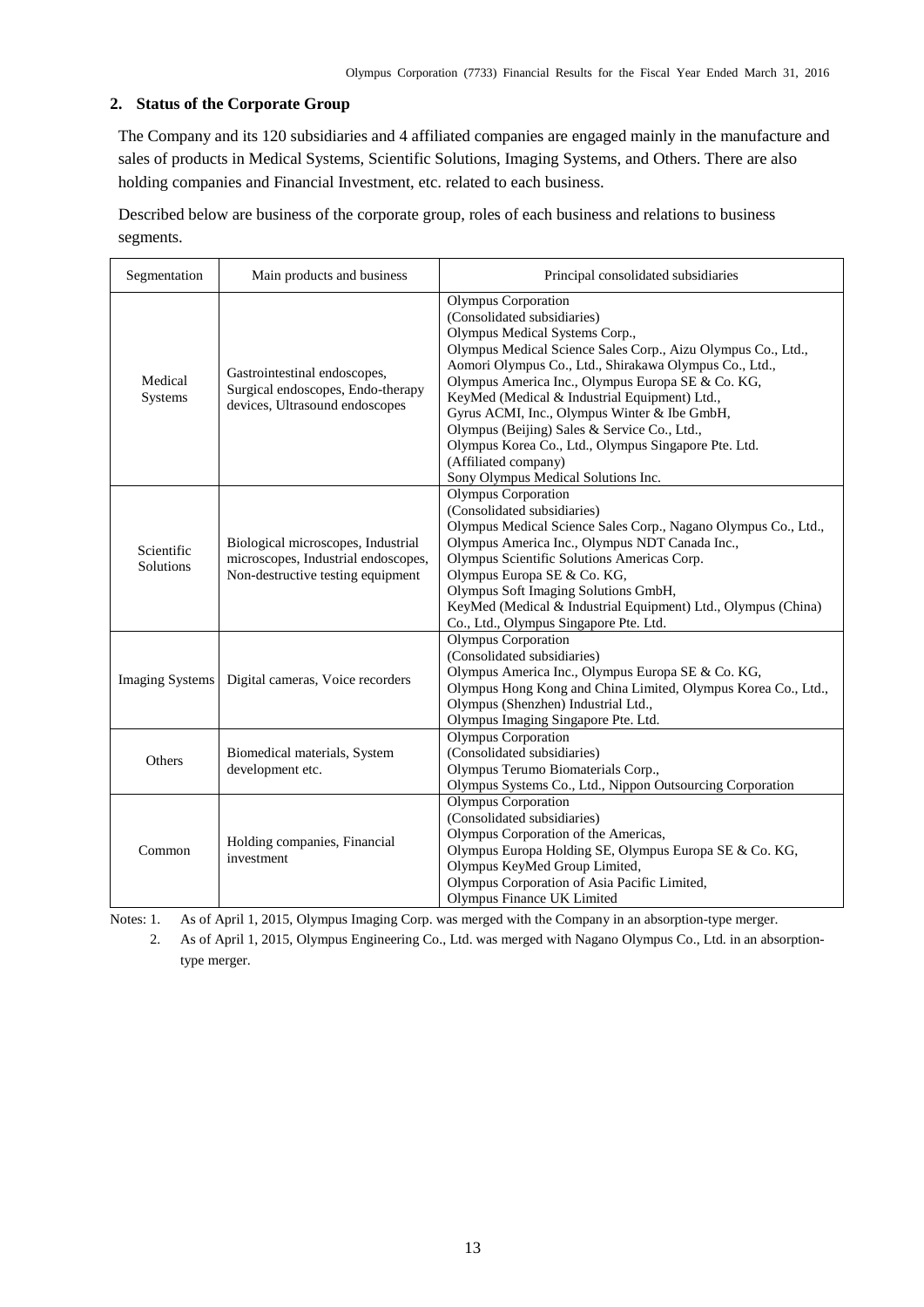The outline chart of our group described in the preceding clause is as follows;

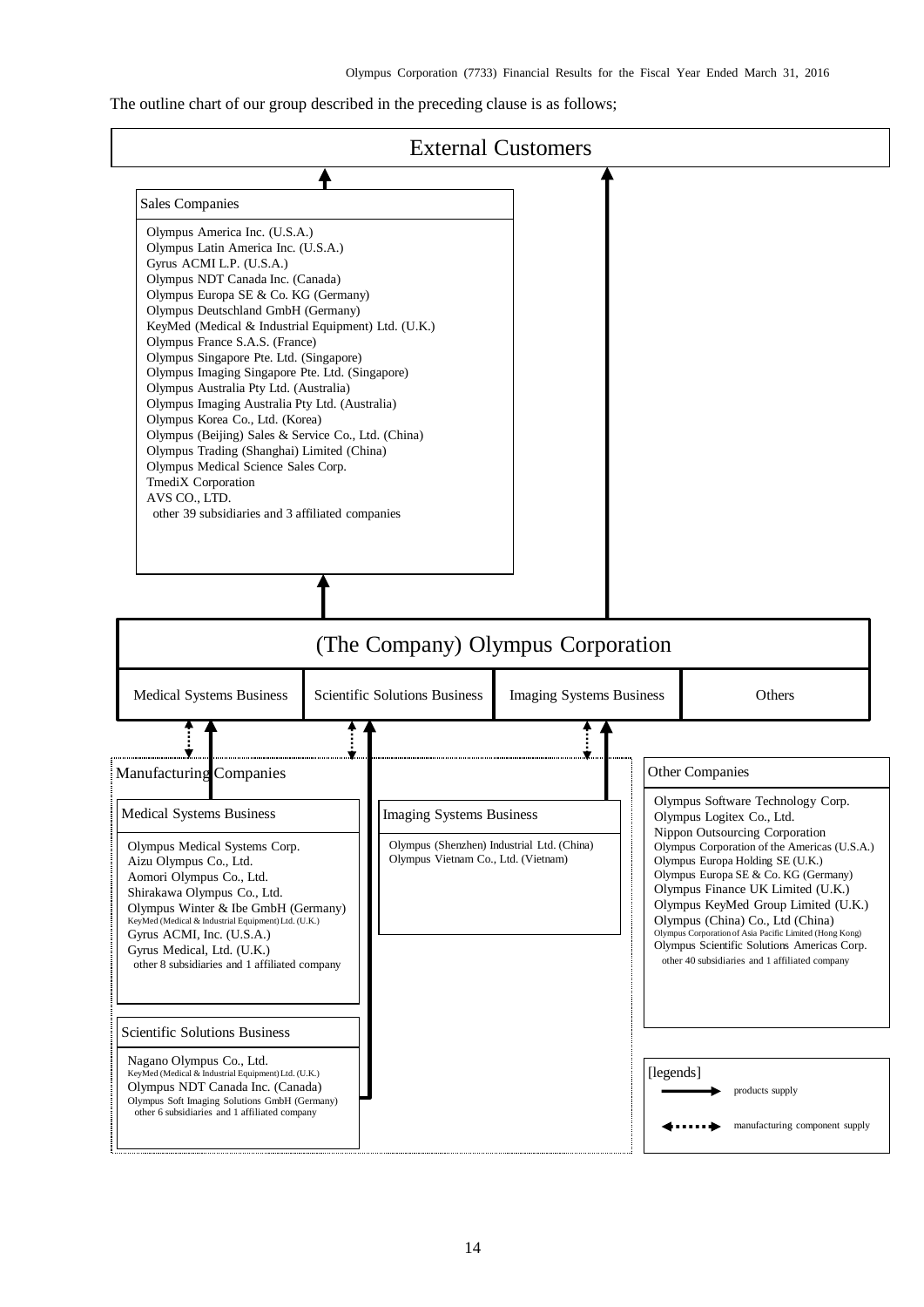### <span id="page-17-0"></span>**3. Operating Policy**

#### (1) Basic Management Policy

The Olympus Group refers to the concept of assimilating, as members, with society, sharing values with other members of society, and making people's lives healthy and happy by proposing new values through business activities as "Social IN," and identifies the concept as the leading motive underlying all our activities.

# (2) Target Management Benchmarks

In the new five-year medium-term management (16CSP) which will start in the fiscal year ending March 31, 2017, the Company specified that it will monitor the effectiveness of the strategy's implementation in accordance with the four business objectives in the table below, and set the numerical target of each business objective.

| <b>Business Objective</b> | Target                                                         |
|---------------------------|----------------------------------------------------------------|
| 1) Return On Equity (ROE) | 15%                                                            |
| 2) Operating ratio        | 15%                                                            |
| 3) EBITDA                 | Double-digit average annual growth<br>rate during 16CSP period |
| Equity ratio              | 50%                                                            |

(3) Medium/Long-Term Management Strategy and Issues That Olympus Group Should Address

Under 16CSP, the Company has established two new operating policies, "Business to Specialist" Company and "One Olympus."

"Business to Specialist" Company

Olympus defines a "Business to Specialist" Company as a company that can accurately understand the demands and unmet needs of highly specialized expert and aspirational customers (specialist) and respond by proposing and providing compelling solutions in a timely manner. Over the years, Olympus has continued to exercise its strengths as a "Business to Specialist" Company to grow by earning the trust of customers.

Going forward, we will continue to utilize these strengths as we seek to become an even-more valuable partner to our customers by calling upon our innovative thinking, expertise in advancing technology, operational excellence, and unsurpassed integrity.

• One Olympus

We will maximize the performance of the entire Olympus Group by sharing values and strategies and making full use of management resources on a global and Groupwide basis.

Based on this concept, we will implement the following priority strategies.

1) Take action to grow businesses

- Expand lineups and promote sales of strategic products
- Shift from installation based medical business model to procedure based medical business model
- Pursue growth opportunities in peripheral businesses

2) Acquire necessary management resources in a timely manner and fully leverage these resources

- Manage portfolio of businesses in fields with low growth potential and shift management resources to growing business fields
- Recruit and develop capable human resources in a timely manner
- Optimize global R&D systems and production systems (production site planning)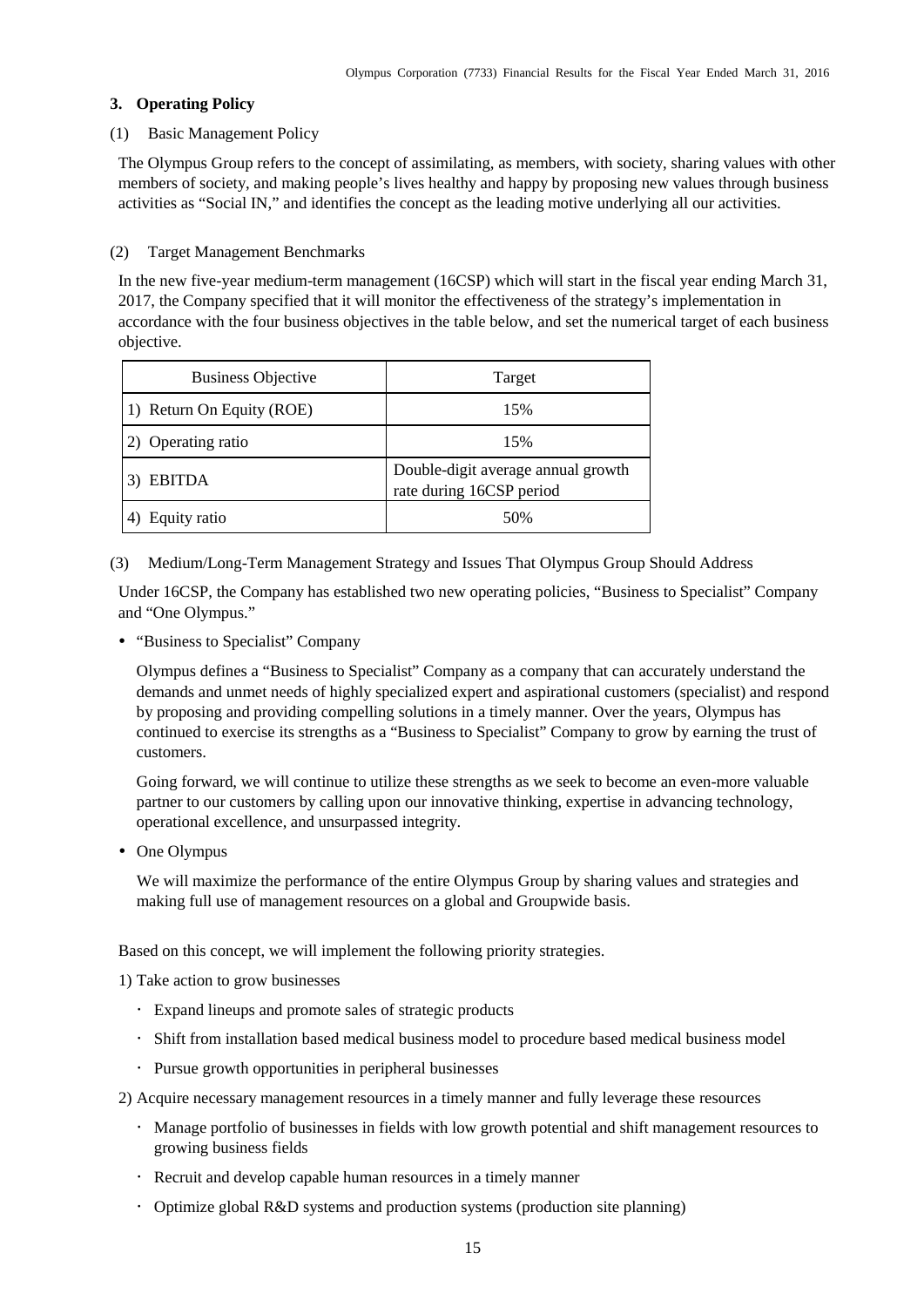- 3) Advance forward-looking preparations to realize continued growth
	- Develop businesses and conduct upfront investments from a long-term perspective (technology research, exploration, and development)
	- Promote development of new businesses to advance minimally invasive treatments
	- Advance long-term measures for expanding businesses in emerging countries
- 4) Pursue further business efficiency improvements
	- Reduce costs and improve efficiency by optimizing product lineups
	- Standardize processes and improve inventory management
- 5) Enhance management on a global and Groupwide basis
	- Strengthen and improve the efficiency of Functions
	- Develop a mindset to realize One Olympus
- 6) Strengthen QA/RA and internal controls and promote strict compliance
	- Enhance quality management systems and organizations to further business expansion in medical field
	- Further strengthen internal control functions
	- Construct and implement compliance and governance systems suited to a truly global company

#### <span id="page-18-0"></span>**4. Basic Rationale for Selecting the Accounting Standards**

The Olympus Group has been conducting a review with respect to moving toward future adoption of IFRS, with the aim of bringing about more precise management of our business through accounting standards that are unified throughout the organization.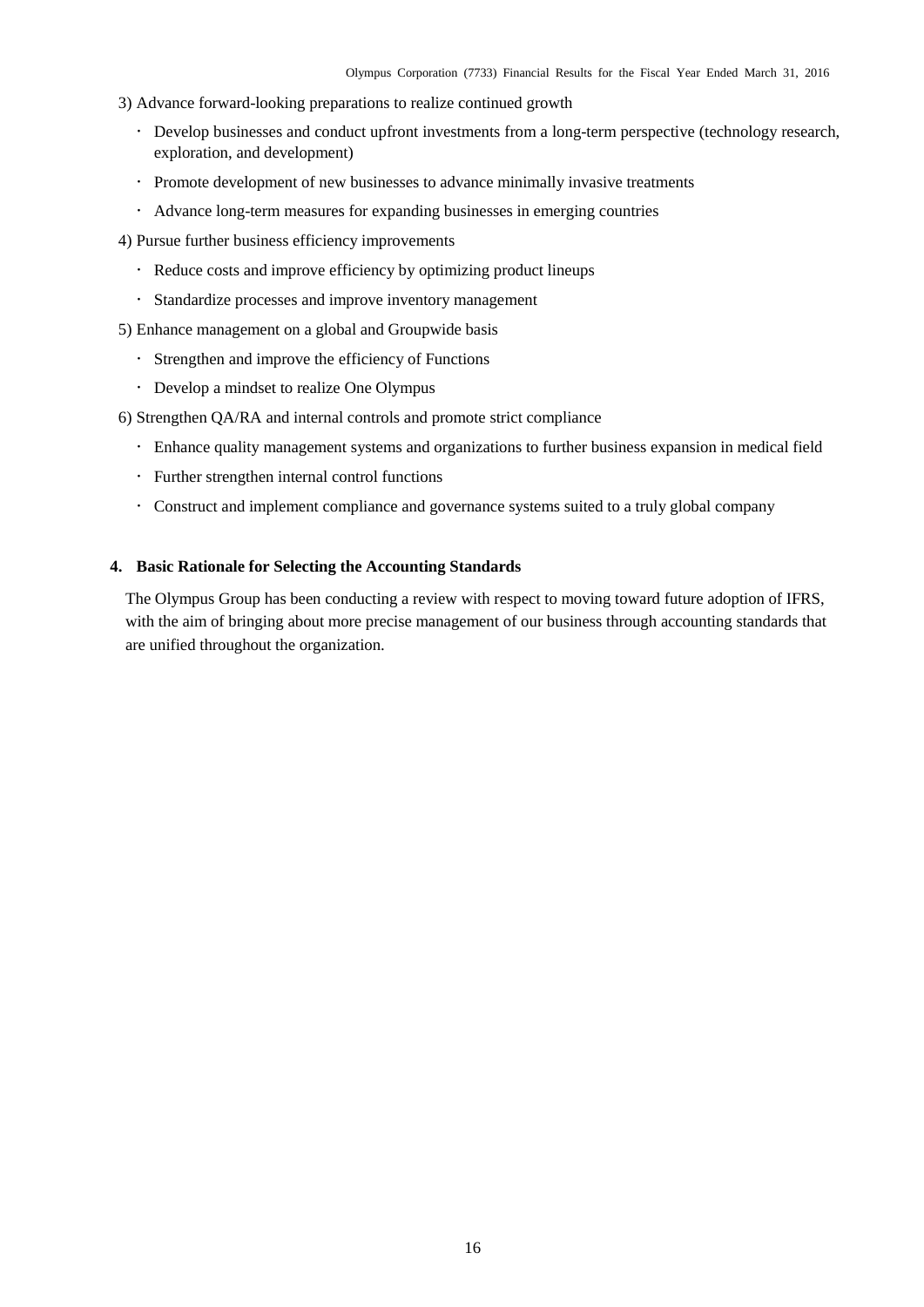# <span id="page-19-1"></span><span id="page-19-0"></span>**5. Consolidated Financial Statements**

# (1) Consolidated Balance Sheets

|                                               |                      | (Millions of yen)    |
|-----------------------------------------------|----------------------|----------------------|
|                                               | As of March 31, 2015 | As of March 31, 2016 |
| <b>ASSETS</b>                                 |                      |                      |
| <b>Current assets</b>                         |                      |                      |
| Cash and time deposits                        | 209,875              | 166,554              |
| Notes and accounts receivable                 | 148,127              | 140,666              |
| Lease receivables and lease investment assets | 31,683               | 33,565               |
| Merchandise and finished goods                | 57,179               | 54,245               |
| Work in process                               | 24,585               | 21,993               |
| Raw materials and supplies                    | 25,623               | 35,320               |
| Deferred income taxes                         | 40,341               | 38,461               |
| Other current assets                          | 44,384               | 36,478               |
| Allowance for doubtful accounts               | (4,269)              | (6,590)              |
| Total current assets                          | 577,528              | 520,692              |
| Fixed assets                                  |                      |                      |
| Property, plant and equipment                 |                      |                      |
| Buildings and structures                      | 127,751              | 136,344              |
| Accumulated depreciation                      | (78,998)             | (79, 864)            |
| Buildings and structures, net                 | 48,753               | 56,480               |
| Machinery and equipment                       | 53,225               | 54,804               |
| Accumulated depreciation                      | (41, 805)            | (42, 521)            |
| Machinery and equipment, net                  | 11,420               | 12,283               |
| Tools, furniture and fixtures                 | 205,607              | 205,084              |
| Accumulated depreciation                      | (146, 194)           | (149,996)            |
| Tools, furniture and fixtures, net            | 59,413               | 55,088               |
| Land                                          | 16,073               | 22,832               |
| Lease assets                                  | 16,703               | 19,200               |
| Accumulated depreciation                      | (7, 812)             | (9,618)              |
| Lease assets, net                             | 8,891                | 9,582                |
| Construction in progress                      | 5,595                | 9,799                |
| Net property, plant and equipment             | 150,145              | 166,064              |
| Intangible assets                             |                      |                      |
| Goodwill                                      | 114,025              | 97,190               |
| Others                                        | 66,622               | 53,607               |
| Total intangible assets                       | 180,647              | 150,797              |
| Investments and other assets                  |                      |                      |
| Investment securities                         | 72,263               | 71,141               |
| Long-term loans receivable                    | 16                   |                      |
| Deferred income taxes                         | 9,480                | 11,421               |
| Net defined benefit asset                     | 36,547               | 24,749               |
| Other assets                                  | 64,481               | 64,804               |
| Allowance for doubtful accounts               | (9, 556)             | (9,054)              |
| Total investments and other assets            | 173,231              | 163,061              |
| Total fixed assets                            | 504,023              | 479,922              |
| Total assets                                  | 1,081,551            | 1,000,614            |
|                                               |                      |                      |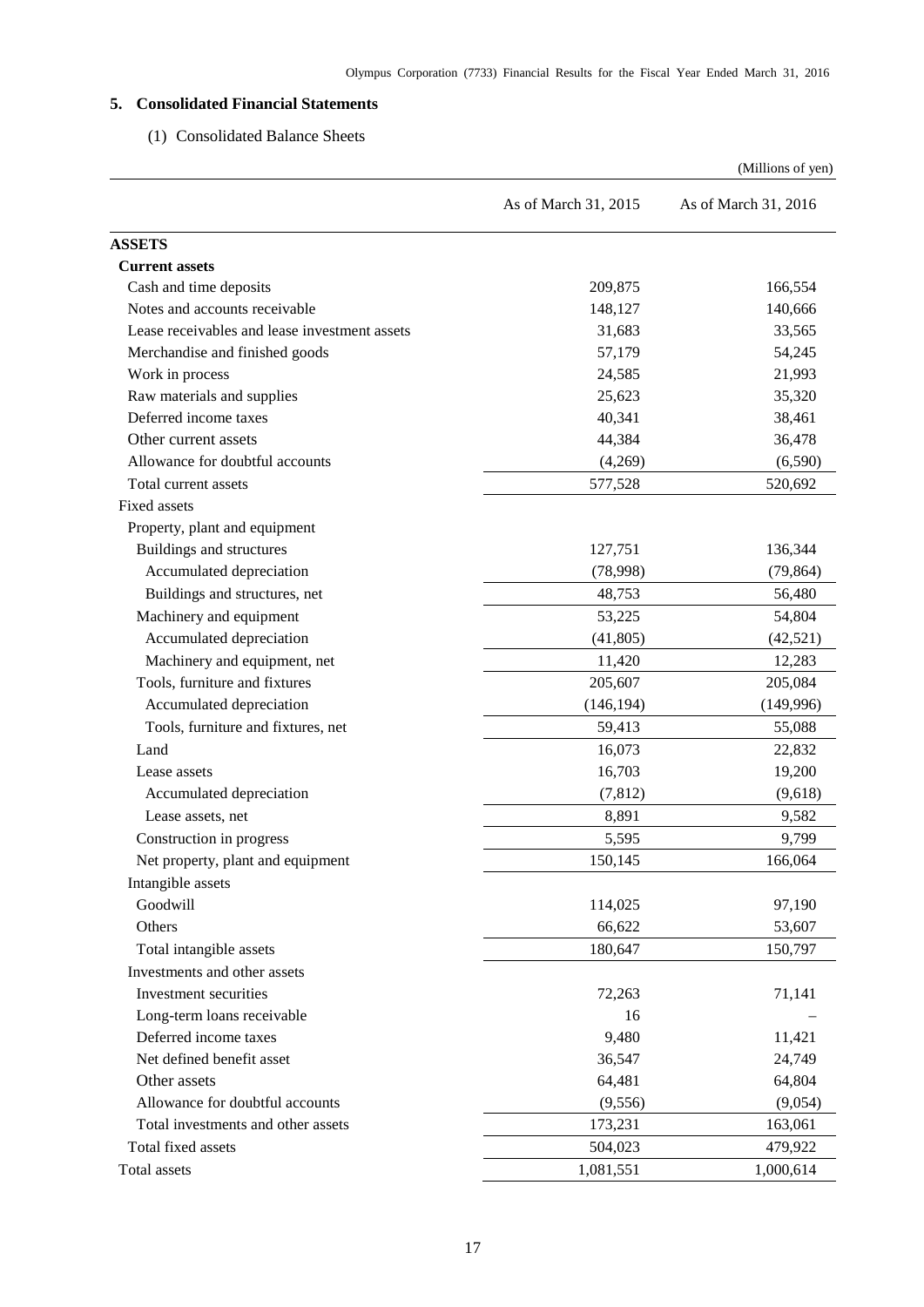## (Millions of yen)

|                                                                                          | As of March 31, 2015 | As of March 31, 2016 |  |  |
|------------------------------------------------------------------------------------------|----------------------|----------------------|--|--|
| <b>LIABILITIES</b>                                                                       |                      |                      |  |  |
| <b>Current liabilities</b>                                                               |                      |                      |  |  |
| Notes and accounts payable                                                               | 39,155               | 40,597               |  |  |
| Short-term borrowings                                                                    | 101,135              | 26,656               |  |  |
| Current maturities of bonds                                                              |                      | 30,000               |  |  |
| Other payable                                                                            | 37,450               | 36,762               |  |  |
| Accrued expenses                                                                         | 83,391               | 90,438               |  |  |
| Income taxes payable                                                                     | 12,612               | 9,120                |  |  |
| Provision for product warranties                                                         | 5,116                | 6,314                |  |  |
| Provision for points                                                                     |                      | 207                  |  |  |
| Provision for loss on business liquidation                                               | 481                  | 298                  |  |  |
| Provision for loss on litigation                                                         | 11,000               | 567                  |  |  |
| Provision related to the U.S. Anti-kickback Statute                                      | 58,883               |                      |  |  |
| Other current liabilities                                                                | 25,570               | 25,666               |  |  |
| Total current liabilities                                                                | 374,793              | 266,625              |  |  |
| Non-current liabilities                                                                  |                      |                      |  |  |
| Long-term bonds, less current maturities                                                 | 55,000               | 25,000               |  |  |
| Long-term borrowings, less current maturities                                            | 198,286              | 239,482              |  |  |
| Deferred income taxes                                                                    | 39,160               | 28,386               |  |  |
| Net defined benefit liability                                                            | 38,429               | 38,645               |  |  |
| Provision for retirement benefits for directors and audit<br>& supervisory board members | 34                   | 38                   |  |  |
| Other non-current liabilities                                                            | 18,595               | 18,155               |  |  |
| Total non-current liabilities                                                            | 349,504              | 349,706              |  |  |
| <b>Total liabilities</b>                                                                 | 724,297              | 616,331              |  |  |
| <b>NET ASSETS</b>                                                                        |                      |                      |  |  |
| Shareholders' equity                                                                     |                      |                      |  |  |
| Common stock                                                                             | 124,520              | 124,520              |  |  |
| Capital surplus                                                                          | 90,940               | 90,940               |  |  |
| Retained earnings                                                                        | 113,817              | 172,989              |  |  |
| Treasury stock, at cost                                                                  | (1, 111)             | (1, 122)             |  |  |
| Total shareholders' equity                                                               | 328,166              | 387,327              |  |  |
| Accumulated other comprehensive income                                                   |                      |                      |  |  |
| Net unrealized holding gains (losses) on available-for-<br>sale securities, net of taxes | 24,764               | 24,947               |  |  |
| Net unrealized gains (losses) on hedging derivatives, net<br>of taxes                    | (8)                  | (7)                  |  |  |
| Foreign currency translation adjustments                                                 | 15,285               | (8,686)              |  |  |
| Remeasurements of defined benefit plans                                                  | (12,745)             | (21, 222)            |  |  |
| Total accumulated other comprehensive income                                             | 27,296               | (4,968)              |  |  |
| Subscription rights to shares                                                            | 260                  | 428                  |  |  |
| Non-controlling interests                                                                | 1,532                | 1,496                |  |  |
| Total net assets                                                                         | 357,254              | 384,283              |  |  |
| Total liabilities and net assets                                                         | 1,081,551            | 1,000,614            |  |  |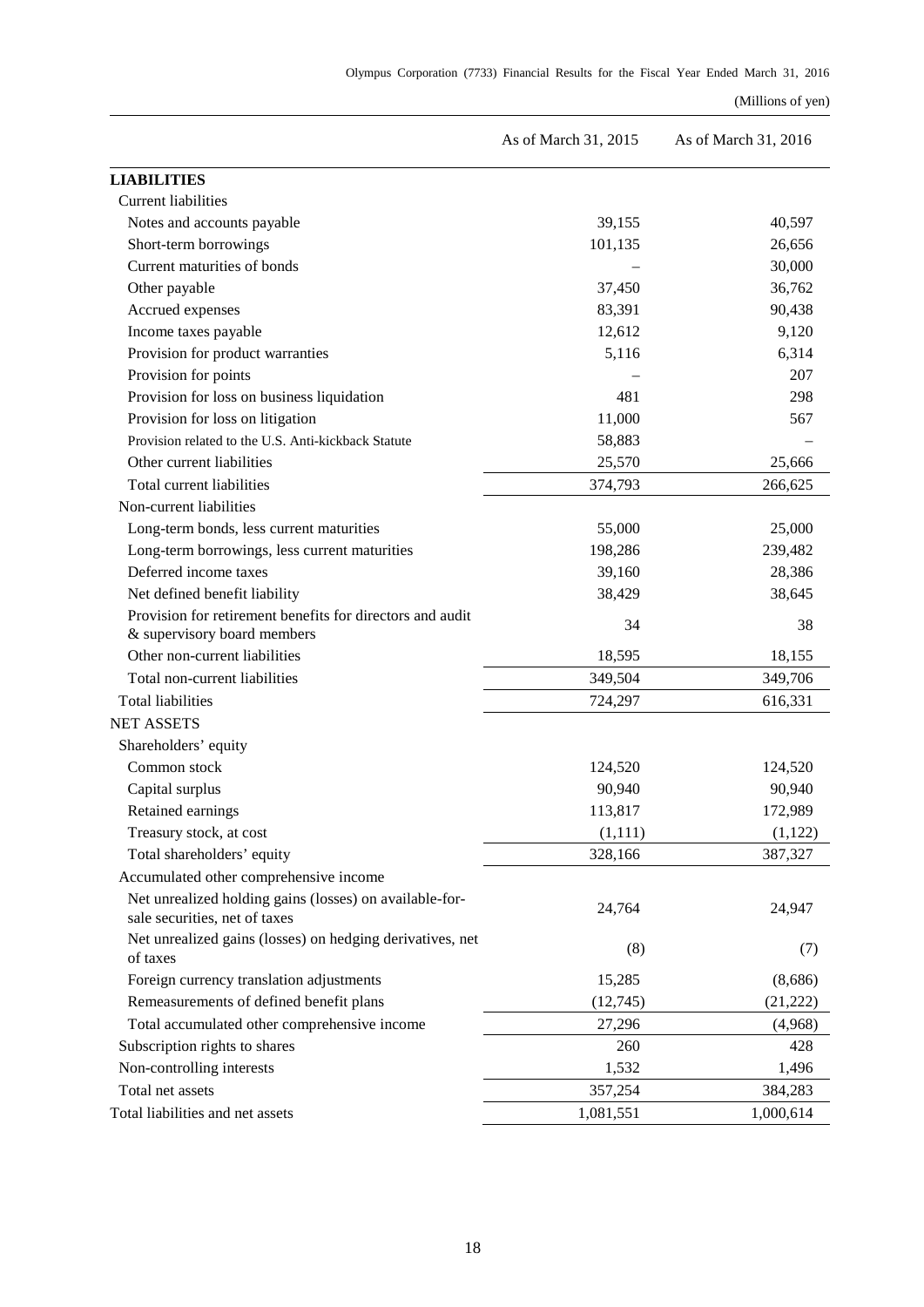# <span id="page-21-0"></span>(2) Consolidated Statements of Income and Consolidated Statements of Comprehensive Income

## Consolidated Statements of Income

<span id="page-21-1"></span>

|                                                                                |                                     | (Millions of yen)                   |
|--------------------------------------------------------------------------------|-------------------------------------|-------------------------------------|
|                                                                                | Fiscal year ended<br>March 31, 2015 | Fiscal year ended<br>March 31, 2016 |
| Net sales                                                                      | 764,671                             | 804,578                             |
| Costs of sales                                                                 | 274,820                             | 269,341                             |
| Gross profit                                                                   | 489,851                             | 535,237                             |
| Selling, general and administrative expenses                                   | 398,889                             | 430,773                             |
| Operating income                                                               | 90,962                              | 104,464                             |
| Non-operating income                                                           |                                     |                                     |
| Interest income                                                                | 732                                 | 1,085                               |
| Dividends income                                                               | 1,515                               | 1,277                               |
| Reversal of allowance for doubtful accounts                                    | 750                                 |                                     |
| Others                                                                         | 2.669                               | 3,178                               |
| Total non-operating income                                                     | 5,666                               | 5,540                               |
| Non-operating expenses                                                         |                                     |                                     |
| Interest expense                                                               | 8,918                               | 7,892                               |
| Foreign currency exchange loss                                                 | 1,669                               | 3,704                               |
| Advanced repayment expenses                                                    | 1,117                               |                                     |
| Net loss of investment in affiliated companies carried on<br>the equity method | 2,791                               | 2,675                               |
| Others                                                                         | 9,351                               | 4,835                               |
| Total non-operating expenses                                                   | 23,846                              | 19,106                              |
| Ordinary income                                                                | 72,782                              | 90,898                              |
| Extraordinary income                                                           |                                     |                                     |
| Gain on sales of investment securities                                         |                                     | 2,297                               |
| Legal settlement compensation                                                  |                                     | 72                                  |
| Total extraordinary income                                                     |                                     | 2,369                               |
| <b>Extraordinary losses</b>                                                    |                                     |                                     |
| Impairment loss on fixed assets                                                | 119                                 |                                     |
| Loss on sales of investment securities                                         | 482                                 | 183                                 |
| Soil improvement cost                                                          | 745                                 |                                     |
| Loss on liquidation of business                                                | 1,820                               | 189                                 |
| Business restructuring expenses                                                |                                     | 1,209                               |
| Loss related to securities litigation                                          | 6,816                               | 2,072                               |
| Loss related to the U.S. Anti-kickback Statute                                 | 53,866                              | 18,814                              |
| Total extraordinary losses                                                     | 63,848                              | 22,467                              |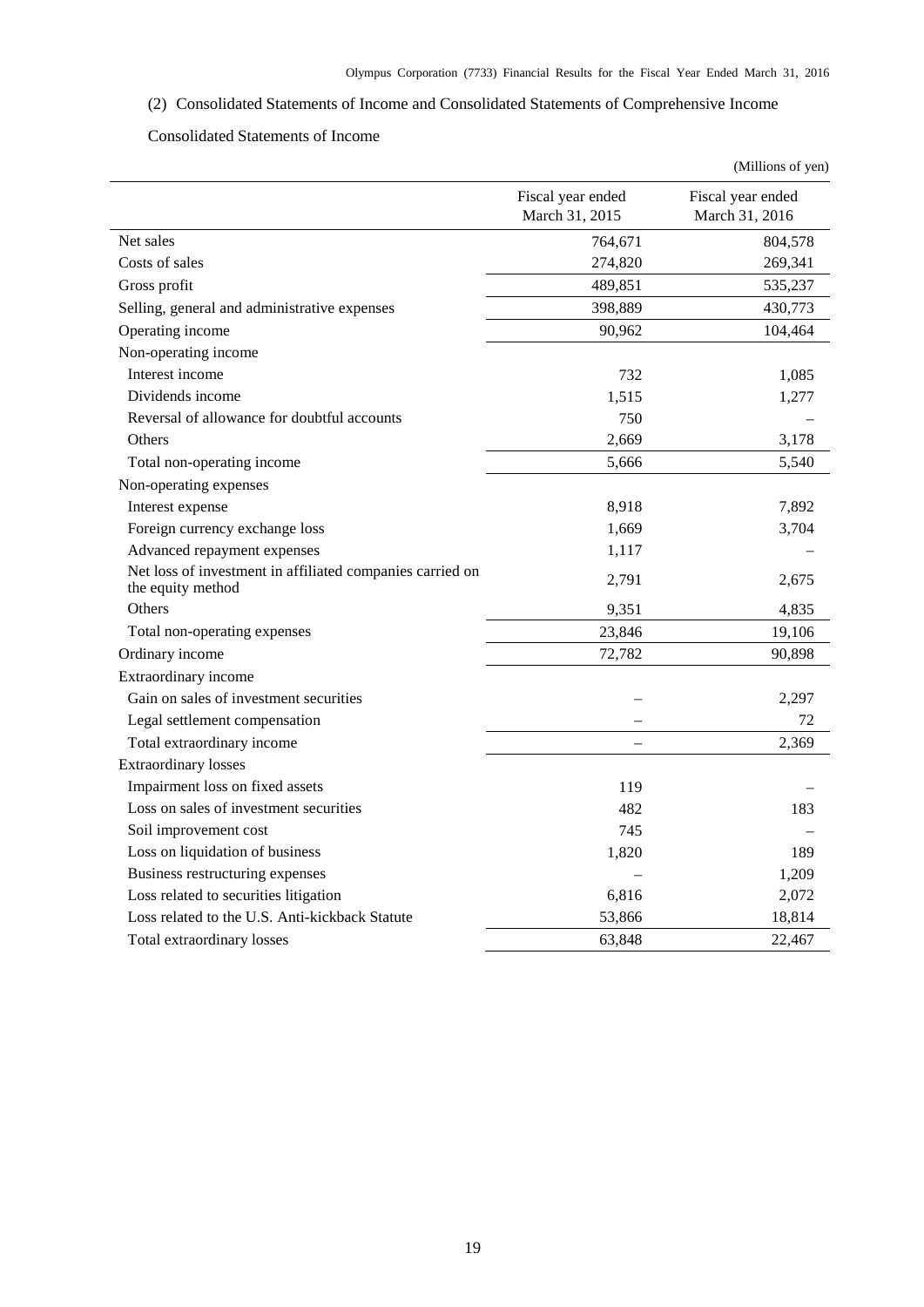|  | Olympus Corporation (7733) Financial Results for the Fiscal Year Ended March 31, 2016 |  |  |  |  |  |  |  |  |  |  |  |
|--|---------------------------------------------------------------------------------------|--|--|--|--|--|--|--|--|--|--|--|
|--|---------------------------------------------------------------------------------------|--|--|--|--|--|--|--|--|--|--|--|

| Fiscal year ended<br>March 31, 2015 | Fiscal year ended<br>March 31, 2016 |
|-------------------------------------|-------------------------------------|
| 8,934                               | 70,800                              |
| 20,076                              | 10,944                              |
|                                     | 3,172                               |
| (2,271)                             | (5,967)                             |
| 17,805                              | 8,149                               |
| (8, 871)                            | 62,651                              |
| (134)                               | 57                                  |
| (8,737)                             | 62,594                              |
|                                     |                                     |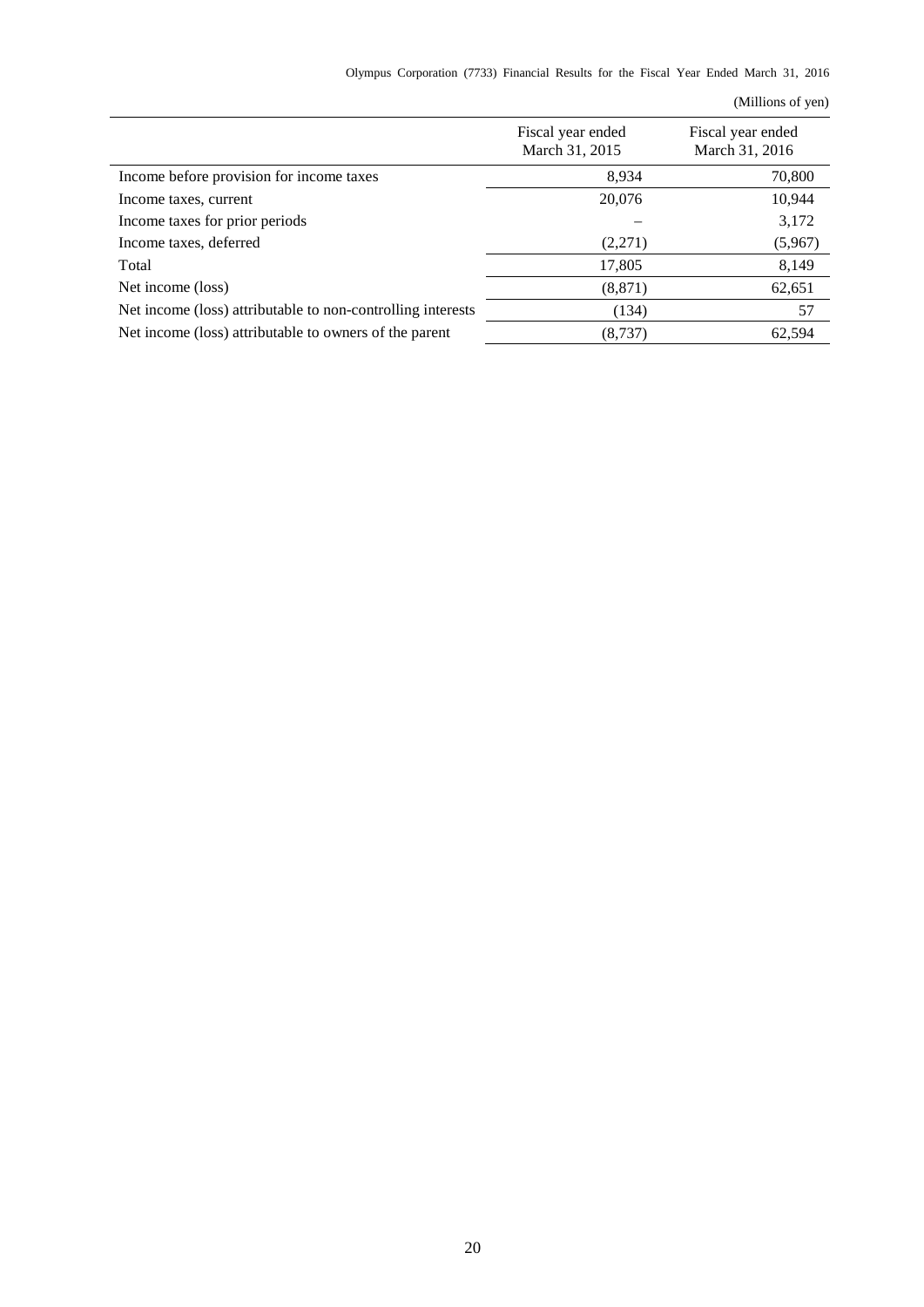# Consolidated Statements of Comprehensive Income

<span id="page-23-0"></span>

|                                                                                          |                                     | (Millions of yen)                   |
|------------------------------------------------------------------------------------------|-------------------------------------|-------------------------------------|
|                                                                                          | Fiscal year ended<br>March 31, 2015 | Fiscal year ended<br>March 31, 2016 |
| Net income (loss)                                                                        | (8, 871)                            | 62,651                              |
| Other comprehensive income                                                               |                                     |                                     |
| Net unrealized holding gains (losses) on available-for-<br>sale securities, net of taxes | 12,928                              | 183                                 |
| Net unrealized gains (losses) on hedging derivatives, net<br>of taxes                    | (7)                                 | 1                                   |
| Foreign currency translation adjustments                                                 | 28,759                              | (24,008)                            |
| Remeasurements of defined benefit plans, net of taxes                                    | (7,013)                             | (8, 477)                            |
| Share of other comprehensive income of associates<br>accounted for using equity method   | 4                                   | (4)                                 |
| Total other comprehensive income                                                         | 34,671                              | (32, 305)                           |
| Comprehensive income                                                                     | 25,800                              | 30,346                              |
| (Comprehensive income attributable to)                                                   |                                     |                                     |
| Comprehensive income attributable to owners of the<br>parent                             | 25,867                              | 30,330                              |
| Comprehensive income attributable to non-controlling<br>interests                        | (67)                                | 16                                  |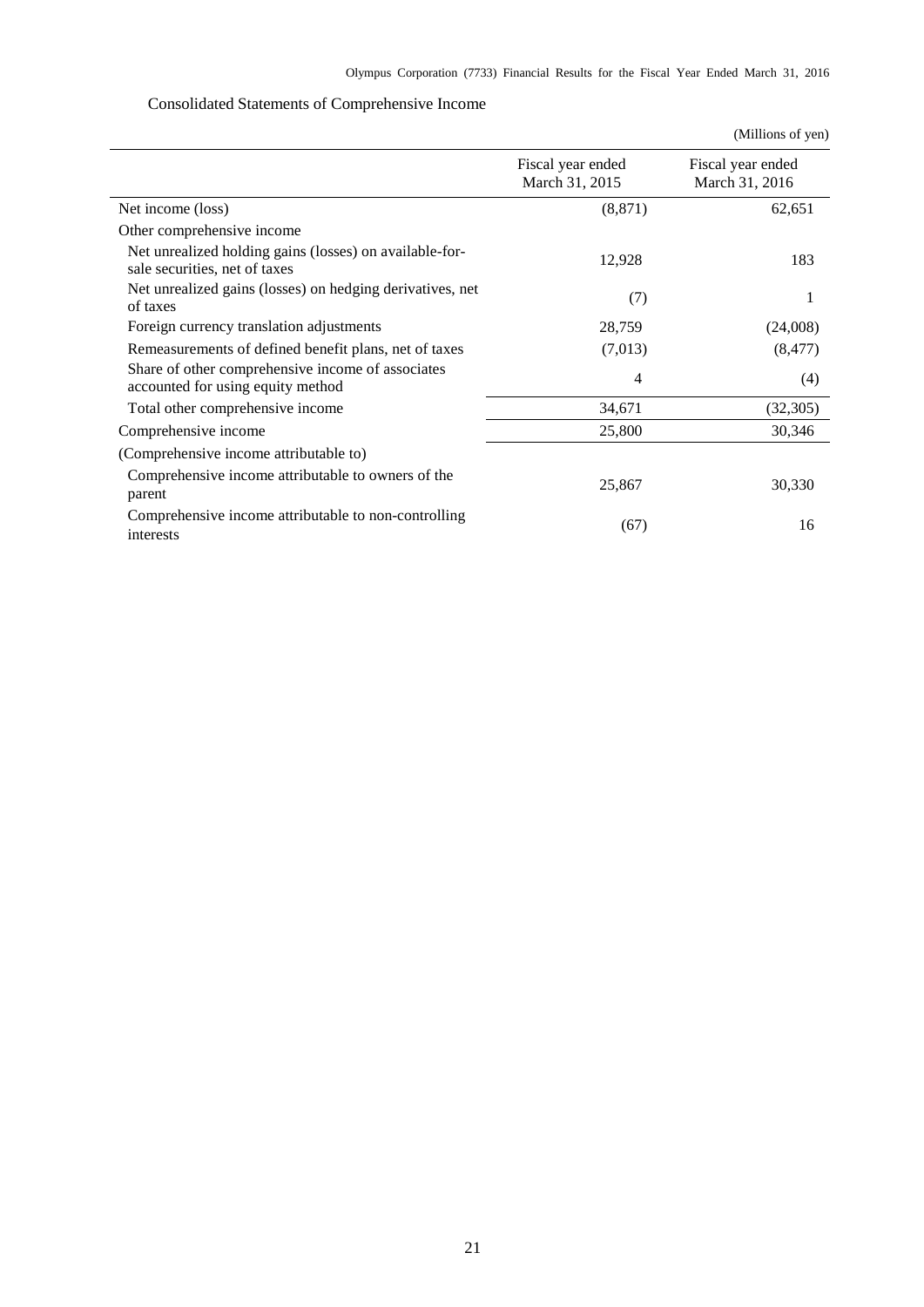# <span id="page-24-0"></span>(3) Consolidated Statements of Changes in Net Assets

# Fiscal year ended March 31, 2015 (April 1, 2014 - March 31, 2015)

|                                                              |                          |                 |                   |                            | (Millions of yen)             |  |  |  |  |  |
|--------------------------------------------------------------|--------------------------|-----------------|-------------------|----------------------------|-------------------------------|--|--|--|--|--|
|                                                              | Shareholders' equity     |                 |                   |                            |                               |  |  |  |  |  |
|                                                              | Common stock             | Capital surplus | Retained earnings | Treasury stock,<br>at cost | Total shareholders'<br>equity |  |  |  |  |  |
| Balance at the<br>beginning of the year                      | 124,520                  | 131,871         | 81,534            | (1,098)                    | 336,827                       |  |  |  |  |  |
| Cumulative effects<br>of changes in<br>accounting policies   |                          |                 | 89                |                            | 89                            |  |  |  |  |  |
| <b>Restated balance</b>                                      | 124,520                  | 131,871         | 81,623            | (1,098)                    | 336,916                       |  |  |  |  |  |
| Changes during the<br>year                                   |                          |                 |                   |                            |                               |  |  |  |  |  |
| Dividends from<br><b>Surplus</b>                             |                          |                 |                   |                            |                               |  |  |  |  |  |
| Net income (loss)<br>attributable to<br>owners of the parent |                          |                 | (8,737)           |                            | (8,737)                       |  |  |  |  |  |
| Transfer to retained<br>earnings from capital<br>surplus     |                          | (40, 931)       | 40,931            |                            |                               |  |  |  |  |  |
| Acquisition of<br>treasury stock                             |                          |                 |                   | (13)                       | (13)                          |  |  |  |  |  |
| Disposal of treasury<br>stock                                |                          |                 |                   |                            |                               |  |  |  |  |  |
| Net changes in<br>items other than<br>shareholders' equity   |                          |                 |                   |                            |                               |  |  |  |  |  |
| Net changes during<br>the year                               | $\overline{\phantom{0}}$ | (40, 931)       | 32,194            | (13)                       | (8,750)                       |  |  |  |  |  |
| Balance at the end of<br>the year                            | 124,520                  | 90,940          | 113,817           | (1,111)                    | 328,166                       |  |  |  |  |  |

|                                                              |                                                                                                            | Accumulated other comprehensive income                                                   |                                                   |                                                    |                                                            |                                     |                                  |                     |
|--------------------------------------------------------------|------------------------------------------------------------------------------------------------------------|------------------------------------------------------------------------------------------|---------------------------------------------------|----------------------------------------------------|------------------------------------------------------------|-------------------------------------|----------------------------------|---------------------|
|                                                              | Net<br>unrealized<br>holding gains<br>(losses) on<br>available-for-<br>sale<br>securities, net<br>of taxes | <b>Net</b><br>unrealized<br>gains (losses)<br>on hedging<br>derivatives,<br>net of taxes | Foreign<br>currency<br>translation<br>adjustments | Remeasure-<br>ments of<br>defined<br>benefit plans | Total<br>accumulated<br>other<br>comprehen-<br>sive income | Subscription<br>rights to<br>shares | Non-<br>controlling<br>interests | Total net<br>assets |
| Balance at the<br>beginning of the year                      | 11,836                                                                                                     | (1)                                                                                      | (13, 411)                                         | (5,732)                                            | (7,308)                                                    | 115                                 | 1,650                            | 331,284             |
| Cumulative effects<br>of changes in<br>accounting policies   |                                                                                                            |                                                                                          |                                                   |                                                    |                                                            |                                     |                                  | 89                  |
| <b>Restated balance</b>                                      | 11,836                                                                                                     | (1)                                                                                      | (13, 411)                                         | (5,732)                                            | (7,308)                                                    | 115                                 | 1,650                            | 331,373             |
| Changes during the<br>year                                   |                                                                                                            |                                                                                          |                                                   |                                                    |                                                            |                                     |                                  |                     |
| Dividends from<br>Surplus                                    |                                                                                                            |                                                                                          |                                                   |                                                    |                                                            |                                     |                                  |                     |
| Net income (loss)<br>attributable to<br>owners of the parent |                                                                                                            |                                                                                          |                                                   |                                                    |                                                            |                                     |                                  | (8,737)             |
| Transfer to retained<br>earnings from<br>capital surplus     |                                                                                                            |                                                                                          |                                                   |                                                    |                                                            |                                     |                                  |                     |
| Acquisition of<br>treasury stock                             |                                                                                                            |                                                                                          |                                                   |                                                    |                                                            |                                     |                                  | (13)                |
| Disposal of treasury<br>stock                                |                                                                                                            |                                                                                          |                                                   |                                                    |                                                            |                                     |                                  |                     |
| Net changes in items<br>other than<br>shareholders' equity   | 12,928                                                                                                     | (7)                                                                                      | 28,696                                            | (7,013)                                            | 34,604                                                     | 145                                 | (118)                            | 34,631              |
| Net changes during<br>the year                               | 12,928                                                                                                     | (7)                                                                                      | 28,696                                            | (7,013)                                            | 34,604                                                     | 145                                 | (118)                            | 25,881              |
| Balance at the end of<br>the year                            | 24,764                                                                                                     | (8)                                                                                      | 15,285                                            | (12,745)                                           | 27,296                                                     | 260                                 | 1,532                            | 357,254             |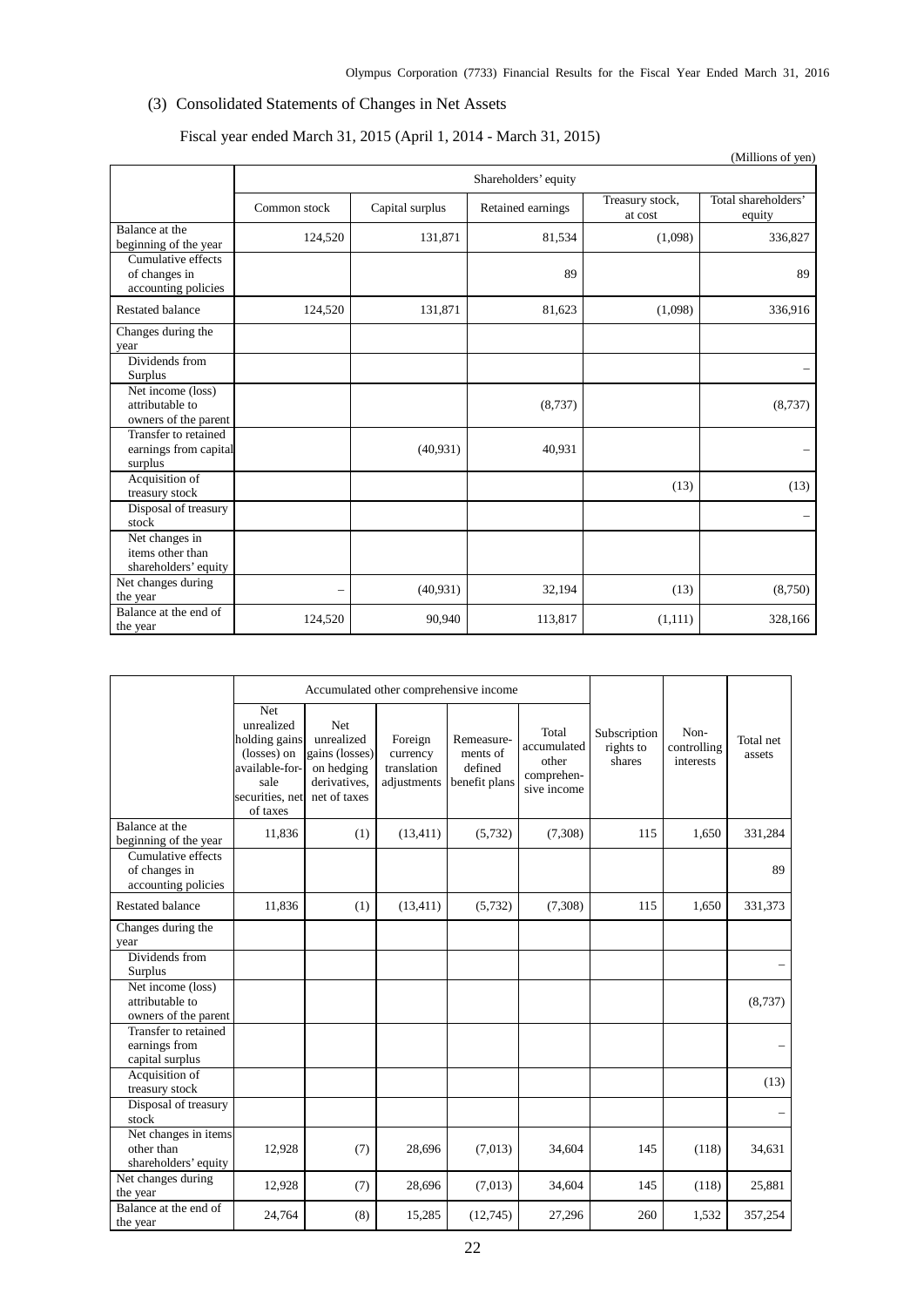|                                                              |                      |                 |                   |                         | (Millions of yen)             |  |  |  |  |  |
|--------------------------------------------------------------|----------------------|-----------------|-------------------|-------------------------|-------------------------------|--|--|--|--|--|
|                                                              | Shareholders' equity |                 |                   |                         |                               |  |  |  |  |  |
|                                                              | Common stock         | Capital surplus | Retained earnings | Treasury stock, at cost | Total shareholders'<br>equity |  |  |  |  |  |
| Balance at the<br>beginning of the year                      | 124,520              | 90,940          | 113,817           | (1,111)                 | 328,166                       |  |  |  |  |  |
| Cumulative effects<br>of changes in<br>accounting policies   |                      |                 |                   |                         |                               |  |  |  |  |  |
| <b>Restated balance</b>                                      | 124,520              | 90,940          | 113,817           | (1,111)                 | 328,166                       |  |  |  |  |  |
| Changes during the<br>year                                   |                      |                 |                   |                         |                               |  |  |  |  |  |
| Dividends from<br>Surplus                                    |                      |                 | (3,422)           |                         | (3, 422)                      |  |  |  |  |  |
| Net income (loss)<br>attributable to<br>owners of the parent |                      |                 | 62,594            |                         | 62,594                        |  |  |  |  |  |
| Transfer to retained<br>earnings from capital<br>surplus     |                      |                 |                   |                         |                               |  |  |  |  |  |
| Acquisition of<br>treasury stock                             |                      |                 |                   | (12)                    | (12)                          |  |  |  |  |  |
| Disposal of treasury<br>stock                                |                      | $\overline{0}$  |                   | 1                       | 1                             |  |  |  |  |  |
| Net changes in<br>items other than<br>shareholders' equity   |                      |                 |                   |                         |                               |  |  |  |  |  |
| Net changes during<br>the year                               | -                    | 0               | 59,172            | (11)                    | 59,161                        |  |  |  |  |  |
| Balance at the end of<br>the year                            | 124,520              | 90,940          | 172,989           | (1, 122)                | 387,327                       |  |  |  |  |  |

# Fiscal year ended March 31, 2016 (April 1, 2015 - March 31, 2016)

|                                                              |                                                                                                                      |                                                                                      |                                                   | Accumulated other comprehensive income             |                                                            |                                     |                                  |                     |
|--------------------------------------------------------------|----------------------------------------------------------------------------------------------------------------------|--------------------------------------------------------------------------------------|---------------------------------------------------|----------------------------------------------------|------------------------------------------------------------|-------------------------------------|----------------------------------|---------------------|
|                                                              | <b>Net</b><br>unrealized<br>holding<br>gains<br>(losses) on<br>available-<br>for-sale<br>securities.<br>net of taxes | Net<br>unrealized<br>gains<br>(losses) on<br>hedging<br>derivatives.<br>net of taxes | Foreign<br>currency<br>translation<br>adjustments | Remeasure-<br>ments of<br>defined<br>benefit plans | Total<br>accumulated<br>other<br>comprehen-<br>sive income | Subscription<br>rights to<br>shares | Non-<br>controlling<br>interests | Total net<br>assets |
| Balance at the<br>beginning of the year                      | 24,764                                                                                                               | (8)                                                                                  | 15,285                                            | (12,745)                                           | 27,296                                                     | 260                                 | 1,532                            | 357,254             |
| Cumulative effects<br>of changes in<br>accounting policies   |                                                                                                                      |                                                                                      |                                                   |                                                    |                                                            |                                     |                                  |                     |
| <b>Restated balance</b>                                      | 24.764                                                                                                               | (8)                                                                                  | 15,285                                            | (12,745)                                           | 27,296                                                     | 260                                 | 1,532                            | 357,254             |
| Changes during the<br>year                                   |                                                                                                                      |                                                                                      |                                                   |                                                    |                                                            |                                     |                                  |                     |
| Dividends from<br><b>Surplus</b>                             |                                                                                                                      |                                                                                      |                                                   |                                                    |                                                            |                                     |                                  | (3,422)             |
| Net income (loss)<br>attributable to<br>owners of the parent |                                                                                                                      |                                                                                      |                                                   |                                                    |                                                            |                                     |                                  | 62,594              |
| Transfer to retained<br>earnings from<br>capital surplus     |                                                                                                                      |                                                                                      |                                                   |                                                    |                                                            |                                     |                                  |                     |
| Acquisition of<br>treasury stock                             |                                                                                                                      |                                                                                      |                                                   |                                                    |                                                            |                                     |                                  | (12)                |
| Disposal of treasury<br>stock                                |                                                                                                                      |                                                                                      |                                                   |                                                    |                                                            |                                     |                                  | $\mathbf{1}$        |
| Net changes in<br>items other than<br>shareholders' equity   | 183                                                                                                                  | 1                                                                                    | (23,971)                                          | (8, 477)                                           | (32, 264)                                                  | 168                                 | (36)                             | (32, 132)           |
| Net changes during<br>the year                               | 183                                                                                                                  | 1                                                                                    | (23,971)                                          | (8, 477)                                           | (32, 264)                                                  | 168                                 | (36)                             | 27,029              |
| Balance at the end of<br>the year                            | 24,947                                                                                                               | (7)                                                                                  | (8,686)                                           | (21,222)                                           | (4,968)                                                    | 428                                 | 1,496                            | 384,283             |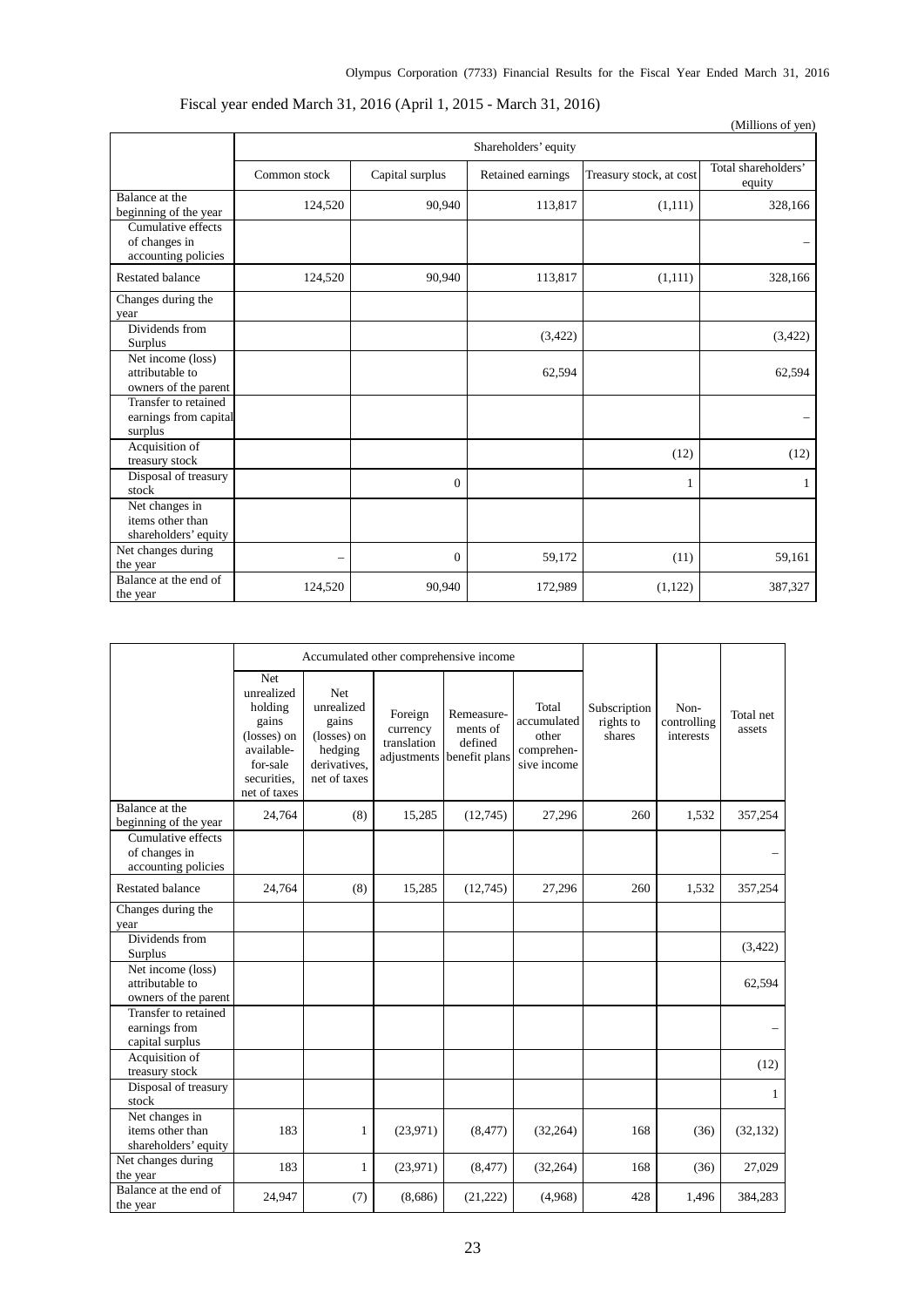# (4) Consolidated Statements of Cash Flows

<span id="page-26-0"></span>

|                                                                                |                                     | (Millions of yen)                   |  |  |
|--------------------------------------------------------------------------------|-------------------------------------|-------------------------------------|--|--|
|                                                                                | Fiscal year ended<br>March 31, 2015 | Fiscal year ended<br>March 31, 2016 |  |  |
| Cash flows from operating activities                                           |                                     |                                     |  |  |
| Income before provision for income taxes                                       | 8,934                               | 70,800                              |  |  |
| Depreciation and amortization                                                  | 41,219                              | 39,912                              |  |  |
| Impairment loss on fixed assets                                                | 119                                 |                                     |  |  |
| Amortization of goodwill                                                       | 9,421                               | 9,867                               |  |  |
| Advanced repayment expenses                                                    | 1,117                               |                                     |  |  |
| Loss on liquidation of business                                                | 1,820                               |                                     |  |  |
| Loss related to securities litigation                                          | 6,816                               | 2,072                               |  |  |
| Loss related to the U.S. Anti-kickback Statute                                 | 53,866                              | 18,814                              |  |  |
| Increase (decrease) in net defined benefit liabilities                         | (914)                               | 2,712                               |  |  |
| Decrease (increase) in net defined benefit assets                              | (7,501)                             | (5,500)                             |  |  |
| Increase (decrease) in provision for product warranties                        | (3,580)                             | 1,420                               |  |  |
| Interest and dividend income                                                   | (2, 247)                            | (2,362)                             |  |  |
| Interest expense                                                               | 8,918                               | 7,892                               |  |  |
| Net loss (gain) of investment in affiliated companies<br>carried equity method | 2,791                               | 2,675                               |  |  |
| Increase (decrease) in provision for loss on business<br>liquidation           | (3,679)                             | (177)                               |  |  |
| Loss (gain) on sales of investment securities                                  | 482                                 | (2,114)                             |  |  |
| Decrease (increase) in accounts receivable                                     | (13,020)                            | 2,006                               |  |  |
| Decrease (increase) in inventories                                             | (7,214)                             | (7,008)                             |  |  |
| Increase (decrease) in accounts payable                                        | (5,740)                             | 1,965                               |  |  |
| Increase (decrease) in other payable                                           | 3,772                               | (1,572)                             |  |  |
| Increase (decrease) in accrued expense                                         | 7,672                               | 5,179                               |  |  |
| Decrease (increase) in fixed lease receivables                                 | (3,772)                             | (5,083)                             |  |  |
| Other                                                                          | 6,460                               | 12,011                              |  |  |
| Sub-total                                                                      | 105,740                             | 153,509                             |  |  |
| Interest and dividend received                                                 | 2,247                               | 2,362                               |  |  |
| Interest payments                                                              | (9,055)                             | (7,987)                             |  |  |
| Advanced repayment expense paid                                                | (1,117)                             |                                     |  |  |
| Loss related to securities litigation paid                                     | (4,716)                             | (13, 975)                           |  |  |
| Loss related to the US Anti-kickback Statute paid                              |                                     | (72, 455)                           |  |  |
| Income taxes paid                                                              | (26, 288)                           | (12, 833)                           |  |  |
| Net cash provided by operating activities                                      | 66,811                              | 48,621                              |  |  |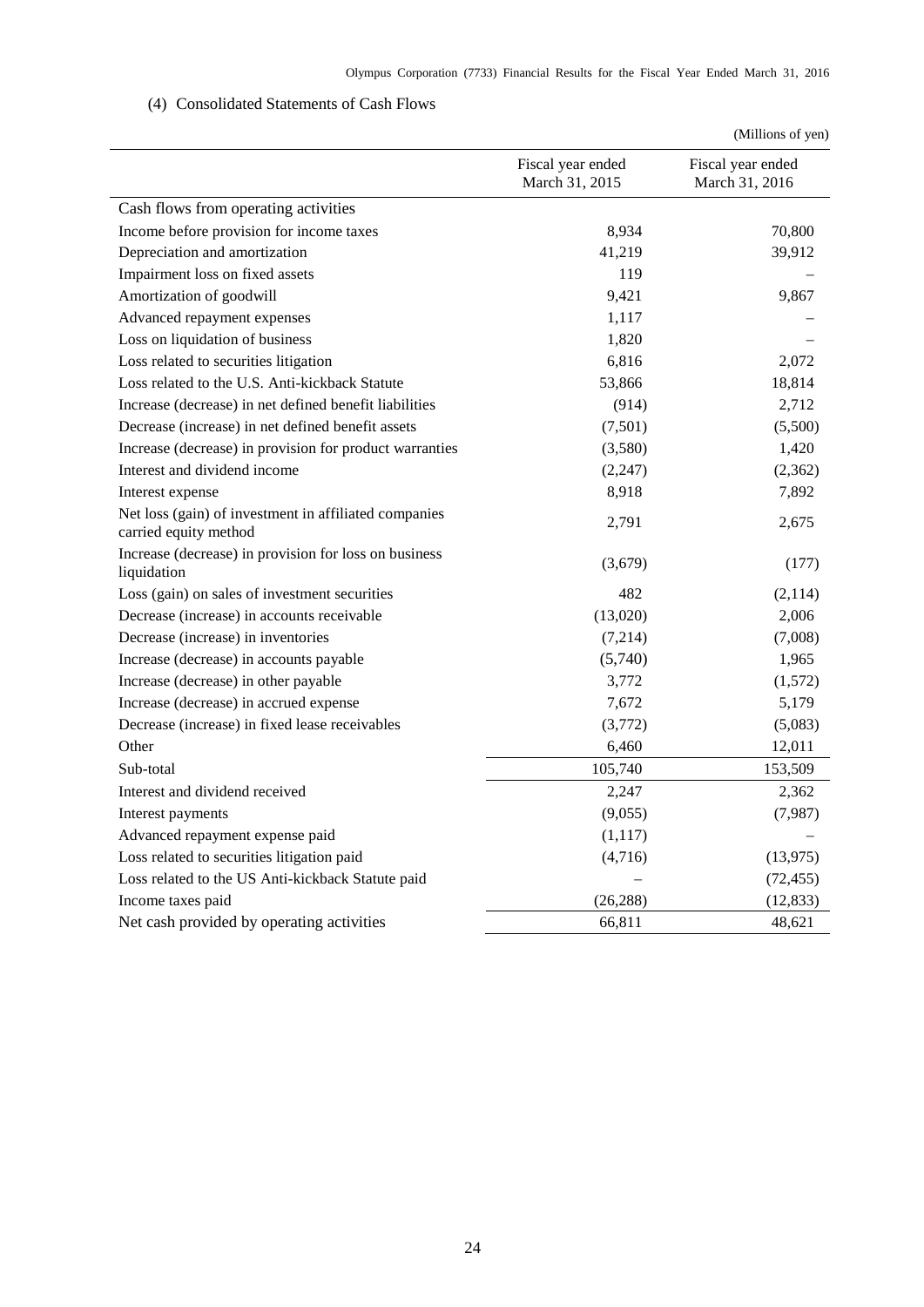|  | Olympus Corporation (7733) Financial Results for the Fiscal Year Ended March 31, 2016 |  |  |  |  |  |  |  |  |  |  |  |
|--|---------------------------------------------------------------------------------------|--|--|--|--|--|--|--|--|--|--|--|
|--|---------------------------------------------------------------------------------------|--|--|--|--|--|--|--|--|--|--|--|

|                                                                                                       |                                     | (Millions of yen)                   |
|-------------------------------------------------------------------------------------------------------|-------------------------------------|-------------------------------------|
|                                                                                                       | Fiscal year ended<br>March 31, 2015 | Fiscal year ended<br>March 31, 2016 |
| Cash flows from investing activities                                                                  |                                     |                                     |
| Deposits in time deposits                                                                             | (312)                               | (217)                               |
| Withdrawals from time deposits                                                                        | 1,002                               | 35                                  |
| Purchase of property, plant and equipment                                                             | (35,955)                            | (50, 422)                           |
| Purchases of intangible assets                                                                        | (5, 143)                            | (5,987)                             |
| Purchases of investment securities                                                                    | (328)                               | (271)                               |
| Sales and redemption of investment securities                                                         | 1,157                               | 3,214                               |
| Net increase from sales of investment in subsidiaries<br>related to changes in scope of consolidation | 254                                 |                                     |
| Proceeds from loans receivable                                                                        | 29                                  | 25                                  |
| Payments for transfer of business                                                                     | (798)                               |                                     |
| Other                                                                                                 | 482                                 | 726                                 |
| Net cash used in investing activities                                                                 | (39, 612)                           | (52, 897)                           |
| Cash flows from financing activities                                                                  |                                     |                                     |
| Increase (decrease) in short-term borrowings                                                          | 7,977                               | (23, 820)                           |
| Proceeds from long-term debt                                                                          | 1,545                               | 73,886                              |
| Repayments of long-term debt                                                                          | (77,061)                            | (78, 240)                           |
| Purchase of treasury stock                                                                            | (12)                                | (13)                                |
| Dividends paid                                                                                        |                                     | (3,422)                             |
| Dividends paid to non-controlling interests                                                           | (46)                                | (53)                                |
| Other                                                                                                 | (2,588)                             | (2,208)                             |
| Net cash used in financing activities                                                                 | (70, 185)                           | (33,870)                            |
| Effect of exchange rate changes on cash and cash<br>equivalents                                       | 1,451                               | (5,340)                             |
| Net increase (decrease) in cash and cash equivalents                                                  | (41, 535)                           | (43, 486)                           |
| Cash and cash equivalents at beginning of year                                                        | 251,344                             | 209,809                             |
| Cash and cash equivalents at end of year                                                              | 209,809                             | 166,323                             |
|                                                                                                       |                                     |                                     |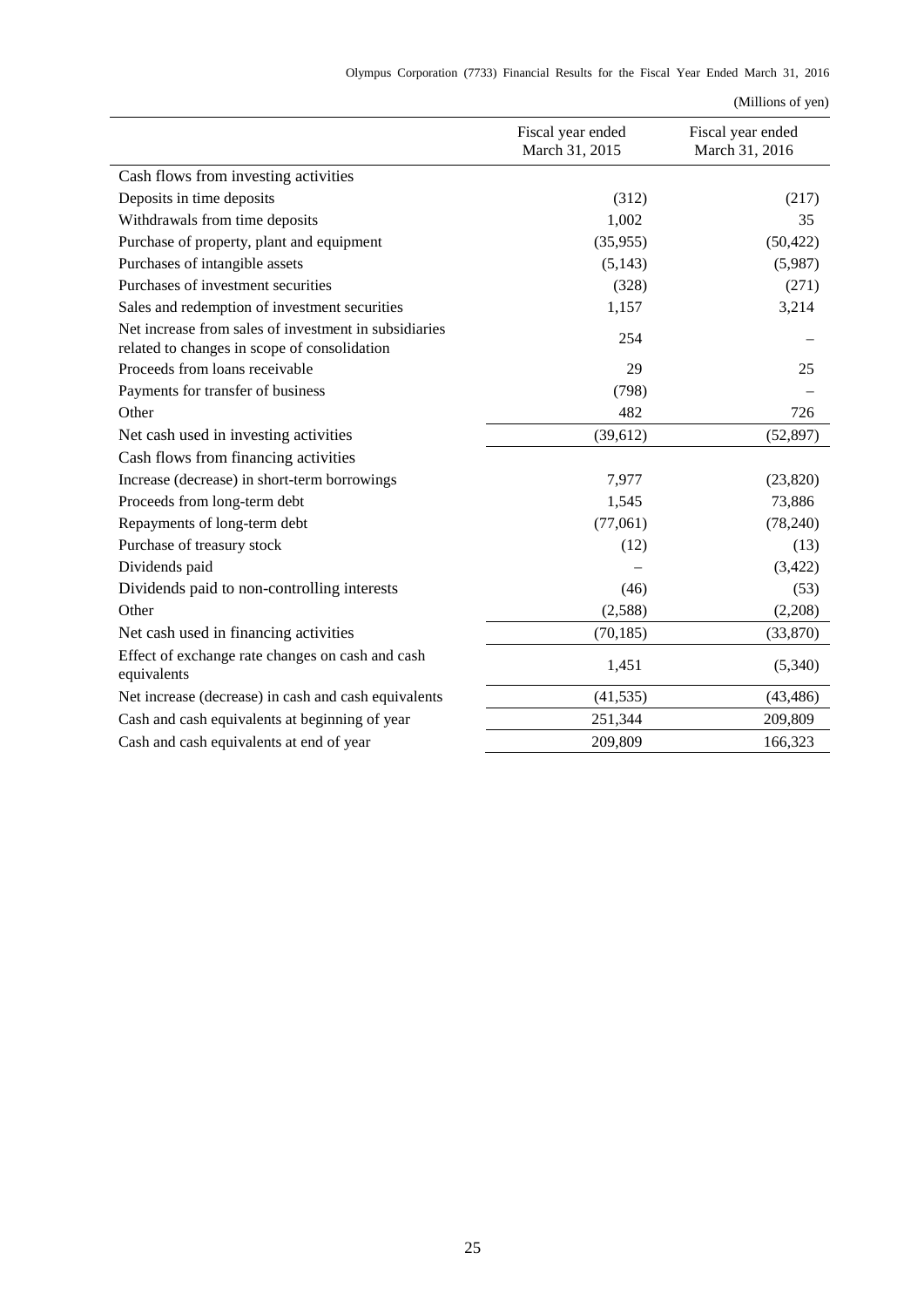(5) Notes Regarding Consolidated Financial Statements

<span id="page-28-1"></span><span id="page-28-0"></span>(Notes on Premise of Going Concern)

No items to report

<span id="page-28-2"></span>(Important Items That Form the Basis for Preparing the Consolidated Financial Statements)

# **1. Scope of consolidation**

(1) Number of consolidated subsidiaries: 118

OlympusMEAFZ-LLC, which was newly established in the fiscal year ended March 31, 2016, has been included in consolidated subsidiaries.

Olympus Imaging Corp. and other 7 companies have been excluded from consolidated subsidiaries due to merger with the Company or other consolidated subsidiaries.

Altis Co., Ltd., Humalabo Co., Ltd. and 6 other companies have been excluded from consolidated subsidiaries due to liquidation during the fiscal year.

(2) Name of non-consolidated subsidiaries

Non-consolidated subsidiaries are as follows:

Olympus-Supportmate Corp. and another company

Reason of excluding from the scope of consolidation

The 2 non-consolidated subsidiaries are all small and not material when measured by the impact of total amounts of assets, net sales, net income, and retained earnings (based on the Company's ownership percentage) of those companies on consolidated financial statements. They have therefore been excluded from the scope of consolidation.

# **2. Application of the equity method**

(1) Number of affiliated companies accounted for under the equity method: 4 Adachi Co., Ltd.

Olympus Opto Systems India Private Limited

OLYMPUS-RMS CORP.

Sony Olympus Medical Solutions Inc.

(2) Olympus-Supportmate Corp. and another non-consolidated subsidiary have not been accounted for under the equity method because the impact of all those companies on consolidated net income/loss and retained earnings is not material.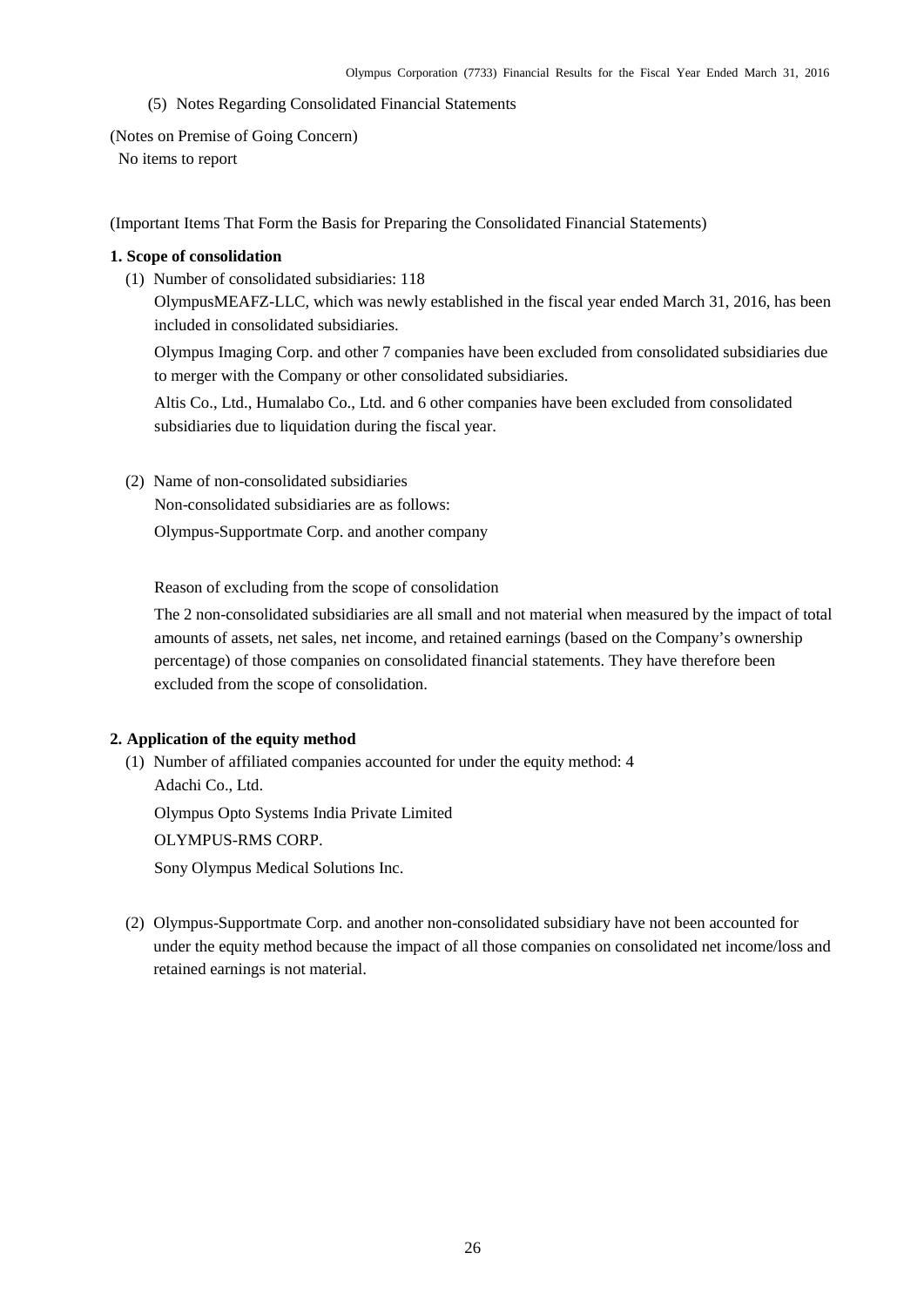<span id="page-29-0"></span>(Changes in Accounting Policies)

(Application of Accounting Standard for Business Combination, etc.)

Effective from the fiscal year ended March 31, 2016, the Company has applied the "Accounting Standard for Business Combinations" (ASBJ Statement No. 21, September 13, 2013), the "Accounting Standard for Consolidated Financial Statements" (ASBJ Statement No. 22, September 13, 2013), the "Accounting Standard for Business Divestitures" (ASBJ Statement No. 7, September 13, 2013), etc. As a result, the method of recording the amount of difference caused by changes in the Company's ownership interests in subsidiaries in the case of subsidiaries under ongoing control of the Company was changed to one in which it is recorded as capital surplus, and the method of recording acquisition-related costs was changed to one in which they are recognized as expenses for the fiscal year in which they are incurred. Furthermore, for business combinations carried out on or after the beginning of the fiscal year ended March 31, 2016, the accounting method was changed to one in which the reviewed acquisition cost allocation resulting from the finalization of the provisional accounting treatment is reflected in the consolidated financial statements for the fiscal year to which the date of business combination belongs. In addition, the presentation method for "net income" and other related items has been changed, and the presentation of "minority interests" has been changed to "non-controlling interests." To reflect these changes, the Company has reclassified its consolidated financial statements for the fiscal year ended March 31, 2015.

In the consolidated statements of cash flows for the fiscal year ended March 31, 2016, the method of recording cash flows from the purchase or sales of investment in subsidiaries not related to changes in scope of consolidation has been changed, and these cash flows are now classified under "Cash flows from financing activities." Moreover, the method of recording cash flows relating to costs arising from the purchase of investment in subsidiaries related to changes in scope of consolidation and costs arising from the purchase or sales of investment in subsidiaries not related to changes in scope of consolidation has been changed, and these cash flows are now classified under "Cash flows from operating activities." Application of the Accounting Standard for Business Combinations, etc. is in line with the transitional measures provided in Paragraph 58-2 (4) of the Accounting Standard for Business Combinations, Paragraph 44-5 (4) of the Accounting Standard for Consolidated Financial Statements and Paragraph 57-4 (4) of the Accounting Standard for Business Divestitures. The Company is applying the said standard, etc. prospectively from the beginning of the fiscal year ended March 31, 2016.

The effect of these changes in accounting policies on the consolidated financial statements and per-share data is immaterial.

# (Change in Method of Depreciation)

Previously, the Company and its consolidated subsidiaries in Japan have used the declining balance method for depreciating property, plant and equipment (excluding lease assets). However, from the fiscal year ended March 31, 2016, this has been changed to the straight-line method.

To achieve the basic strategy of the "Medium-Term Vision" announced by the Group in June 2012, of rebuilding of the business portfolio and optimal allocation of management resources, the Group has positioned the business domains of the Medical Systems Business, Scientific Solutions Business (formerly the Life Science and Industrial Systems Business), and the Imaging Systems Business, and has also set a clear policy of strategically concentrating management resources in the core Medical Systems Business. As part of this strategy, the Group conducted management integration and shifted to a new organization structure in April 2015, thereby transitioning from the in-house company system with three highly independent businesses, the Medical Systems Business, the Scientific Solutions Business, and the Imaging Systems Business, to a business operation structure that facilitates concentrated allocation of management resources in the Medical Systems Business. In doing so, the Group has reexamined its depreciation method in order to reflect the usage status of its property, plant and equipment more appropriately. The Medical Systems Business is the Group's core business and the majority of the Group's property, plant and equipment in Japan are allocated to it. In the reorganization of the production system of the Medical Systems Business, the Group plans to transfer production of certain medical therapeutic devices overseas, while conducting stable production in Japan in high-value-added fields such as gastrointestinal endoscopes. Furthermore, from the fiscal year ended March 31, 2016, the new buildings in the main production sites in Japan will successively start operations, and the relative proportion of depreciation for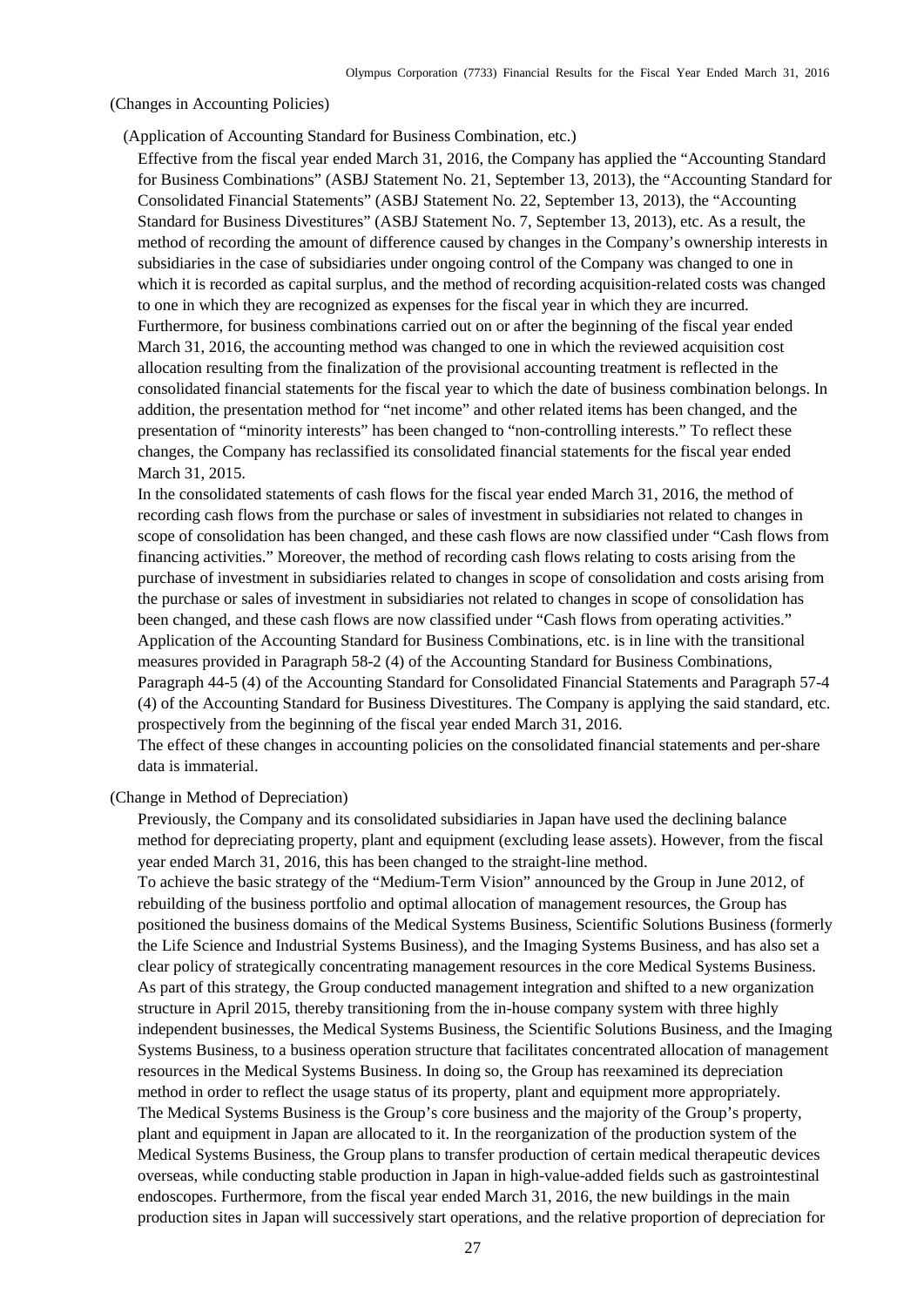buildings within overall depreciation cost will increase. Given this situation, the Group expects to conduct stable, long-term operation of its property, plant and equipment in Japan in general, and has therefore changed the method of depreciation by uniformly adopting the straight-line method.

As a result, compared with the results under the previous method, operating income and ordinary income and income before provision for income taxes have increased by ¥3,637 million respectively.

In addition, net assets per share, net income per share and fully diluted net income per share increased by ¥10.63, ¥10.63 and ¥10.62 respectively.

The respective effects on segment information are stated in the relevant sections.

<span id="page-30-0"></span>(Consolidated Statements of Income)

\*1. Major items and amounts of selling, general and administrative expenses are as follows:

|                                    |                                                                      | (Millions of yen)                                                    |
|------------------------------------|----------------------------------------------------------------------|----------------------------------------------------------------------|
|                                    | Fiscal year ended March 31, 2015<br>(April 1, 2014 - March 31, 2015) | Fiscal year ended March 31, 2016<br>(April 1, 2015 - March 31, 2016) |
| Advertising and promotion expenses | 42,906                                                               | 40,945                                                               |
| Salaries and allowance             | 124,863                                                              | 135,247                                                              |
| <b>Bonuses</b>                     | 28,073                                                               | 30,826                                                               |
| Retirement benefit expenses        | 4,659                                                                | 7,130                                                                |
| Amortization of goodwill           | 9,421                                                                | 9,867                                                                |
| Experiment and research expenses   | 35,697                                                               | 41,753                                                               |
| Depreciation                       | 29,794                                                               | 30,550                                                               |

\*2. Legal settlement compensation

Fiscal year ended March 31, 2016 (April 1, 2015 - March 31, 2016)

With respect to the issue involving deferred recognition of past losses, the Company previously filed lawsuits against 19 former directors who were then serving as directors, and in the fiscal year ended March 31, 2016, settlement was reached with 13 of the former directors. Accordingly, the Company has recorded "legal settlement compensation" of ¥72 million as monetary settlement in the case.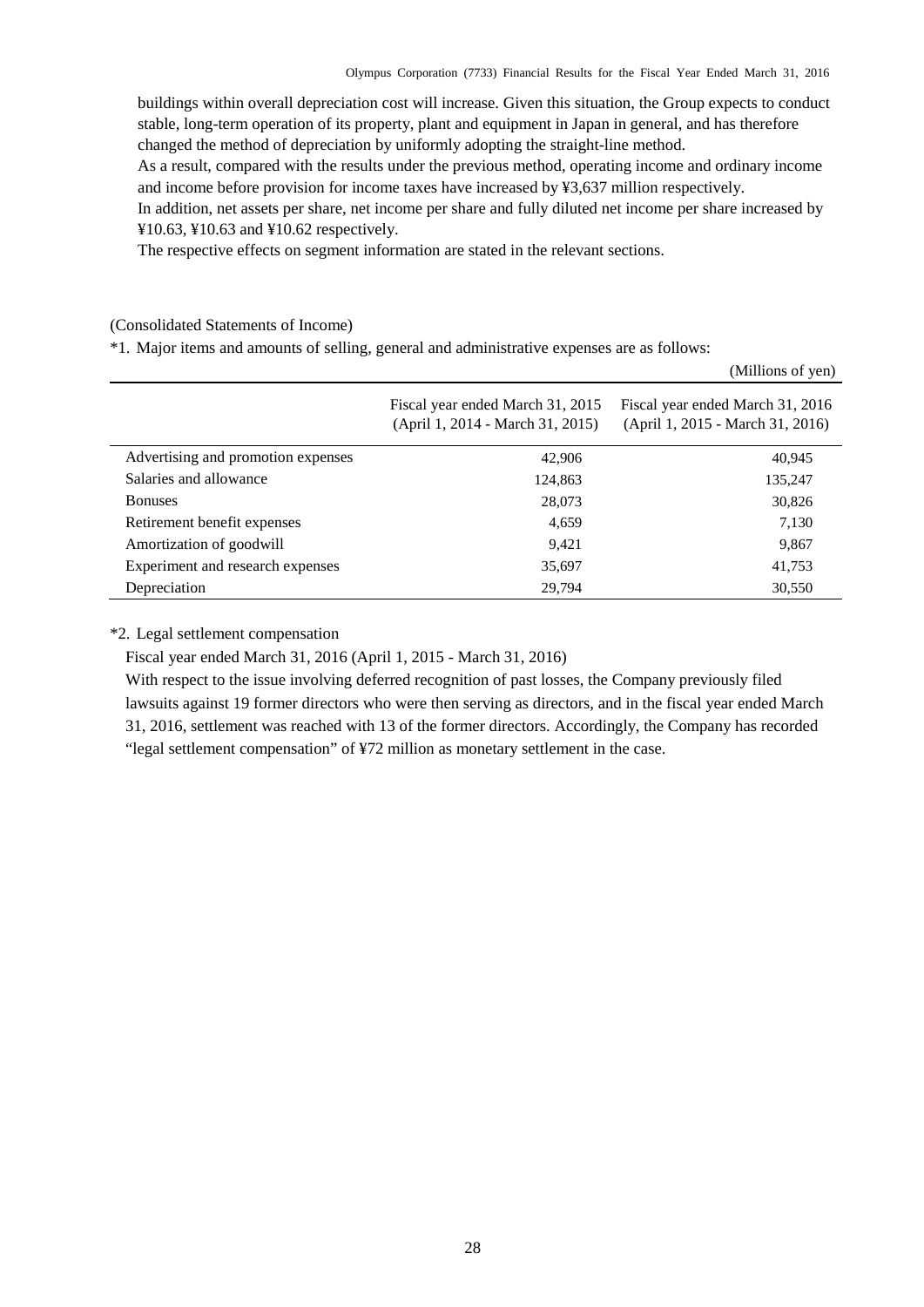#### \*3. Impairment loss on fixed assets

Fiscal year ended March 31, 2015 (April 1, 2014 - March 31, 2015)

The Group accounted for impairment losses with respect to the following asset groups.

|             |                          |          | (Millions of yen)                  |
|-------------|--------------------------|----------|------------------------------------|
| Application | Type                     | Location | Impairment loss on fixed<br>assets |
| Idle assets | Buildings and structures | Aomori   | 119                                |
| Total       |                          |          | 119                                |

In principle, the Group's business assets are grouped mainly by segment, assets scheduled for disposal are grouped by assets to be disposed of by abandonment, sale, etc., and idle assets are grouped by individual asset.

During the fiscal year ended March 31, 2016, for idle assets that are not used for business, their book value is reduced to the recoverable amount. The recoverable amount is measured according to the realizable value (fair value less costs to sell) or the value in use, whichever is the higher amount. Assessment of the realizable value is based on the appraisal value and assessment of the value in use is based on future cash flows.

## \*4. Loss on liquidation of business

Fiscal year ended March 31, 2015 (April 1, 2014 - March 31, 2015)

The "loss on liquidation of business" of ¥1,820 million recorded under extraordinary losses mainly consists of losses incurred in relation to the liquidation of business operations of E-Globaledge Corporation, a consolidated subsidiary of the Company.

Fiscal year ended March 31, 2016 (April 1, 2015 - March 31, 2016)

The "loss on liquidation of business" of ¥189 million recorded under extraordinary losses represents losses incurred in relation to the liquidation of business operations of Olympus Asset Management Limited, a consolidated subsidiary of the Company.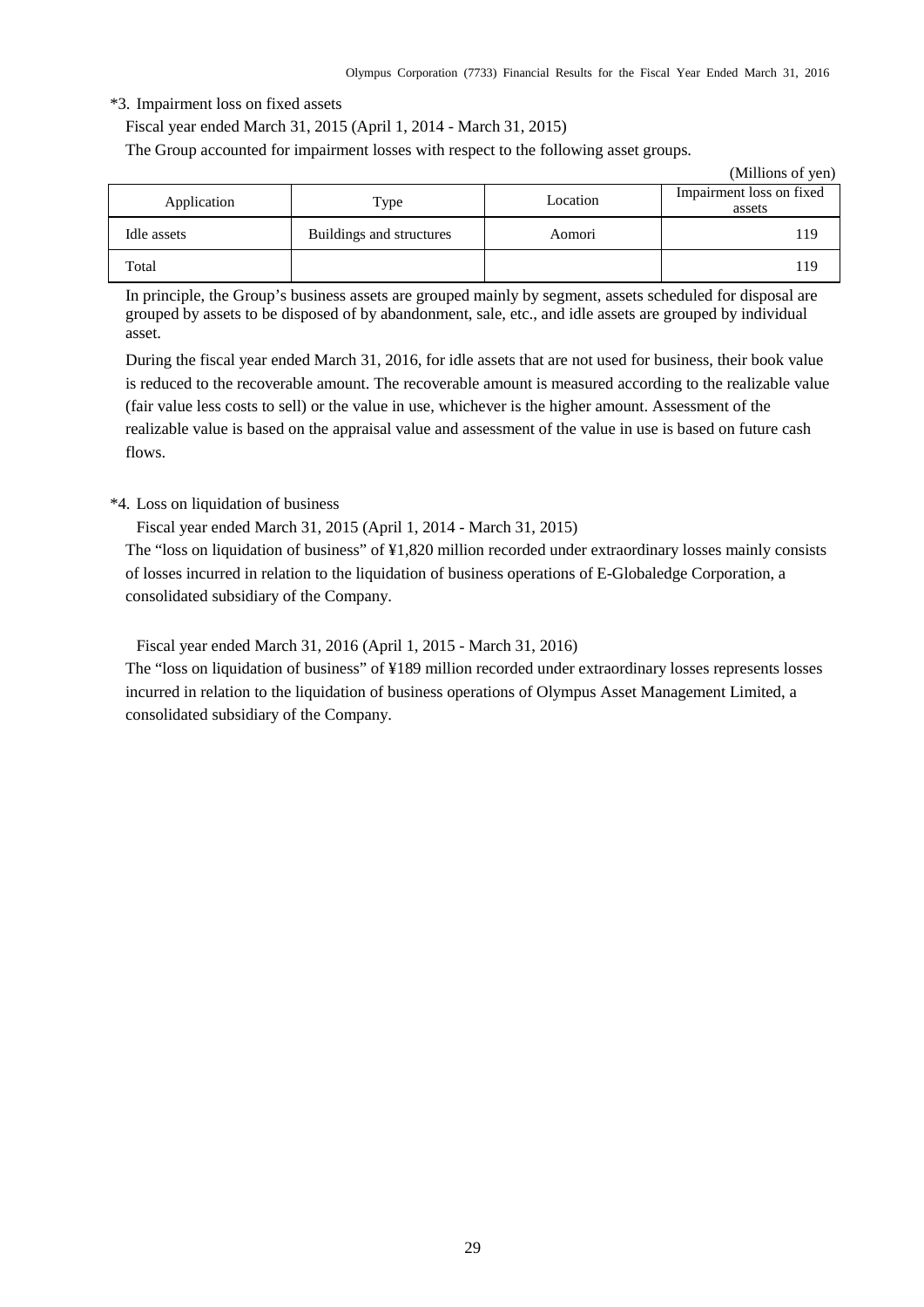#### \*5. Business restructuring expenses

Fiscal year ended March 31, 2016 (April 1, 2015 - March 31, 2016)

The "business restructuring expenses" of ¥1,209 million represents expenses incurred in restructuring operations in order to better cope with the shrinking market in which the Imaging Systems Business operates, and other changes in that regard.

### \*6. Loss related to securities litigation

The Company has received claims for compensation for damages from several individual and institutional investors, for losses sustained as a result of the Company's false statements for the purpose of postponing recognition of losses in the Annual Securities Reports, Semi-Annual Securities Reports and Quarterly Securities Reports for the period from the fiscal year ended March 31, 2001 through the first quarter of the fiscal year ended March 31, 2012. "Loss related to securities litigation" represents losses relating to these claims for compensation for damages. A breakdown of the losses is presented below.

|                         |                           | (Millions of yen)         |
|-------------------------|---------------------------|---------------------------|
|                         | Fiscal year ended March   | Fiscal year ended March   |
|                         | 31, 2015 (April 1, 2014 - | 31, 2016 (April 1, 2015 - |
|                         | March 31, 2015)           | March 31, 2016)           |
| Settlement package      | 6,760                     | 2,072                     |
| Compensation for damage | 56                        |                           |
| Total                   | 6,816                     | 2,072                     |
|                         |                           |                           |

"Settlement package" and "Compensation for damage" included the amount of settlements paid for some of the claims for damages and damages and interest on delayed payment based on a court judgment.

# \*7. Loss related to the U.S. Anti-kickback Statute

Fiscal year ended March 31, 2015 (April 1, 2014 - March 31, 2015)

The Company's U.S. subsidiary, Olympus Corporation of the Americas has been the subject of an investigation by the U.S. Department of Justice ("DOJ") relating to potential issues concerning its medical business under the Anti-Kickback Statute and the False Claims Act in the U.S. The Company recorded ¥53,866 million for "Loss related to the U.S. Anti-kickback Statute" as the expected loss burden to prepare for future losses in light of the status of the investigation proceedings.

Fiscal year ended March 31, 2016 (April 1, 2015 - March 31, 2016)

Olympus Corporation of the Americas ("OCA") had been the subject of an investigation by the DOJ relating to potential issues concerning its medical business over the years 2006 to 2011, under the Anti-kickback Statute and the U.S. False Claims Act. On February 29, 2016, Olympus Corporation of the Americas entered into a Deferred Prosecution Agreement and a Civil Settlement Agreement in that regard with the DOJ. Moreover, beginning in October 2011, OCA had also been the subject of an investigation by the DOJ relating to alleged violations of the U.S. Foreign Corrupt Practices Act ("FCPA") concerning the medical business of Olympus Latin America, Inc. ("OLA"), an indirect U.S. subsidiary of Olympus Corporation, and Olympus Optical do Brasil, Ltda., a Brazilian subsidiary of OLA ("OBL"). On February 29, 2016, OLA and subsidiaries of Olympus Corporation (including OCA) entered into a Deferred Prosecution Agreement with the DOJ in that regard.

The Company recorded ¥18,814 million for "Loss related to the U.S. Anti-kickback Statute" to reflect criminal penalties, civil fines and interest in that regard in light of the agreements.

\*8. Income taxes for prior periods

Fiscal year ended March 31, 2016 (April 1, 2015 - March 31, 2016)

When a consolidated subsidiary of the Company transacts business with the Company or other consolidated subsidiaries, the Company records anticipated amounts of additional payment for corporate tax and other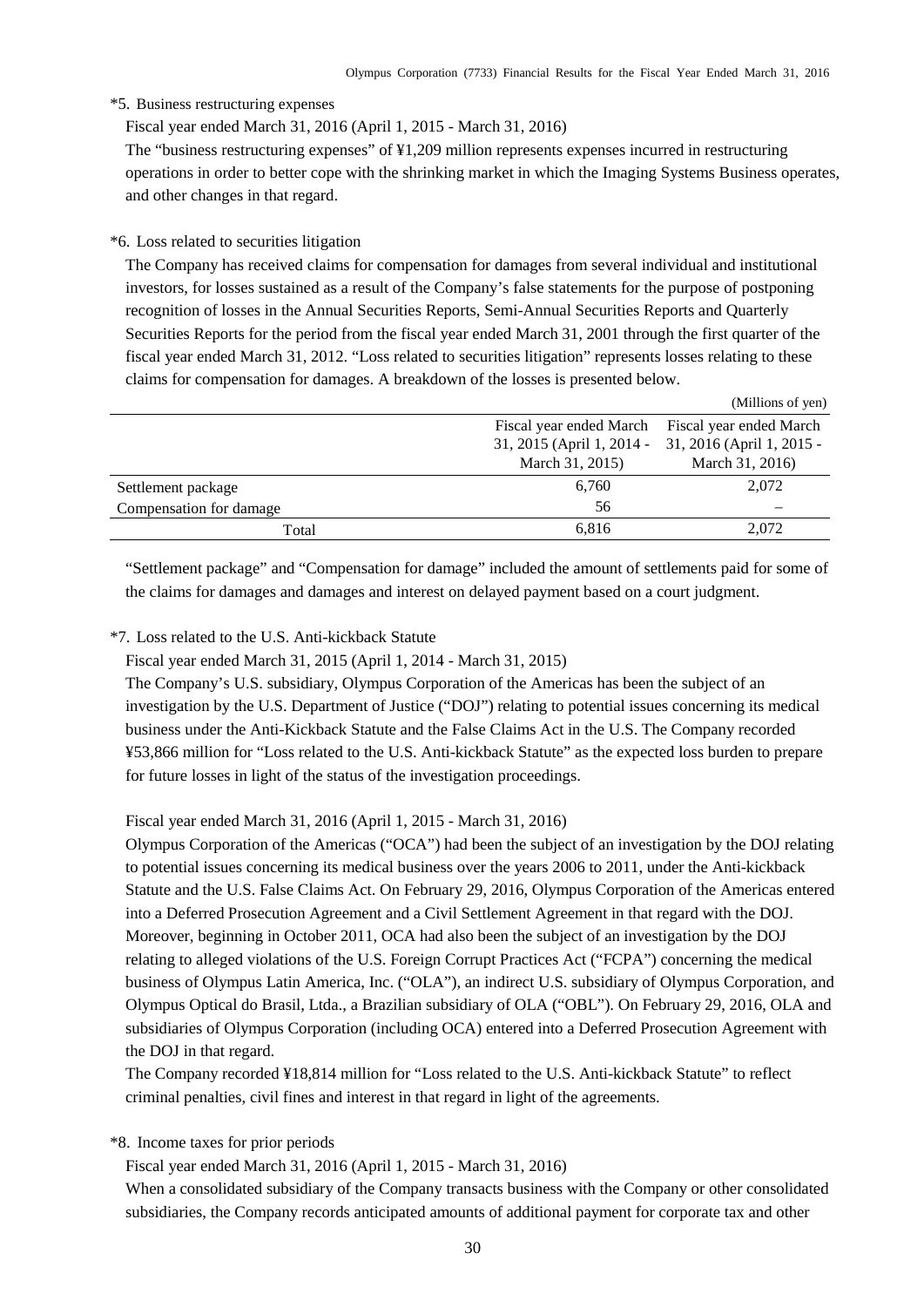such obligations in "income taxes for prior periods," on the basis of prior applications submitted for approval regarding transfer price taxation.

<span id="page-33-0"></span>(Consolidated Statements of Changes in Net Assets)

Fiscal year ended March 31, 2015 (April 1, 2014 - March 31, 2015)

1. Class and total number of issued shares and class and number of treasury shares

|                         | Number of shares<br>at the beginning of<br>the year (shares) | Increase in number<br>of shares during<br>the year (shares) | Decrease in<br>number of shares<br>during the year<br>(shares) | Number of shares<br>at the end of the<br>year (shares) |
|-------------------------|--------------------------------------------------------------|-------------------------------------------------------------|----------------------------------------------------------------|--------------------------------------------------------|
| Issued shares           |                                                              |                                                             |                                                                |                                                        |
| Common stock            | 342,671,508                                                  | $\overline{\phantom{0}}$                                    |                                                                | 342,671,508                                            |
| Total                   | 342,671,508                                                  | $\overline{\phantom{0}}$                                    |                                                                | 342,671,508                                            |
| Treasury stock, at cost |                                                              |                                                             |                                                                |                                                        |
| Common stock (Note 1)   | 431,063                                                      | 3,173                                                       | –                                                              | 434,236                                                |
| Total                   | 431,063                                                      | 3,173                                                       |                                                                | 434.236                                                |

Notes: 1. The increase of 3,173 shares of common stock in treasury stock was a result of the purchase of shares constituting less than one unit.

2. Matters regarding subscription rights to shares

| Classifica-<br>Breakdown of subscription<br>rights to shares<br>tion | Class of<br>shares to be                                                      | Number of shares to be issued upon exercise of<br>subscription rights to shares (shares) | Balance at                         |                                |                                |                           |                                                 |
|----------------------------------------------------------------------|-------------------------------------------------------------------------------|------------------------------------------------------------------------------------------|------------------------------------|--------------------------------|--------------------------------|---------------------------|-------------------------------------------------|
|                                                                      |                                                                               | issued upon<br>exercise of<br>subscrip-<br>tion rights<br>to shares                      | At the<br>beginning<br>of the year | Increase<br>during the<br>year | Decrease<br>during the<br>year | At the end<br>of the year | the end of<br>the year<br>(millions)<br>of yen) |
| Submitting<br>company<br>(Parent<br>company)                         | Subscription rights to shares<br>as share-based compensation<br>stock options |                                                                                          |                                    |                                |                                |                           | 260                                             |
|                                                                      | Total                                                                         |                                                                                          |                                    |                                |                                |                           | 260                                             |

- 3. Items concerning dividends
	- (1) Paid dividends

No items to report

(2) Dividends whose record date falls in the current fiscal year and which have an effective date in the next fiscal year

| (Resolution)                                                                            | Class of<br>shares | Total<br>dividends<br>(Millions of<br>yen) | Dividend<br>resource | Dividend<br>per share<br>(Yen) | Record date    | Effective date |
|-----------------------------------------------------------------------------------------|--------------------|--------------------------------------------|----------------------|--------------------------------|----------------|----------------|
| <b>Ordinary General</b><br>Meeting of<br><b>Shareholders</b><br>held on June 26, $2015$ | Common stock       | 3,422                                      | Retained<br>earnings | 10                             | March 31, 2015 | June 29, 2015  |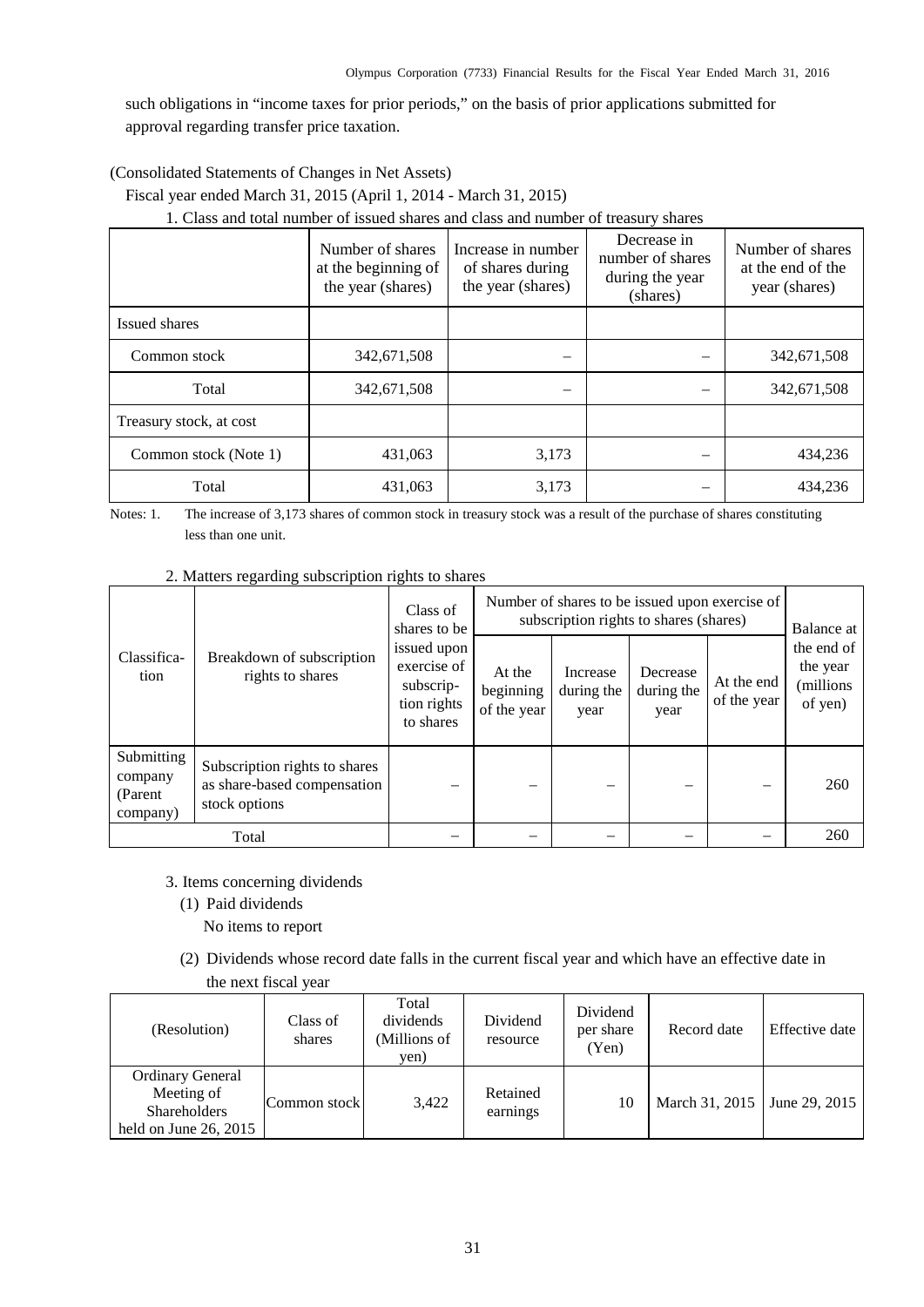|                         | Number of shares at<br>the beginning of the<br>year (shares) | Increase in number<br>of shares during the<br>year (shares) | Decrease in number<br>of shares during the<br>year (shares) | Number of shares at<br>the end of the year<br>(shares) |
|-------------------------|--------------------------------------------------------------|-------------------------------------------------------------|-------------------------------------------------------------|--------------------------------------------------------|
| Issued shares           |                                                              |                                                             |                                                             |                                                        |
| Common stock            | 342,671,508                                                  | -                                                           |                                                             | 342,671,508                                            |
| Total                   | 342,671,508                                                  |                                                             |                                                             | 342,671,508                                            |
| Treasury stock, at cost |                                                              |                                                             |                                                             |                                                        |
| Common stock (Note 1)   | 434,236                                                      | 2,771                                                       | 400                                                         | 436,607                                                |
| Total                   | 434,236                                                      | 2,771                                                       | 400                                                         | 436,607                                                |

# Fiscal year ended March 31, 2016 (April 1, 2015 - March 31, 2016) 1. Class and total number of issued shares and class and number of treasury shares

Notes: 1. The increase of 2,771 shares of common stock in treasury stock was a result of the purchase of shares constituting less than one unit.

2. The decrease of 400 shares of common stock in treasury stock was a result of the exercise of stock options.

| Classifica-<br>rights to shares<br>tion      |                                                                               | Class of<br>shares to be                                            | Number of shares to be issued upon exercise of<br>subscription rights to shares (shares) | Balance at                     |                                |                           |                                                |
|----------------------------------------------|-------------------------------------------------------------------------------|---------------------------------------------------------------------|------------------------------------------------------------------------------------------|--------------------------------|--------------------------------|---------------------------|------------------------------------------------|
|                                              | Breakdown of subscription                                                     | issued upon<br>exercise of<br>subscrip-<br>tion rights<br>to shares | At the<br>beginning<br>of the year                                                       | Increase<br>during the<br>year | Decrease<br>during the<br>year | At the end<br>of the year | the end of<br>the year<br>(millions<br>of yen) |
| Submitting<br>company<br>(Parent<br>company) | Subscription rights to shares<br>as share-based compensation<br>stock options |                                                                     |                                                                                          |                                |                                |                           | 428                                            |
|                                              | Total                                                                         |                                                                     |                                                                                          |                                |                                |                           | 428                                            |

# 2. Matters regarding subscription rights to shares

# 3. Items concerning dividends

#### (1) Paid dividends

| (Resolution)                                                                            | Class of<br>shares | Total<br>dividends<br>(Millions)<br>of yen) | Dividend<br>per share<br>(Yen) | Record date    | Effective date |
|-----------------------------------------------------------------------------------------|--------------------|---------------------------------------------|--------------------------------|----------------|----------------|
| <b>Ordinary General</b><br>Meeting of<br><b>Shareholders</b><br>held on June 26, $2015$ | Common stock       | 3,422                                       | 10                             | March 31, 2015 | June 29, 2015  |

(2) Dividends whose record date falls in the current fiscal year and which have an effective date in the next fiscal year

|                                                                                         | $\mathbf{u}$       |                                                                     |                      |                                |                              |                |
|-----------------------------------------------------------------------------------------|--------------------|---------------------------------------------------------------------|----------------------|--------------------------------|------------------------------|----------------|
| (Resolution)                                                                            | Class of<br>shares | Total<br>dividends<br>(Millions)<br>of yen)<br>(Millions of<br>yen) | Dividend<br>resource | Dividend<br>per share<br>(Yen) | Record date                  | Effective date |
| <b>Ordinary General</b><br>Meeting of<br><b>Shareholders</b><br>held on June $28, 2016$ | Common stock       | 5,818                                                               | Retained<br>earnings | 17                             | March 31, 2016 June 29, 2016 |                |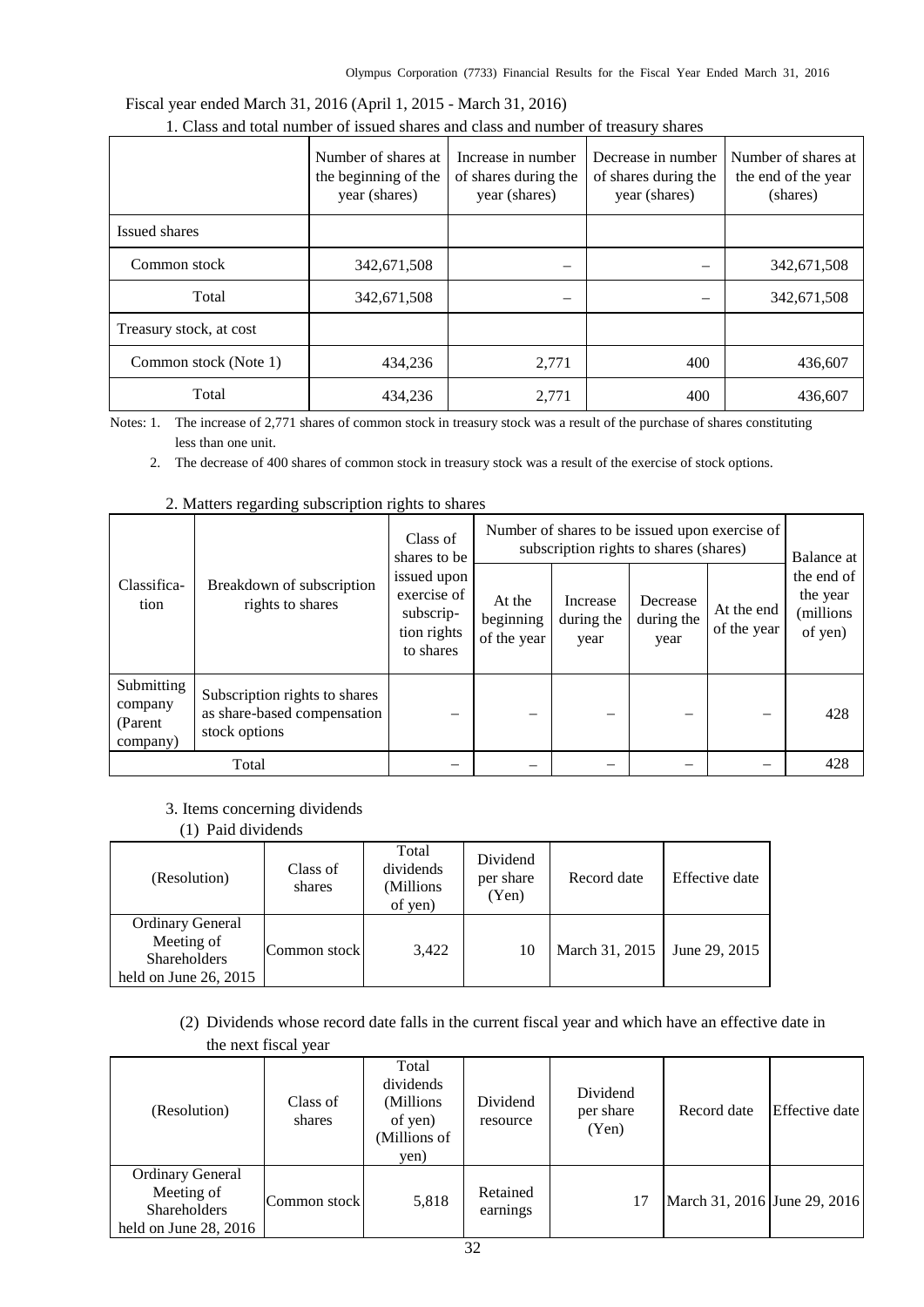<span id="page-35-0"></span>(Segment Information, etc.) [Segment Information]

1. Overview of reportable segments

The reportable segments of the Olympus Group are components of the Company whose separate financial information is available. These segments are periodically evaluated by the Board of Directors in deciding how to allocate management resources and in assessing the performance.

Each business division of the Olympus Group formulates comprehensive strategies for Japan and abroad with respect to products and services handled and deploys business activities.

Accordingly, being composed of segments, based on these business divisions, that are categorized according to products and services, the Olympus Group has the following four reportable segments: Medical Systems Business, Scientific Solutions Business, Imaging Systems Business and Others.

The "Medical Systems Business" manufactures and sells gastrointestinal endoscopes, surgical endoscopes, endo-therapy devices and other products. The "Scientific Solutions Business" manufactures and sells biological microscopes, industrial microscopes, industrial endoscopes, nondestructive testing equipment and other products. The "Imaging Systems Business" manufactures and sells digital cameras, voice recorders and other products. The "Others" business manufactures and sells biomedical materials, and conducts system development and other business activities.

From the first quarter ended June 30, 2015, in conjunction with changes in the Company's organization, a new business previously classified under the Imaging Systems Business (a new crossfunctional business field aiming for a combination of medical systems and scientific solutions based on the engineering technology, electronic and imaging technology, network technology and manufacturing technology accumulated in the Imaging Systems Business, and growth in this form) has been changed to "Others." Moreover, segment information for the fiscal year ended March 31, 2015 has been stated to reflect the segment classification after this change.

2. Method of calculating amounts of net sales, income/loss, assets, liabilities and other items

The accounting methods for the reportable business segments are generally the same as the methods described in "Important Items That Form the Basis for Preparing the Consolidated Financial Statements." Profits of reportable segments are values on an operating income base. The internal sales or transfer among segments are based on actual market prices.

As noted under "Changes in Accounting Policies," with respect to the change in the method of depreciation of property, plant and equipment, whereas the Company and its consolidated subsidiaries in Japan have previously used the declining balance method, from the first quarter ended June 30, 2015, the method has been changed to the straight-line method.

In accordance with this change, compared to the results under the previous method, segment income for the fiscal year ended March 31, 2016 increased by ¥1,664 million in the Medical Systems Business, and ¥297 million in the Scientific Solutions Business, respectively, while segment loss in the Imaging Systems Business, the Others, and the Adjustment decreased by ¥621 million, 51 million, and ¥1,004 million, respectively.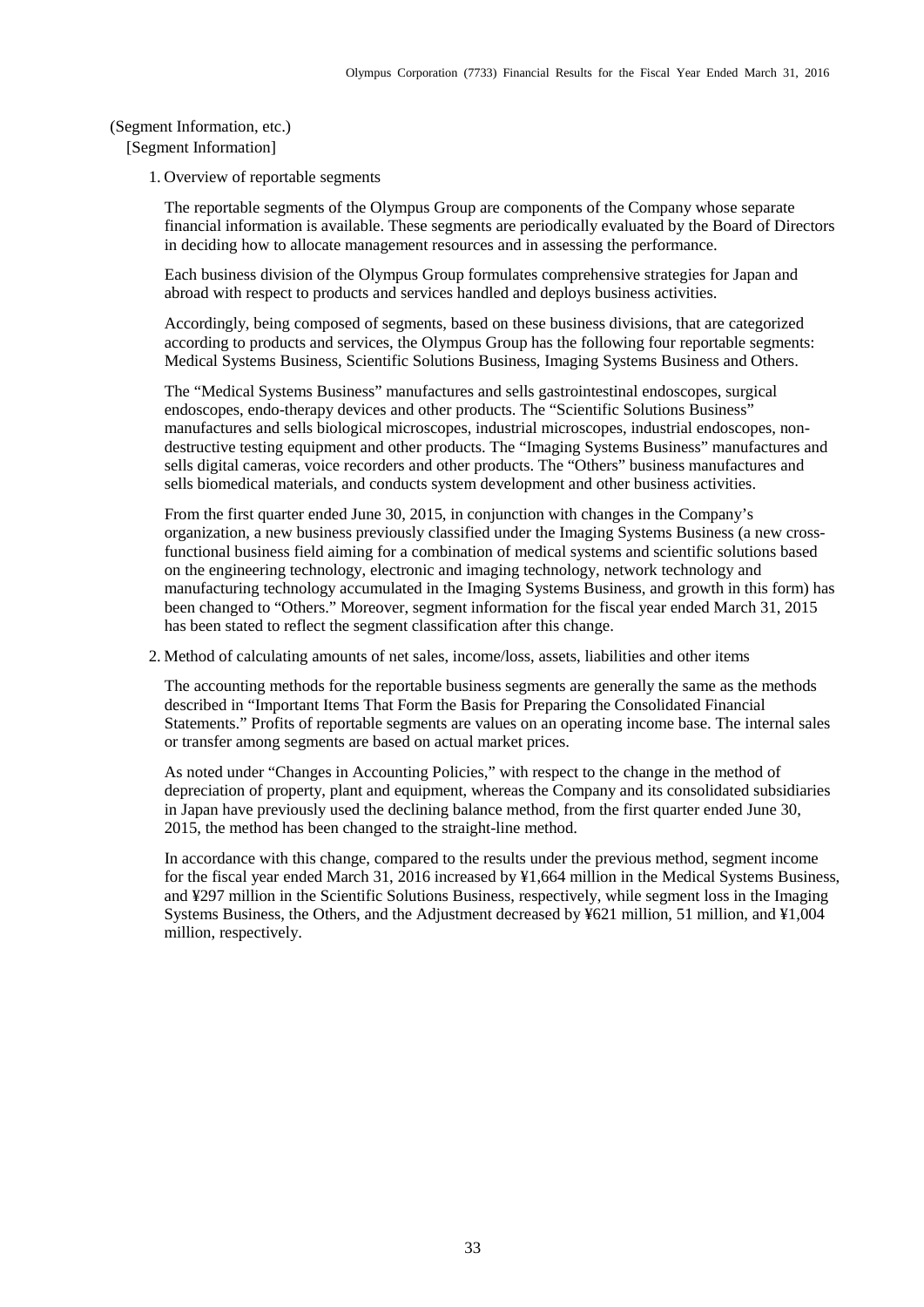3. Information regarding net sales, income/loss, assets, liabilities, and other items by reportable segment Fiscal year ended March 31, 2015 (April 1, 2014 - March 31, 2015)

|                                                                    |                    |                                |                           |        |         |                        | (Millions of yen)                                   |
|--------------------------------------------------------------------|--------------------|--------------------------------|---------------------------|--------|---------|------------------------|-----------------------------------------------------|
|                                                                    |                    |                                | Reportable Segment        |        |         | Adjustment<br>(Note 1) | Amount on                                           |
|                                                                    | Medical<br>Systems | Scientific<br><b>Solutions</b> | Imaging<br><b>Systems</b> | Others | Total   |                        | consolidated<br>financial<br>statements<br>(Note 2) |
| <b>Sales</b>                                                       |                    |                                |                           |        |         |                        |                                                     |
| Sales to outside customers                                         | 558,348            | 103,880                        | 79,437                    | 23,006 | 764,671 |                        | 764,671                                             |
| Internal sales or transfer among<br>segments                       | 155                | 79                             | 18                        | 604    | 856     | (856)                  |                                                     |
| Total                                                              | 558,503            | 103,959                        | 79,455                    | 23,610 | 765,527 | (856)                  | 764,671                                             |
| Segment income (loss)                                              | 124,894            | 6,837                          | (11,710)                  | (970)  | 119,051 | (28,089)               | 90,962                                              |
| Segment assets                                                     | 673,058            | 88,282                         | 79,422                    | 14,193 | 854,955 | 226,596                | 1,081,551                                           |
| Other items                                                        |                    |                                |                           |        |         |                        |                                                     |
| Depreciation cost                                                  | 28,850             | 5,260                          | 2,594                     | 540    | 37,244  | 3,975                  | 41,219                                              |
| Amortization of goodwill                                           | 8,715              | 677                            |                           | 29     | 9,421   |                        | 9,421                                               |
| Increase in property, plant and<br>equipment and intangible assets | 36,801             | 3,911                          | 3,291                     | 1,001  | 45,004  | 2,739                  | 47,743                                              |

Notes:

- 1. The adjustments are as follows:
- (1) The deduction of ¥856 million in internal sales or transfer among segments is elimination of transactions among segments.
- (2) The deduction of ¥28,089 million listed as an adjustment to segment profit includes corporate expenses of ¥28,089 million not allocated to any reportable segment. These corporate expenses mostly consisted of expenses related to the Corporate Center (management departments such as the Administrative Department) and Research & Development Center of the parent company.
- (3) The ¥226,596 million listed as an adjustment of segment assets mainly consists of corporate assets not allocated to any reportable segment.
- (4) The ¥3,975 million listed as a segment depreciation cost mainly consists of depreciation cost relating to corporate assets not allocated to any reportable segment.
- (5) The ¥2,739 million listed as an increase in segment property, plant and equipment and intangible assets mainly consists of increase in fixed assets relating to corporate assets not allocated to any reportable segment.
- 2. Segment profits are adjusted to agree with operating income on the consolidated financial statements.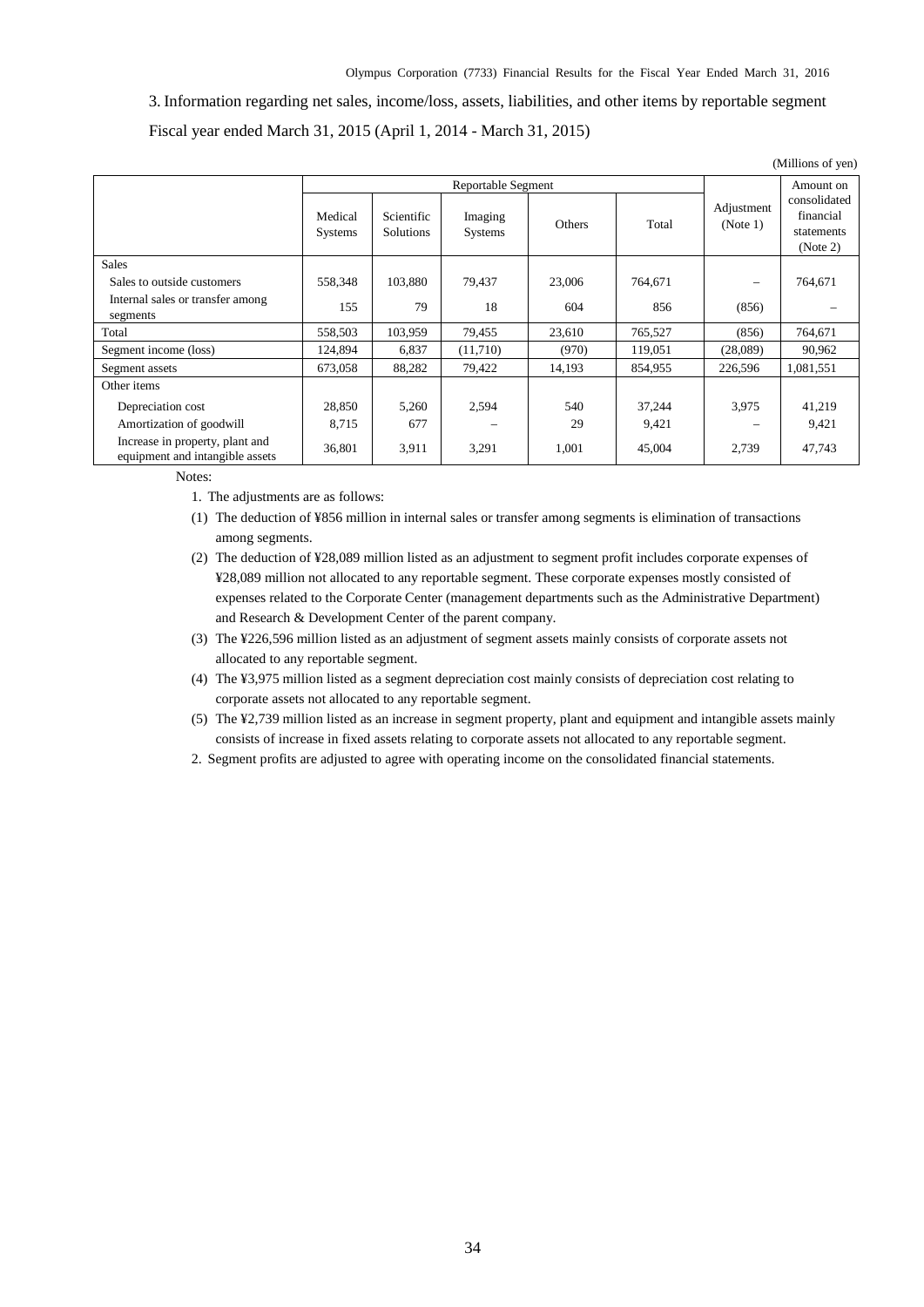## Fiscal year ended March 31, 2016 (April 1, 2015 - March 31, 2016)

|                                                                    |                           |                                |                           |         |         |                       | (Millions of yen)                                   |
|--------------------------------------------------------------------|---------------------------|--------------------------------|---------------------------|---------|---------|-----------------------|-----------------------------------------------------|
|                                                                    |                           |                                | <b>Reportable Segment</b> |         |         |                       | Amount on                                           |
|                                                                    | Medical<br><b>Systems</b> | Scientific<br><b>Solutions</b> | Imaging<br><b>Systems</b> | Others  | Total   | Adjustment<br>Note: 1 | consolidated<br>financial<br>statements<br>(Note 2) |
| <b>Sales</b>                                                       |                           |                                |                           |         |         |                       |                                                     |
| Sales to outside customers                                         | 608,927                   | 101,608                        | 78,284                    | 15,759  | 804,578 |                       | 804,578                                             |
| Internal sales or transfer among                                   | $\Omega$                  | 74                             | 10                        | 445     | 529     | (529)                 |                                                     |
| segments                                                           |                           |                                |                           |         |         |                       |                                                     |
| Total                                                              | 608,927                   | 101,682                        | 78,294                    | 16,204  | 805,107 | (529)                 | 804,578                                             |
| Segment income (loss)                                              | 140,220                   | 8.482                          | (2,064)                   | (5,800) | 140,838 | (36,374)              | 104,464                                             |
| Segment assets                                                     | 642,788                   | 80,865                         | 65,741                    | 13,282  | 802,676 | 197,938               | 1,000,614                                           |
| Other items                                                        |                           |                                |                           |         |         |                       |                                                     |
| Depreciation cost                                                  | 30,416                    | 4,472                          | 1,685                     | 517     | 37,090  | 2,822                 | 39,912                                              |
| Amortization of goodwill                                           | 9,252                     | 598                            |                           | 17      | 9,867   |                       | 9,867                                               |
| Increase in property, plant and<br>equipment and intangible assets | 46,430                    | 5,645                          | 3,091                     | 888     | 56,054  | 8,391                 | 64,445                                              |

Notes:

1. The adjustments are as follows:

- (1) The deduction of ¥529 million in internal sales or transfer among segments is elimination of transactions among segments.
- (2) The deduction of ¥36,374 million listed as an adjustment to segment income (loss) includes corporate expenses of ¥36,374 million not allocated to any reportable segment. These corporate expenses mostly consisted of expenses related to the Corporate Department (management departments such as the Administrative Department) and Research & Development Center of the parent company.
- (3) The ¥197,938 million listed as an adjustment of segment assets mainly consists of corporate assets not allocated to any reportable segment.
- (4) The ¥2,822 million listed as a segment depreciation cost mainly consists of depreciation cost relating to corporate assets not allocated to any reportable segment.
- (5) The ¥8,391 million listed as an increase in segment property, plant and equipment and intangible assets mainly consists of increase in fixed assets relating to corporate assets not allocated to any reportable segment.
- 2. Segment profits are adjusted to agree with operating income on the consolidated financial statements.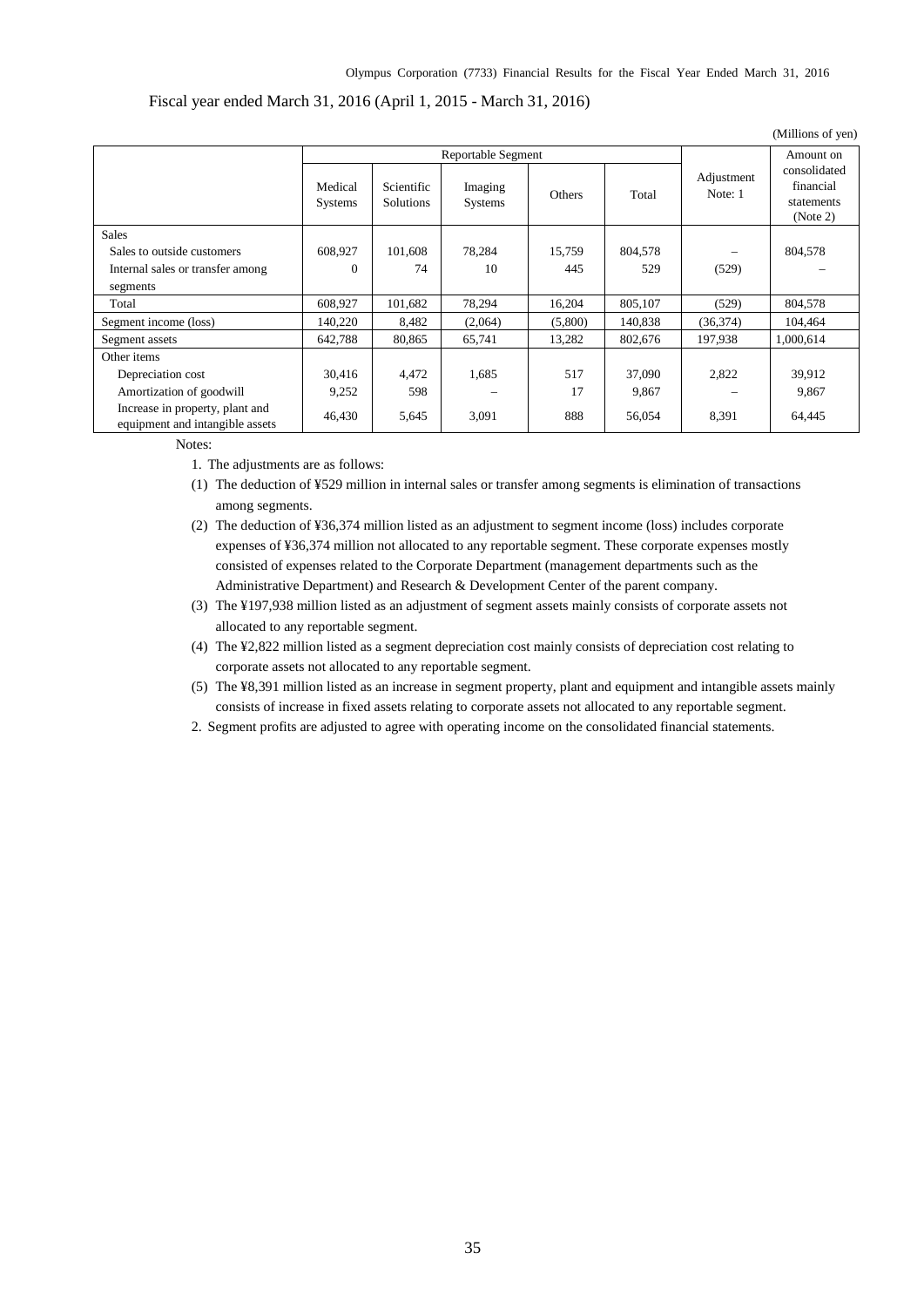#### [Related Information]

The fiscal year ended March 31, 2015 (April 1, 2014 - March 31, 2015)

1. Information by product and service

Since similar information is disclosed in segment information, information by product and service has been omitted.

#### 2. Information by region

(i) Net sales

(Millions of yen)

| Japan                | ∴⊌∩r*'<br>merica    | urone                     | Asıa                               | <b>Others</b> | Total      |
|----------------------|---------------------|---------------------------|------------------------------------|---------------|------------|
| $\sim$<br>$101, +32$ | , 89F<br>240<br>--- | $\sim$<br>7 ∩ 1<br>,,,,,, | $\sim$<br>20<br>/ ⊿<br>1 J J 4 4 4 | 18,846        | --<br>764. |

Notes: 1. Net sales are based on the location of the customer, and are classified by country or region.

2. Major countries and regions other than Japan are as follows:

| (1) North America | USA, Canada |
|-------------------|-------------|
|-------------------|-------------|

| (2) Europe | Germany, UK, France, etc. |  |  |
|------------|---------------------------|--|--|
|            |                           |  |  |

(3) Asia Singapore, Hong Kong, China, Korea, Australia, etc.

(4) Others Central and South America, Africa, etc.

#### (ii) Property, plant and equipment

(Millions of yen)

| Japan                 | America            | –<br>turone       | Asia   | Total           |
|-----------------------|--------------------|-------------------|--------|-----------------|
| 170<br>$-$<br>.<br>້. | $A$ OO 1<br>44.00. | 20.02<br>$20.02-$ | 20,061 | . .<br>150<br>≖ |

Notes: 1. Countries and regions are segmented by geographical proximity.

2. Major countries and regions other than Japan are as follows:

| (1) America  | USA, Canada, Mexico, and Brazil                     |
|--------------|-----------------------------------------------------|
| $(2)$ Europe | Germany, UK, France, etc.                           |
| $(3)$ Asia   | Singapore, Hong Kong, China, Korea, Australia, etc. |

#### 3. Information by major customer

Since there is no major external customer that accounts for 10% or more of the net sales in the consolidated statements of income, information by major customer has been omitted.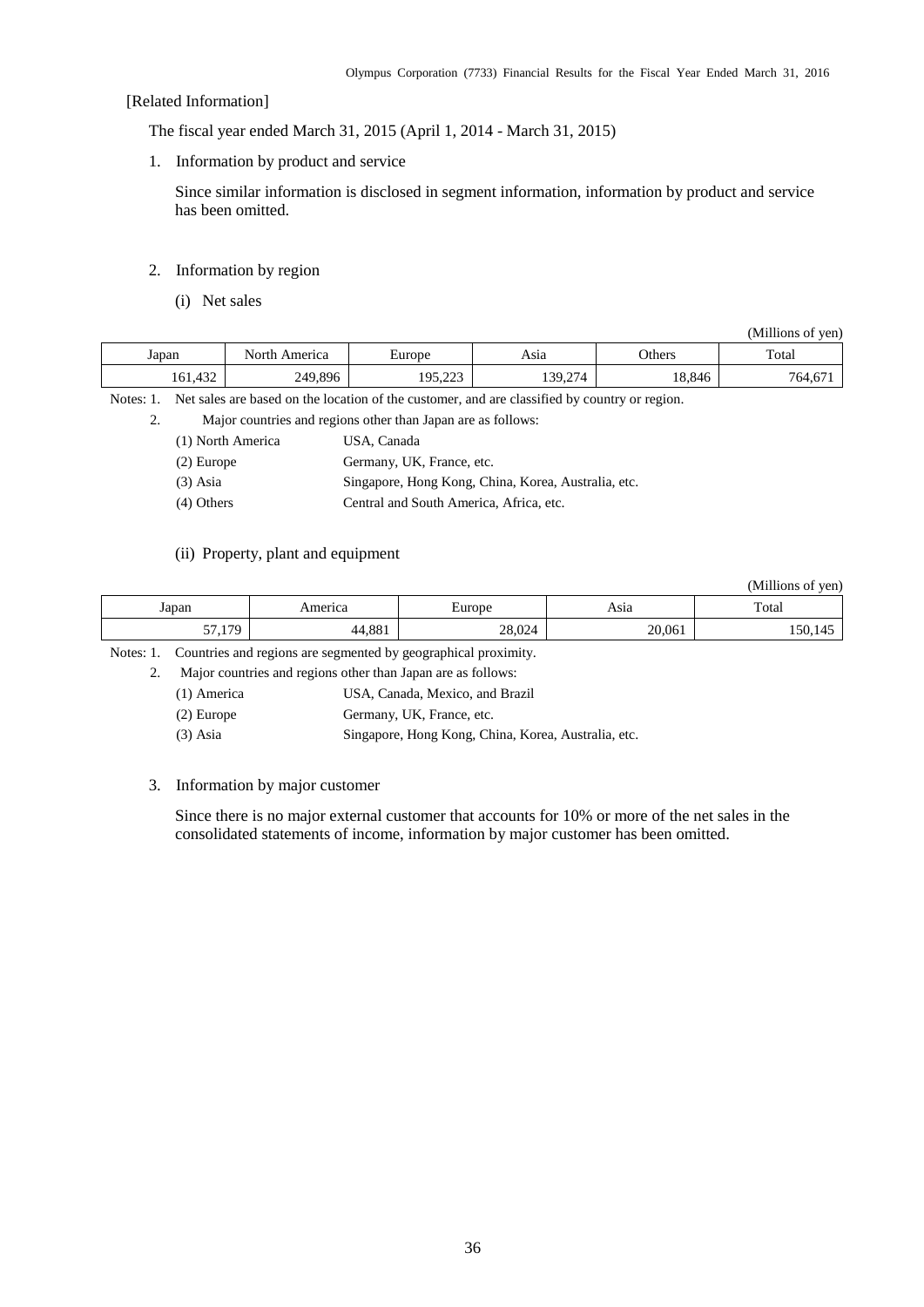The fiscal year ended March 31, 2016 (April 1, 2015 - March 31, 2016)

1. Information by product and service

Since similar information is disclosed in segment information, information by product and service has been omitted.

- 2. Information by region
	- (i) Net sales

|                                                                                                            |               |         |         |        | (Millions of yen) |  |  |
|------------------------------------------------------------------------------------------------------------|---------------|---------|---------|--------|-------------------|--|--|
| Japan                                                                                                      | North America | Europe  | Asia    | Others | Total             |  |  |
| 163.070                                                                                                    | 282,108       | 195.606 | 145.986 | 17.808 | 804,578           |  |  |
| Net sales are based on the location of the customer, and are classified by country or region.<br>Notes: 1. |               |         |         |        |                   |  |  |

2. Major countries and regions other than Japan are as follows:

| $(1)$ North | America USA, Canada |
|-------------|---------------------|
|             |                     |

- (2) Europe Germany, UK, France, etc.
- (3) Asia Singapore, Hong Kong, China, Korea, Australia, etc.
- (4) Others Central and South America, Africa, etc.

#### (ii) Property, plant and equipment

(Millions of yen)

| Japan           | $ -$ | $\cdots$ rone | Asia                             | $\mathbf{m}$<br>Total |
|-----------------|------|---------------|----------------------------------|-----------------------|
| 0.70<br>$\cdot$ | 025  | 28,505        | $\overline{ }$<br>$\sim$<br>.664 | ۱h۷<br>. Fir          |

Notes: 1. Countries and regions are segmented by geographical proximity.

2. Major countries and regions other than Japan are as follows:

| (1) America | USA, Canada, Mexico, and Brazil |
|-------------|---------------------------------|
|-------------|---------------------------------|

(2) Europe Germany, UK, France, etc.

(3) Asia Singapore, Hong Kong, China, Korea, Australia, etc.

#### 3. Information by major customer

Since there is no major external customer that accounts for 10% or more of the net sales in the consolidated statements of income, information by major customer has been omitted.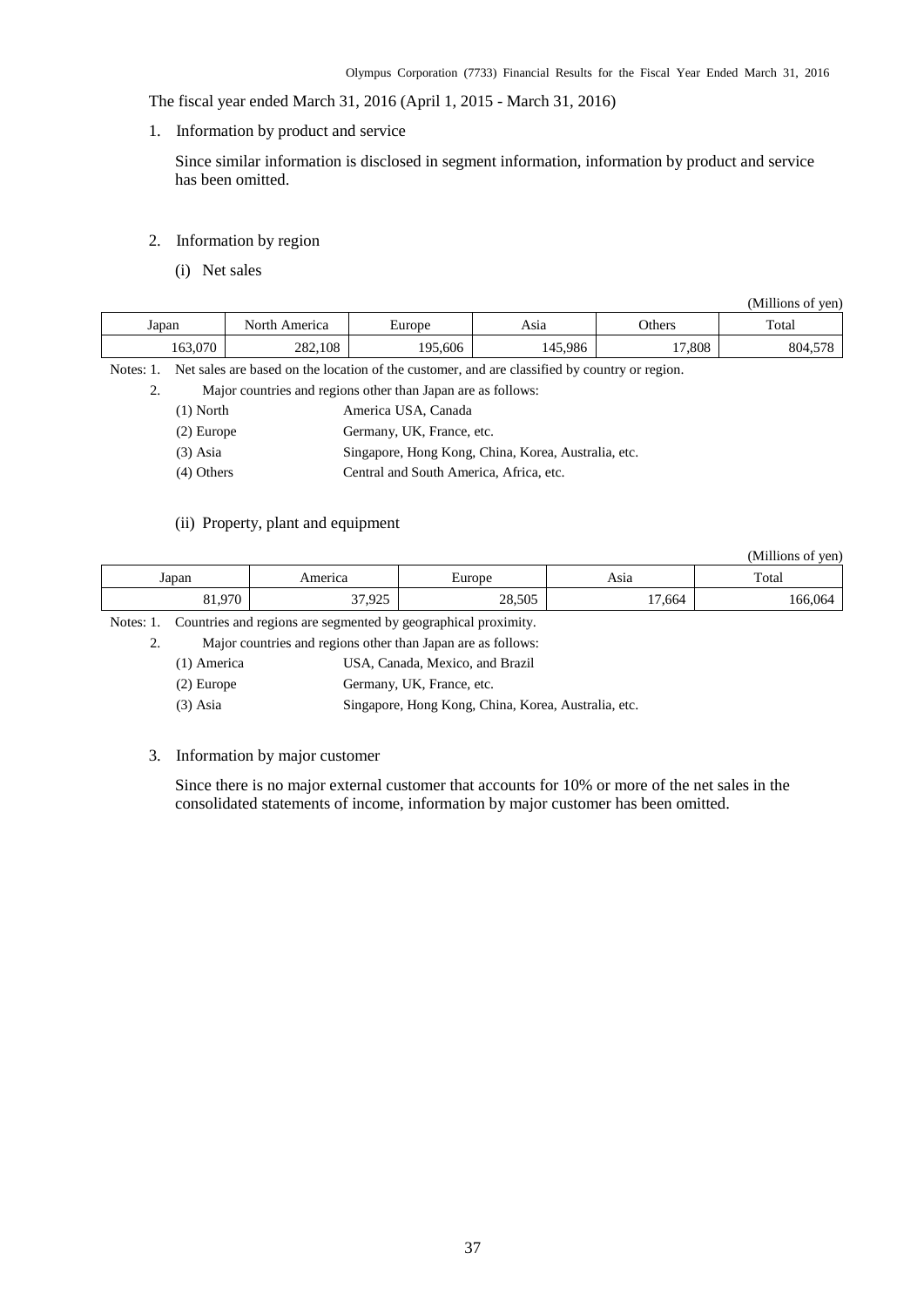#### [Information regarding impairment loss on fixed assets by reportable segment]

The fiscal year ended March 31, 2015 (April 1, 2014 - March 31, 2015)

|                                       | (1)                       |                                |                    |        |                                   |       |  |
|---------------------------------------|---------------------------|--------------------------------|--------------------|--------|-----------------------------------|-------|--|
|                                       | Medical<br><b>Systems</b> | Scientific<br><b>Solutions</b> | Imaging<br>Systems | Others | Unallocation<br>or<br>Elimination | Total |  |
| Impairment<br>loss on fixed<br>assets |                           |                                | –                  |        | 119                               | 119   |  |

(Millions of yen)

The fiscal year ended March 31, 2016 (April 1, 2015 - March 31, 2016)

|                                       |                           |                         |                    |        |                                          | (Millions of yen) |
|---------------------------------------|---------------------------|-------------------------|--------------------|--------|------------------------------------------|-------------------|
|                                       | Medical<br><b>Systems</b> | Scientific<br>Solutions | Imaging<br>Systems | Others | Unallocation<br><b>or</b><br>Elimination | Total             |
| Impairment<br>loss on fixed<br>assets | -                         | –                       | —                  | –      |                                          |                   |

[Information regarding amortization of goodwill and unamortized balance by reportable segment] The fiscal year ended March 31, 2015 (April 1, 2014 - March 31, 2015)

|                        |                           |                         |                    |        | (Millions of yen) |
|------------------------|---------------------------|-------------------------|--------------------|--------|-------------------|
|                        |                           |                         | Reportable Segment |        |                   |
|                        | Medical<br><b>Systems</b> | Scientific<br>Solutions | Imaging<br>Systems | Others | Total             |
| Unamortized<br>balance | 111,205                   | 2,749                   | –                  | 71     | 114,025           |

Note:Amortization of goodwill is not described because similar information is disclosed in segment information.

The fiscal year ended March 31, 2016 (April 1, 2015 - March 31, 2016)

|                        |                           |                                |                    |        | (Millions of yen) |
|------------------------|---------------------------|--------------------------------|--------------------|--------|-------------------|
|                        | Reportable Segment        |                                |                    |        |                   |
|                        | Medical<br><b>Systems</b> | Scientific<br><b>Solutions</b> | Imaging<br>Systems | Others | Total             |
| Unamortized<br>balance | 95,122                    | 2,013                          | -                  | 55     | 97,190            |

Note:Amortization of goodwill is not described because similar information is disclosed in segment information.

[Information regarding gain on negative goodwill by reportable segment]

No items to report